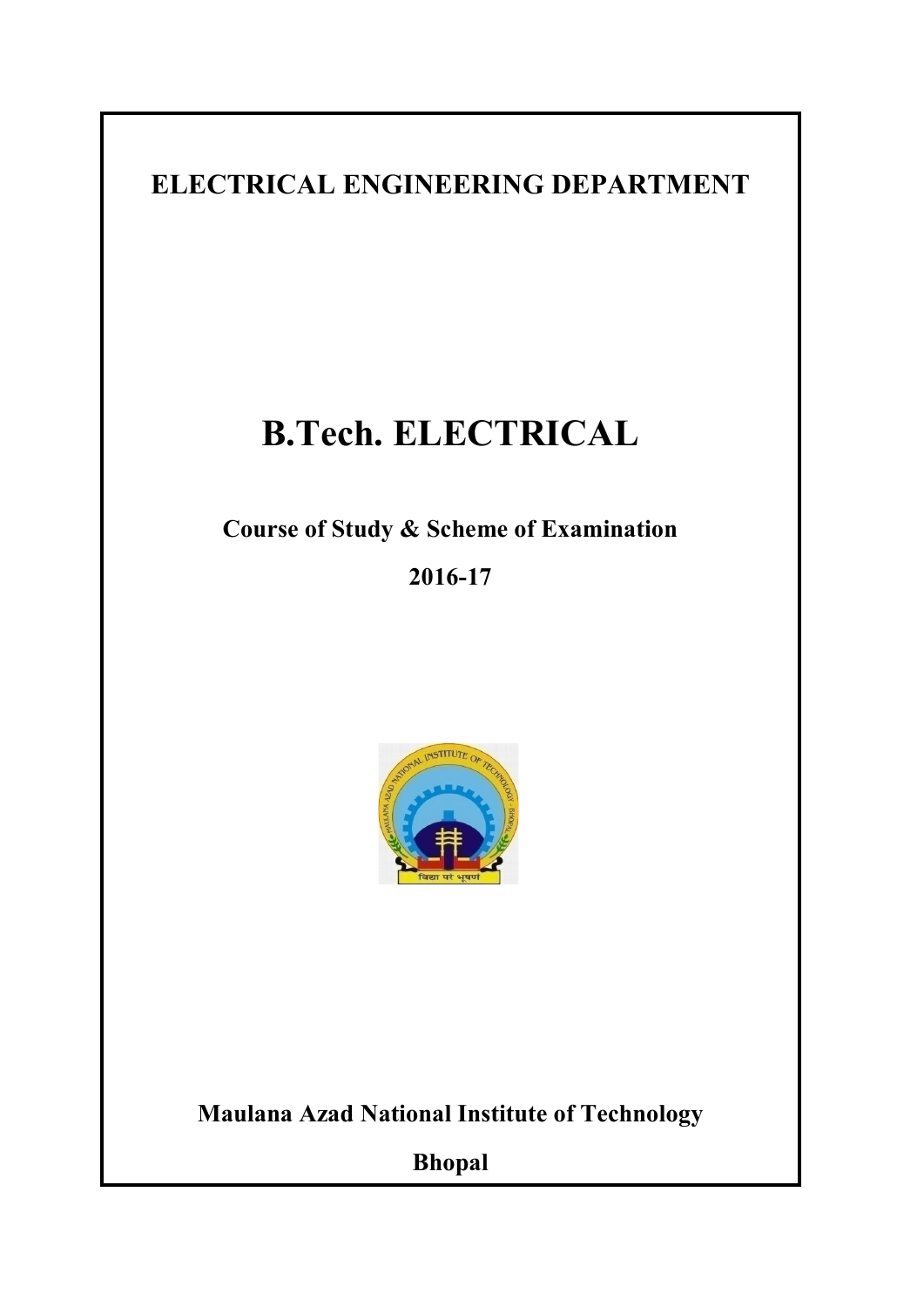# SCHEME & SYLLABUS OF B.TECH. ELECTRICAL ENGINEERING

## First Semester

| Course         | Subject                        | Scheme of Studies |               | Credits         |                |
|----------------|--------------------------------|-------------------|---------------|-----------------|----------------|
| Number         |                                | Periods per week  |               |                 |                |
|                |                                |                   |               | P               |                |
| <b>MTH111/</b> | Mathematics I / Mathematics II | 3                 |               |                 | 3              |
| <b>MTH121</b>  |                                |                   |               |                 |                |
| <b>CE112</b>   | Basic Civil Engineering        | 3                 |               |                 | 3              |
| PHY113         | Physics                        | 3                 |               |                 | 3              |
| <b>HUM114</b>  | <b>Communication Skill</b>     | 3                 |               |                 | 3              |
| CS115          | <b>Computer Programming</b>    | 3                 |               |                 | 3              |
| <b>ME116</b>   | <b>Engineering Graphics</b>    | $\overline{2}$    | $\mathcal{D}$ |                 | 3              |
| CS117          | Computer Programming Lab       |                   |               | 3               | $\overline{2}$ |
| <b>PHY118</b>  | Physics Lab                    |                   |               | 3               | $\overline{2}$ |
|                |                                |                   |               | Total credit 22 |                |

#### Second Semester

| Course          | Subject                             | Scheme of Studies |   | Credits                     |                |
|-----------------|-------------------------------------|-------------------|---|-----------------------------|----------------|
| Number          |                                     | Periods per week  |   |                             |                |
|                 |                                     |                   | T | P                           |                |
| <b>MTH121/</b>  | Mathematics II/Mathematics I        | 3                 |   |                             | 3              |
| <b>MTH111</b>   |                                     |                   |   |                             |                |
| <b>CHM122</b>   | <b>Engineering Chemistry</b>        | 3                 |   |                             | 3              |
| <b>CE123</b>    | <b>Environment Engineering</b>      | 3                 |   |                             | 3              |
| EE124           | Basic Electrical and Electronics    | 3                 |   |                             | 3              |
|                 | Engineering                         |                   |   |                             |                |
| <b>ME125</b>    | <b>Basic Mechanical Engineering</b> | 3                 |   |                             | 3              |
| AM126           | Solid Mechanics                     | 3                 |   |                             | 3              |
| <b>ME127</b>    | Workshop Practice                   |                   |   | $\mathcal{D}_{\mathcal{L}}$ |                |
| <b>EE128</b>    | Basic Electrical and Electronics    |                   |   | $\mathcal{D}$               |                |
|                 | Lab                                 |                   |   |                             |                |
| <b>CHM129</b>   | Chemistry Lab                       |                   |   | 3                           | $\overline{2}$ |
| Total credit 22 |                                     |                   |   |                             |                |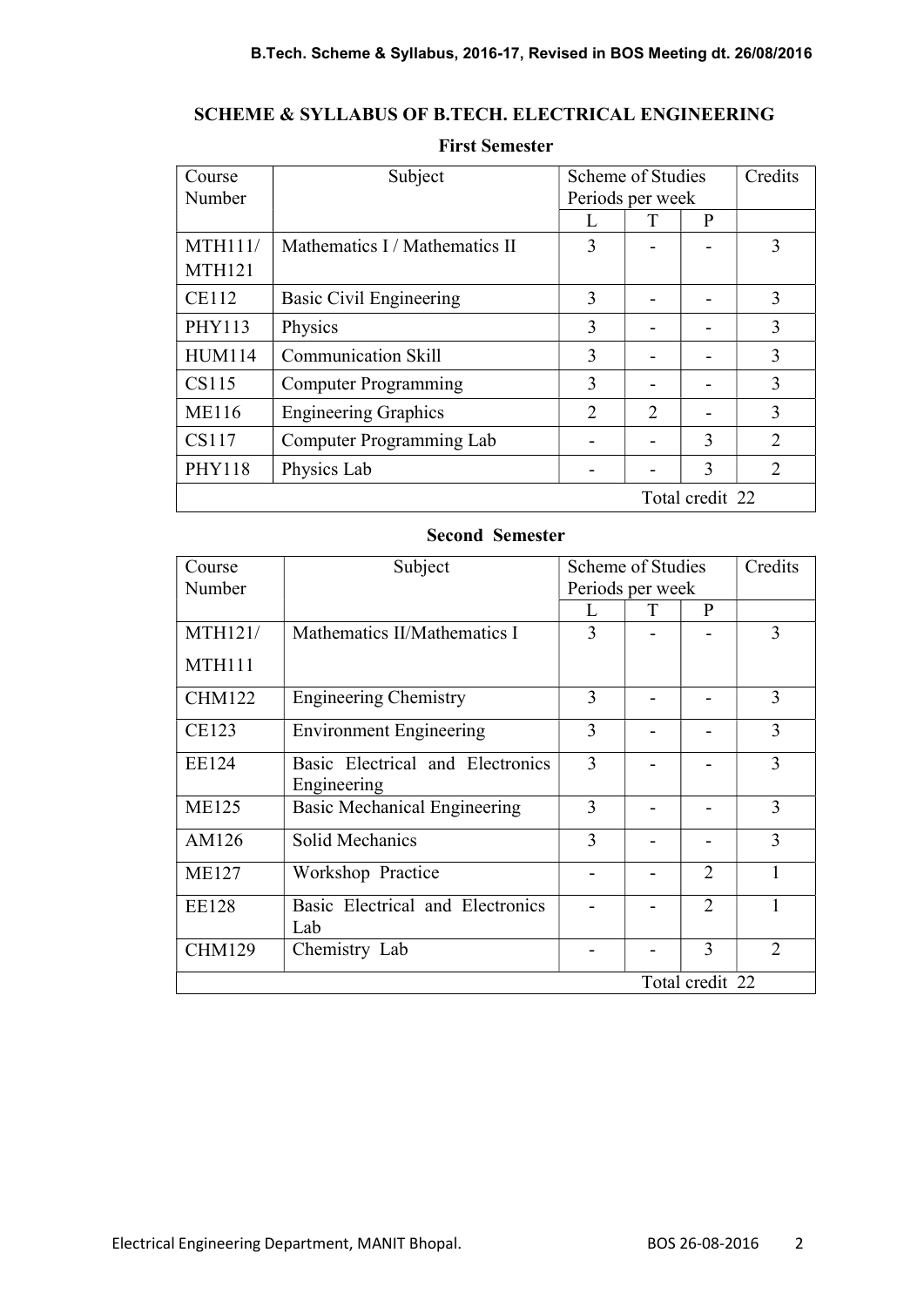| Course<br>Number | Subject                                          | Scheme of Studies<br>Periods per week |   | Credits |                |
|------------------|--------------------------------------------------|---------------------------------------|---|---------|----------------|
|                  |                                                  | L                                     | T | P       |                |
| <b>MTH211</b>    | Mathematics III                                  | 3                                     |   |         | 3              |
| EE212            | Electrical Materials &<br>Electromagnetic Fields | 3                                     |   |         | 3              |
| EE213            | <b>Electrical Measurement</b>                    | 3                                     |   |         | 3              |
| EE214            | <b>Networks</b>                                  | 3                                     |   |         | 3              |
| EE215            | <b>Electrical Machines I</b>                     | 3                                     |   |         | 3              |
| EE216            | Electronics I                                    | 3                                     |   |         | 3              |
| EE217            | Networks Lab                                     |                                       |   | 3       | $\overline{2}$ |
| EE218            | Electrical Machines I Lab                        |                                       |   | 3       | $\overline{2}$ |
| EE219            | Electronics I Lab                                |                                       |   | 3       | $\overline{2}$ |
| EE-210           | <b>Electrical Measurement Lab</b>                |                                       |   | 3       | $\overline{2}$ |
| Total credit 26  |                                                  |                                       |   |         |                |

#### Third Semester

# Fourth Semester

| Course<br>Number | Subject                           | Scheme of Studies<br>Periods per week |  | Credits         |                |
|------------------|-----------------------------------|---------------------------------------|--|-----------------|----------------|
|                  |                                   | L                                     |  | P               |                |
| <b>EE221</b>     | Utilization of Electrical Energy  | 3                                     |  |                 | 3              |
| <b>EE222</b>     | Power System I                    | 3                                     |  |                 | 3              |
| <b>EE223</b>     | Generation of Electrical Power    | 3                                     |  |                 | 3              |
| <b>EE224</b>     | <b>Electrical Machines II</b>     | 3                                     |  |                 | 3              |
| <b>EE225</b>     | Instrumentation                   | 3                                     |  |                 | 3              |
| <b>EE226</b>     | Electronics II                    | 3                                     |  |                 | 3              |
| <b>EE227</b>     | <b>Instrumentation Lab</b>        |                                       |  | 3               | $\overline{2}$ |
| <b>EE228</b>     | <b>Electrical Machines II Lab</b> |                                       |  | 3               | $\overline{2}$ |
| <b>EE229</b>     | Electronics II Lab                |                                       |  | 3               | 2              |
|                  |                                   |                                       |  | Total credit 24 |                |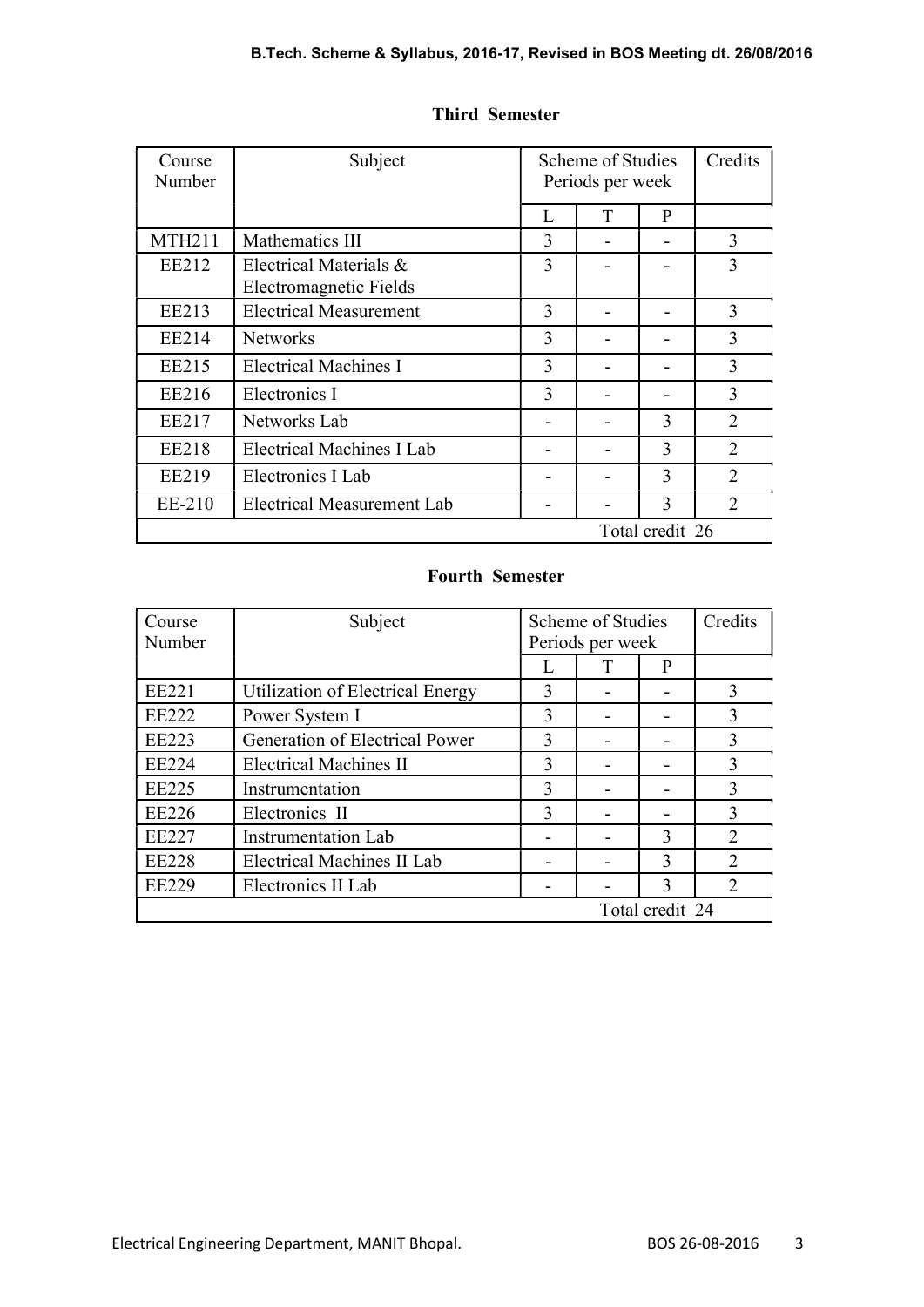| Course<br>Number | Subject                        | Scheme of Studies<br>Periods per week |   |   | Credits         |
|------------------|--------------------------------|---------------------------------------|---|---|-----------------|
|                  |                                |                                       | Т | P |                 |
| <b>EE311</b>     | <b>Electrical Machines III</b> | 3                                     |   |   | 3               |
| <b>EE312</b>     | <b>Power Electronics</b>       | $\mathbf{3}$                          |   |   | 3               |
| <b>EE313</b>     | Power System II                | 3                                     |   |   | 3               |
| EE 331- EE342    | Departmental Elective I        | 3                                     |   |   | 3               |
| EE 331- EE342    | Departmental Elective II       | 3                                     |   |   | 3               |
| EE 351- EE361    | Open Elective I                | 3                                     |   |   | 3               |
| EE316            | Electrical Machines III Lab    |                                       |   | 3 | $\overline{2}$  |
| <b>EE317</b>     | Power Electronics Lab          |                                       |   | 3 | $\overline{2}$  |
| <b>EE 318</b>    | Power System II Lab            |                                       |   | 3 | $\overline{2}$  |
|                  |                                |                                       |   |   | Total credit 24 |

## Fifth Semester

#### Sixth Semester

| Course<br>Number | Subject                   | Scheme of Studies<br>Periods per week |   |              | Credits         |
|------------------|---------------------------|---------------------------------------|---|--------------|-----------------|
|                  |                           |                                       | Т | P            |                 |
| <b>EE321</b>     | Linear Control System     |                                       |   |              | 3               |
| <b>EE322</b>     | <b>Electrical Drives</b>  | 3                                     |   |              | 3               |
| <b>EE323</b>     | Microprocessor            | 3                                     |   |              | 3               |
| EE 331- EE342    | Departmental Elective III | 3                                     |   |              | 3               |
| EE 331- EE342    | Departmental Elective IV  | 3                                     |   |              | 3               |
| EE 351- EE361    | Open Elective II          | 3                                     |   |              | 3               |
| <b>EE324</b>     | Linear Control System Lab |                                       |   | 3            | $\overline{2}$  |
| <b>EE325</b>     | Microprocessors Lab       |                                       |   | $\mathbf{3}$ | $\mathcal{D}$   |
| <b>EE326</b>     | Minor Project             |                                       |   | 3            | 2               |
|                  |                           |                                       |   |              | Total credit 24 |

| List of Department Electives (V & VI Semesters)  | List of Open Electives (V & VI Semesters)        |
|--------------------------------------------------|--------------------------------------------------|
| EE331 Electrical Engineering Graphics            | EE351 Modelling and Simulation of Electrical     |
| EE332 Installation, Commissioning and Testing of | Systems                                          |
| <b>Electrical Equipments</b>                     | EE352 Mechatronics                               |
| EE333 Reliability Engineering                    | EE353 Network Synthesis                          |
| EE334 Prime Mover                                | EE354 Optimization Techniques                    |
| EE335 Electrical Machine Design                  | EE355 Embedded System                            |
| EE336 Computer Applications in Power Systems     | EE356 Biomedical Instrumentation                 |
| EE337 Energy Economics Modeling and Analysis     | EE357 Project Management                         |
| EE338 Evolutionary Techniques                    | EE358 Intellectual Property Rights (shifted from |
| EE339 Renewable Energy Sources                   | departmental to open elective)                   |
| EE341 EHVAC & DC                                 | EE359 Data Structure (CSE211)                    |
| EE342 Digital Electronics                        | EE361 Analysis and Design of Algorithms          |
|                                                  | (CSE225)                                         |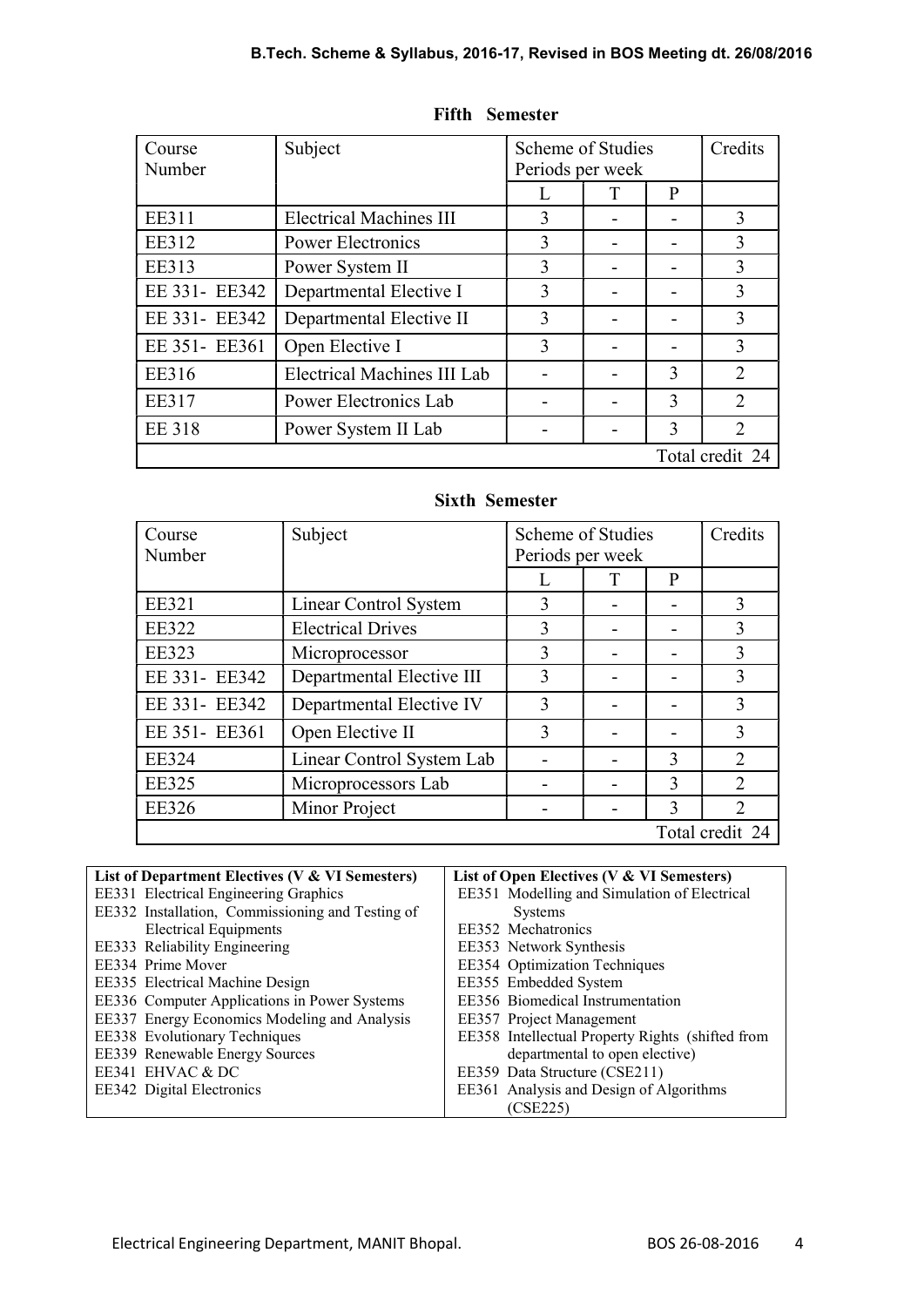| Course<br>Number | Subject                               | Scheme of Studies<br>Periods per week |   |               | Credits         |
|------------------|---------------------------------------|---------------------------------------|---|---------------|-----------------|
|                  |                                       |                                       | T | $\mathbf{P}$  |                 |
| <b>EE411</b>     | Modern Control System                 | 3                                     |   |               | 3               |
| <b>EE421</b>     | Power System Stability and<br>Control | 3                                     |   |               | 3               |
| EE431-EE443      | Departmental Elective V               | 3                                     |   |               | 3               |
| EE451-EE463      | Open Elective III                     | 3                                     |   |               | 3               |
| EE451-EE463      | Open Elective IV                      | 3                                     |   |               | 3               |
| <b>EE412</b>     | Modern Control System Lab             |                                       |   | 3             | $\overline{2}$  |
| <b>EE413</b>     | Major Project/Seminar                 |                                       | 3 | $\mathcal{L}$ | 4               |
| EE414            | <b>Educational Tour and Training</b>  |                                       |   | 3             | $\mathcal{D}$   |
|                  |                                       |                                       |   |               | Total credit 23 |

## Seventh Semester

# Eighth Semester

| Course<br>Number | Subject                    | Scheme of Studies<br>Periods per week |   |   | Credits         |
|------------------|----------------------------|---------------------------------------|---|---|-----------------|
|                  |                            |                                       |   | P |                 |
| EE431-EE443      | Departmental Elective VI   | 3                                     |   |   | 3               |
| EE431-EE443      | Departmental Elective VII  | 3                                     |   |   | 3               |
| EE431-EE443      | Departmental Elective VIII | 3                                     |   |   | $\mathbf{3}$    |
| EE451-EE463      | Open Elective V            | 3                                     |   |   | 3               |
| EE451-EE463      | Open Elective VI           | 3                                     |   |   | 3               |
| <b>EE428</b>     | Major Project and Seminar  |                                       | 6 | 3 | 5               |
| <b>EE429</b>     | General Proficiency        |                                       |   | 3 | 3               |
|                  |                            |                                       |   |   | Total credit 23 |

| List of Department Electives (VII & VIII      | List of Open Electives (VII & VIII Semesters)   |
|-----------------------------------------------|-------------------------------------------------|
| Semesters)                                    | EE451 Artificial Neural Network                 |
| <b>EE431</b> Reactive Power Control and FACTS | EE452 Microcontroller and its Applications      |
| EE432 Power Quality                           | EE453 Operating System                          |
| EE433 Energy Conservation                     | EE454 Digital Signal Processor (TMS28XX Series) |
| EE434 Entrepreneurship Development            | EE455 Power Controller                          |
| EE435 Demand Side Management                  | EE456 Fuzzy Logic System                        |
| EE436 Solar PV Applications                   | EE457 System Engineering                        |
| EE437 Special Machines                        | EE458 VLSI Design                               |
| EE438 Advanced Microprocessor                 | EE459 Robotics                                  |
| EE439 Power System Deregulation               | EE461 Industrial Electronics                    |
| EE441 Digital Signal Processing               | EE462 Communication Engineering                 |
| EE442 Electronics Instrumentation             | EE463 Digital Image Processing                  |
| EE443 High Voltage Engineering.               |                                                 |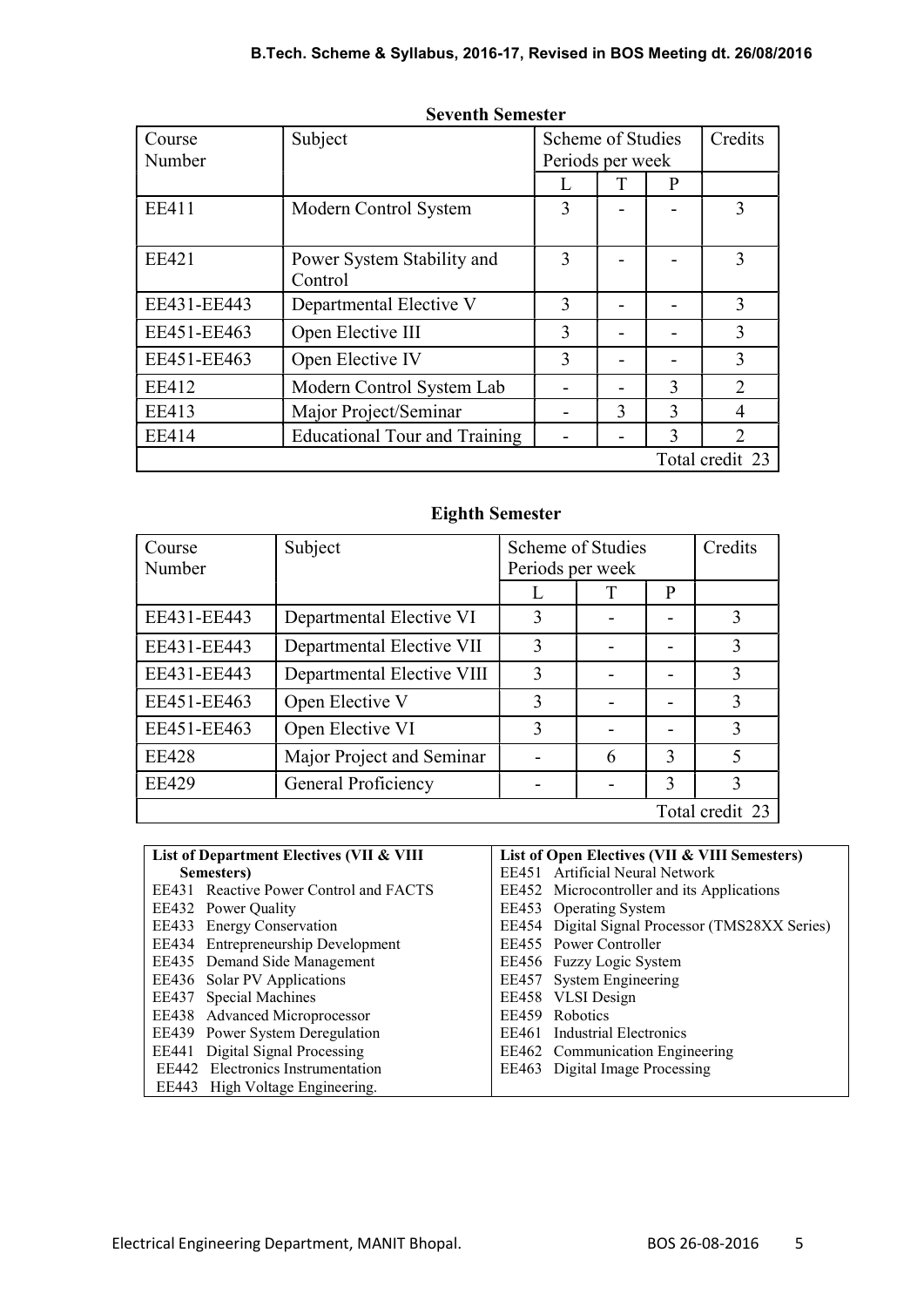# FIRST SEMESTER

Course Number: EE124 Title of Course: BASIC ELECTRICAL & ELECTRONICS ENGG. Designation as a required or elective course: Required Pre-requisites: Engineering Physics Contact hours: 03 Type of Course: Lecture Course Assessment methods: Both continuous and semester-end assessment Course Outcomes: Students will get an overview of fundamentals of Electrical and Electronics engineering. Topics:

DC circuits: Voltage & Current sources, KCL, KVL, loop and nodal equations, Network theorems. Star Delta transformations, Simple series and parallel circuits, AC Circuits: Alternating quantities, RMS & average value, phase, phase difference Power and power factor, Series & Parallel AC circuits, resonance. Faraday's law of electromagnetic induction, Transformers: construction, principle of operation, phasor diagrams, equivalent circuit, tests, losses and efficiency, DC machines: Construction, emf equation and principle of operation. Semiconductor devices and applications: Characteristics of PN Junction Diode, Zener Effect, Zener Diode and its characteristics, half wave and full wave rectifiers, ripple factor, conversion efficiency, Bipolar Junction Transistor: Principle of operation, Input/output & transfer characteristics of BJT in CB, CE, CC configurations.

- 1. D.P.Kothari & I.J. Nagrath, Basic Electrical Engineering, MC Graw Hill Education, 20 Jun 2006
- 2. V.N.Mittle, Basic Electrical Engineering, MC Graw Hill Education, 10 Sep 2005
- 3. Schaum's Outline Series, Electrical Circuits, 6th, MC Graw Hill Education, 1 Jan 2014
- 4. Boylestad & Nashelsky, Electronic Devices and circuit Theory, Pearson, 1 Jan 2009
- 5. Albert Malvino, Electronics principles, 7th, MC Graw Hill Education, 1 May 2006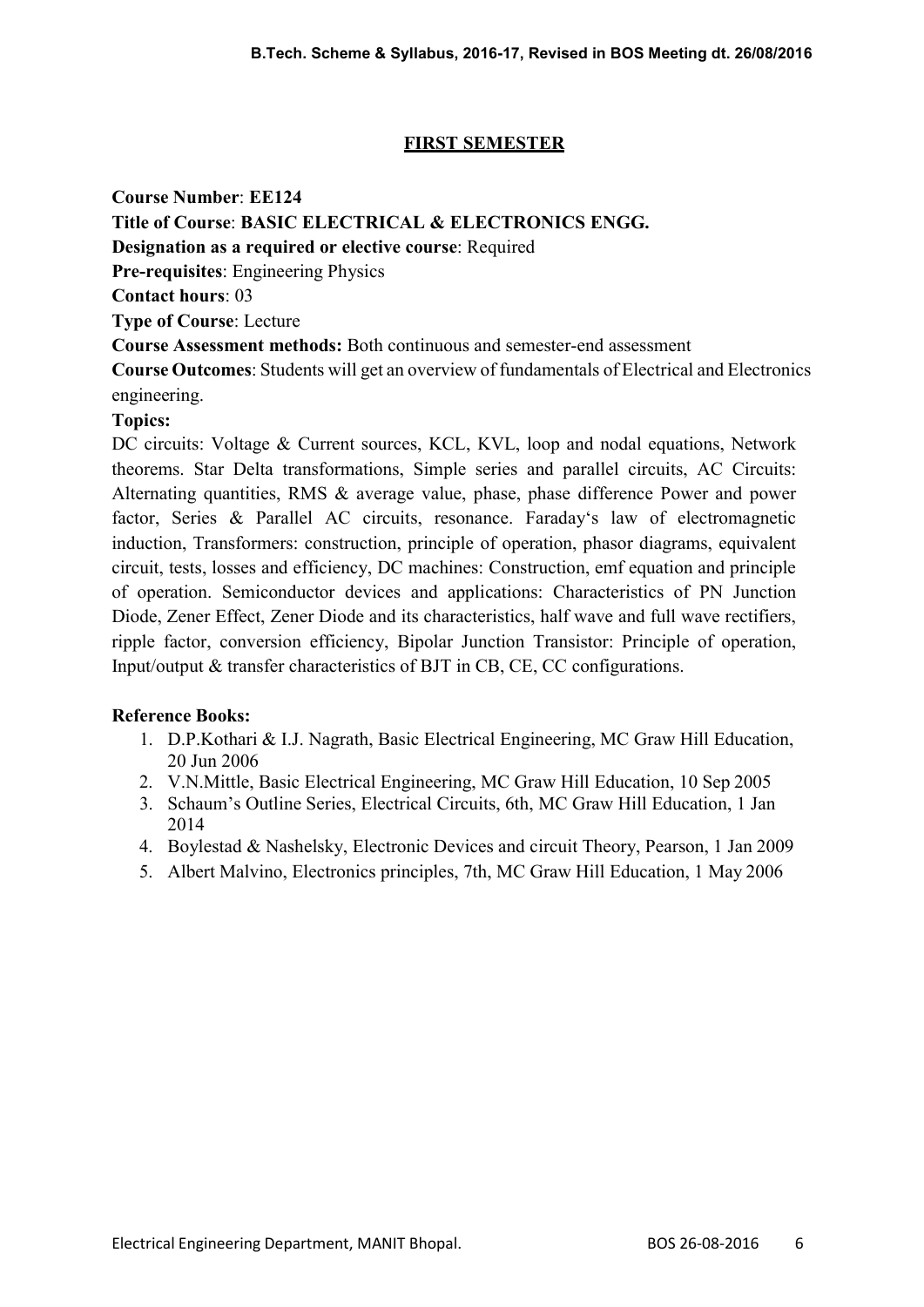# THIRD SEMESTER

Course Number: MTH211

Title of Course: MATHEMATICS III Designation as a required or elective course: Required Pre-requisites: Knowledge of Engineering Mathematics Contact hours: 03 Type of Course: Lecture Course Assessment methods: Both continuous and semester-end assessment Course Outcomes: Knowledge of soft computing techniques. Topics: Numerical Methods: Solution of algebraic and transcendental equations, Solution of linear

Simultaneous Equations, Finite Differences, Interpolation and Extrapolation, Inverse Interpolation, Numerical Differentiation and Integration, Numerical solution of Ordinary & Partial Differential Equations. Statistics: Curve fitting, Correlation and Regression Analysis Probability Distribution, Sampling and Testing of Hypothesis.

- 1. F.B. Hildebrand, Introduction to Numerical Analysis, 2 edition, Mcgraw Hill,1956
- 2. J.B. Scarborough, Numerical Mathematical Analysis, Oxford and IBH Publishing Company Pvt. Limited,1958
- 3. E. Balaguruswamy, Numerical Methods, Tata McGraw-Hill Education
- 4. M.K.Jain, Numerical Methods for scientific and Engineering, New Age International, 2003
- 5. M. Ray, Mathematical Statistic, Ram Prasad and Sons, 1966
- 6. John E. Freund, Mathematical Statistic, Pearson Education India, 2004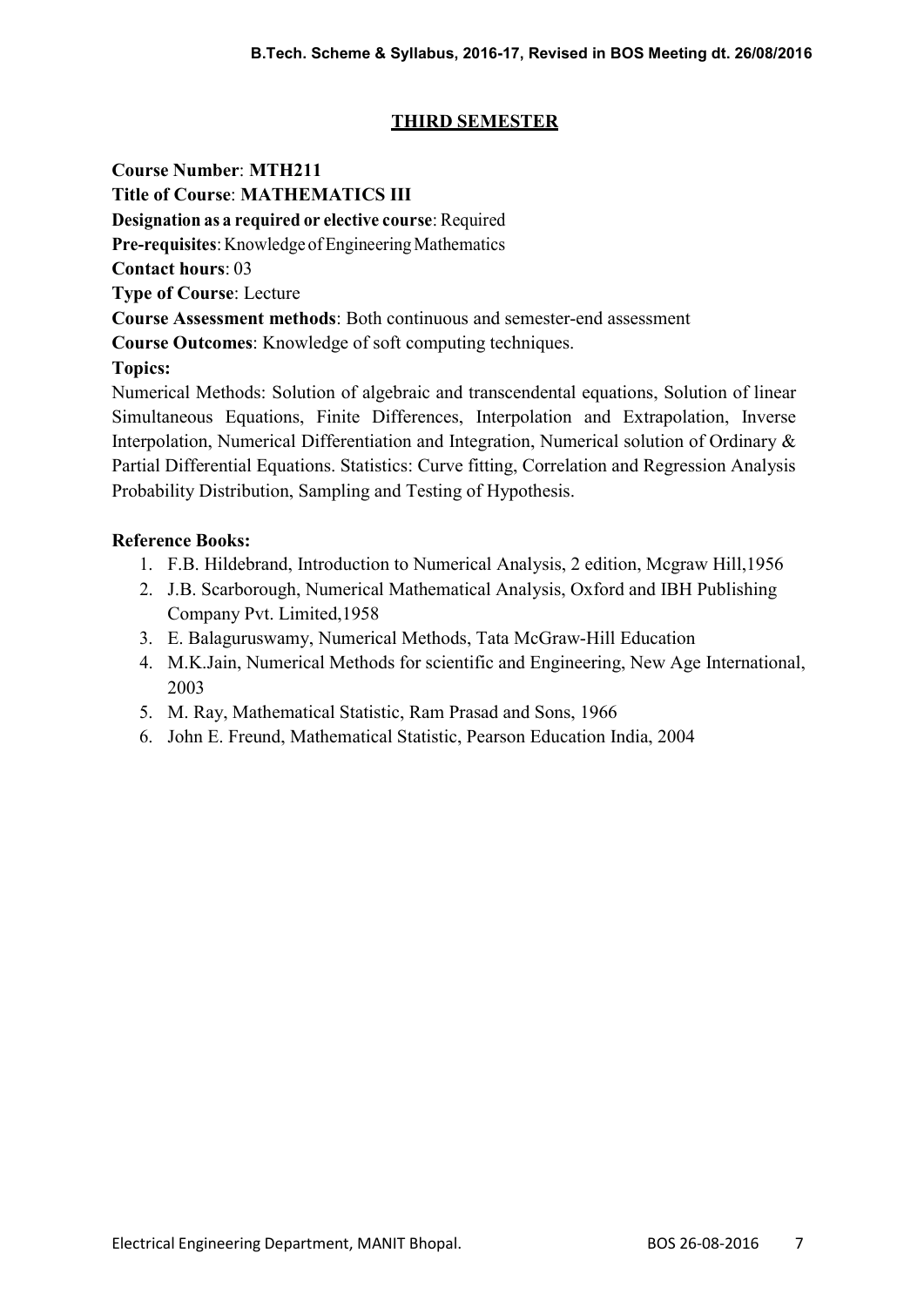# Title of Course: ELECTRICAL MATERIALS & ELECTROMAGNETIC FIELDS Designation as a required or elective course: Required

Pre-requisites: Knowledge of Vector Algebra, Differential Equations, Differentiation, Integration, Engineering Physics.

Contact hours: 03

Type of Course: Lecture

Course Assessment methods: Both continuous and semester-end assessment

Course Outcomes: Develops conceptual and analytical power to understand advanced subjects of Electrical Engineering.

## Topics:

Electrostatic Fields -Coulomb's law, electric field intensity, Gauss's Law, boundary relations, physical concepts of divergence, gradient and curl. Electric potentials, electric boundary conditions, capacitance, continuity equation, Poisson's and Laplace's equations, Magnetic Fields - Biot–Savart's Law, Stoke's theorem, Ampere's circuital law, magnetic boundary conditions, energy storage in magnetic fields, Scalar and vector magnetic potential, Maxwell's equations, EM Wave, Propagation, Poynting theorem, instantaneous, average and complex, Polarization of waves, reflection and refraction of waves, Insulating & Dielectric Materials, Conducting Materials, Magnetic Materials, superconductivity.

- 1. William & Haytt, Electromagnetic field, 7 edition, McGraw Hill Education, 25 April 2006
- 2. Jorden, Electromagnetics, 2 edition, Pearson India, January 6, 2015
- 3. C.S. Indulkar, Electrical Engineering Material, 4th Edn., S Chand & Company, 1 December 2006
- 4. Sadiku, Elements of Electromagnetics, 6 edition, Oxford Univ Press, 31 January 2014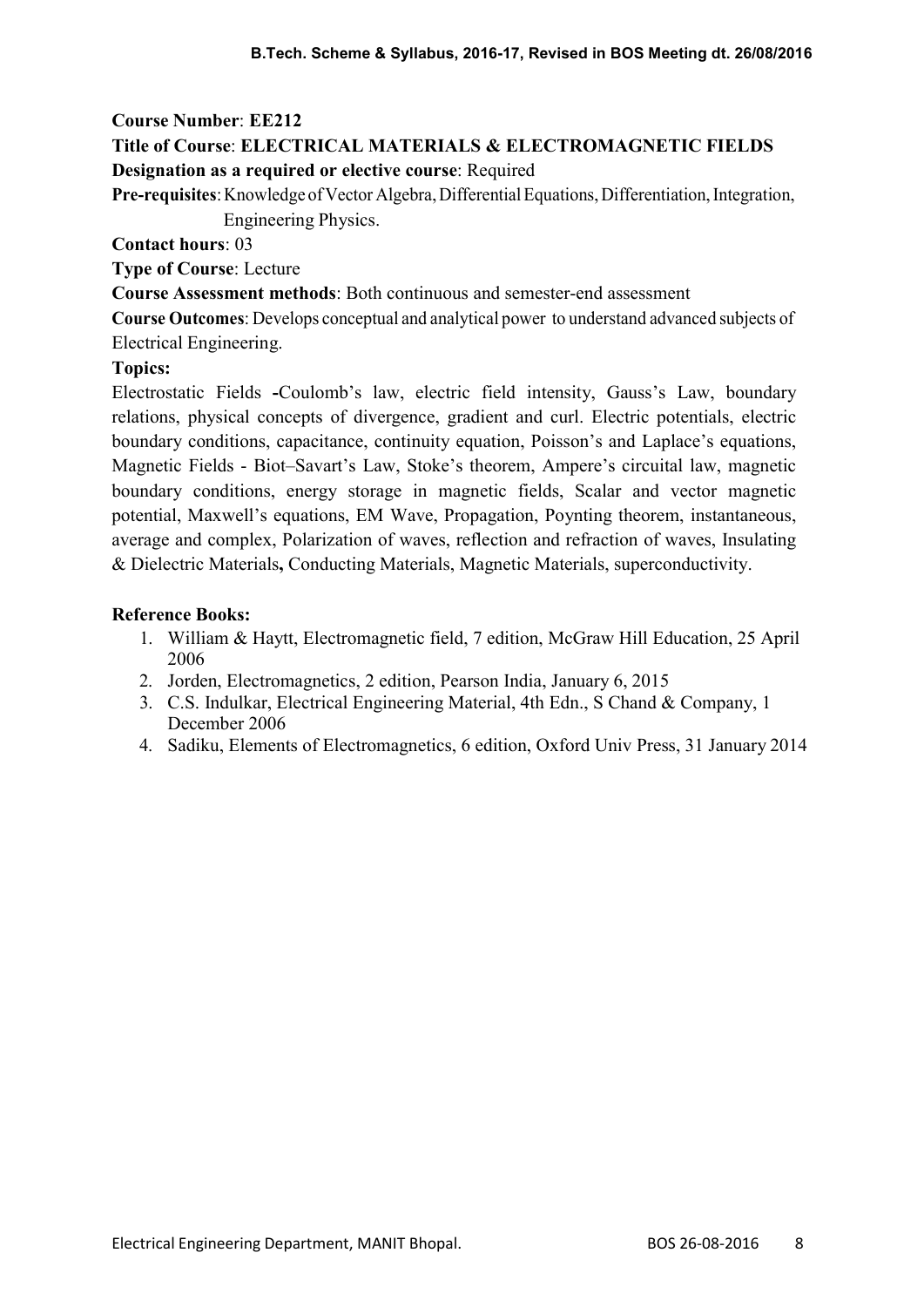## Title of Course: ELECTRICAL MEASUREMENT

Designation as required or elective course: Required

Pre-requisites: Concept of Basic Electrical Engineering

Contact Hours: 3

Type of Course: Lecture

Course Assessment Methods: Both Continuous and End-Semester Examination

Course Outcomes: To acquire knowledge of analog instruments and methods of

measuring electrical and magnetic quantities.

# Topics:

Indicating Instruments, Sources of errors, deflecting, controlling and damping torque, Moving Iron, Moving coil, Dynamometer. Induction & electrostatic type of instruments, Rectifier type instruments, Potentiometers, Measurement of Phase and Frequency, Ohmmeters, Megger, CRO, Measurement of Energy, Magnetic Measurements: B-H curve, determination of hysteresis loop, permeameters.

- 1. E.W.Golding, Electrical Measurement & Measuring Instruments, Reem Publications Pvt. Ltd, 2011
- 2. A.K.Sawhney, Electrical Measurement, 14th, DhanpatRai & Sons Publication, 2005
- 3. Doebelin, Measurement system, 6 edition , McGraw-Hill Education (India) Pvt Limited, 15 June 2011
- 4. J.B.Gupta, A Course in Electronic and Electrical Measurements & Instrumentation, Reprint 2013 edition, S K Kataria and Sons, 2013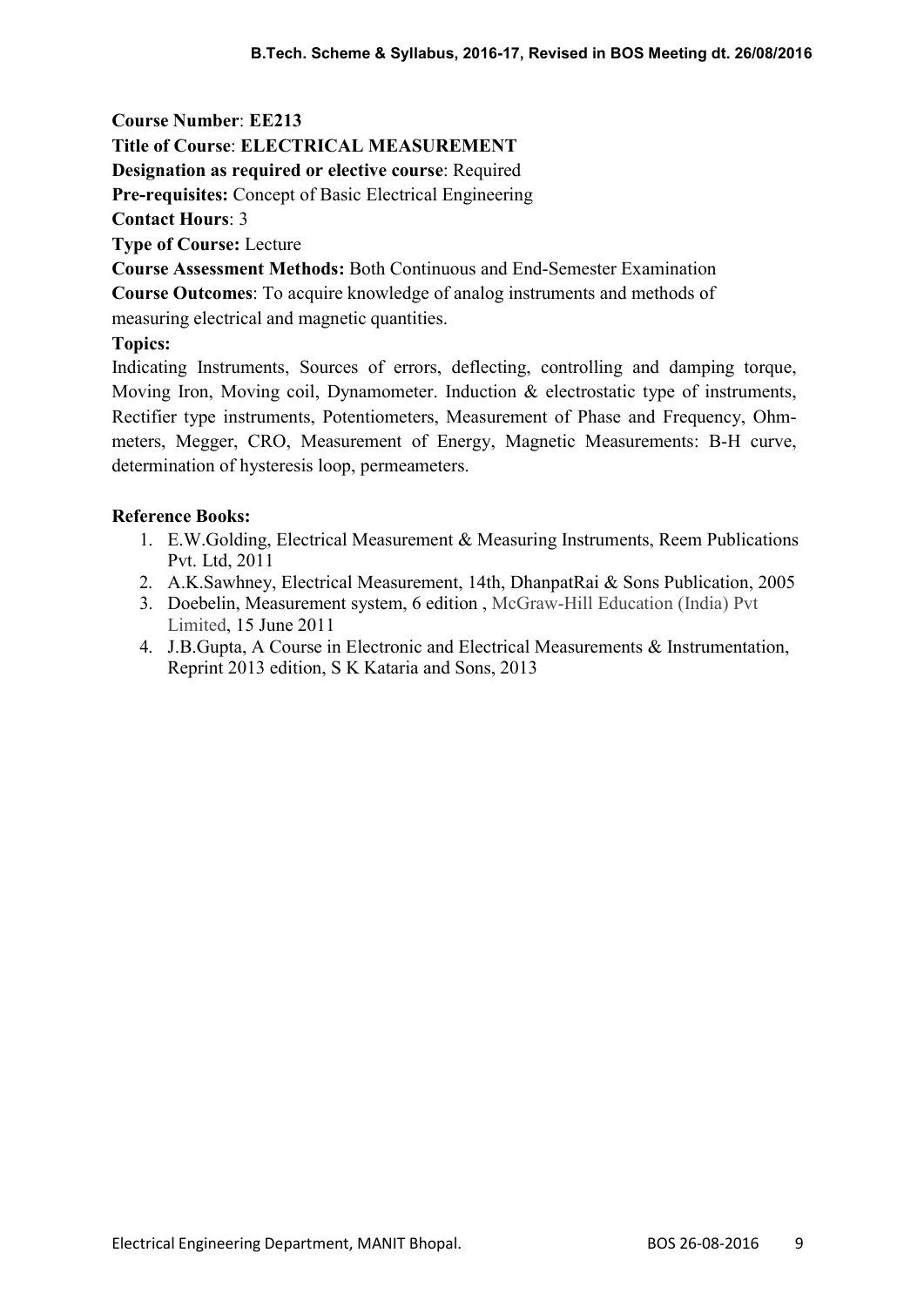Title of Course: NETWORKS

Designation as a required or elective course: Required

Pre-requisites: Differential equation, Laplace Transform and basic electrical.

Contact hours: 03

Type of Course: Lecture

Course Assessment methods: Both continuous and semester-end assessment

Course Outcomes: Analysis of networks, application of theorems.

# Topics Covered

Circuit Concept, Network Topology, Coupled circuits, Steady State Analysis, Transient Analysis, Initial conditions, Laplace transform, Waveform synthesis, Network theorems, Network function-Poles & zeros, two port networks, Driving point & transfer impedances, Fourier series, Network synthesis, Conditions for realizing an immittance function of passive elements, Foster form & Cauer form of RC, RL & LC networks.

- 1. Van Valkenberg, Network Analysis, Prentice-Hall,
- 2. Schaum's Outline Series, Circuit theory,
- 3. C.L.Wadhwa, Network Analysis & Synthesis, New Age International,
- 4. S.Ghosh, Network theory: analysis and synthesis, PHI,
- 5. Pankaj Swarnkar, Network Analysis and Synthesis, Satya Prakashan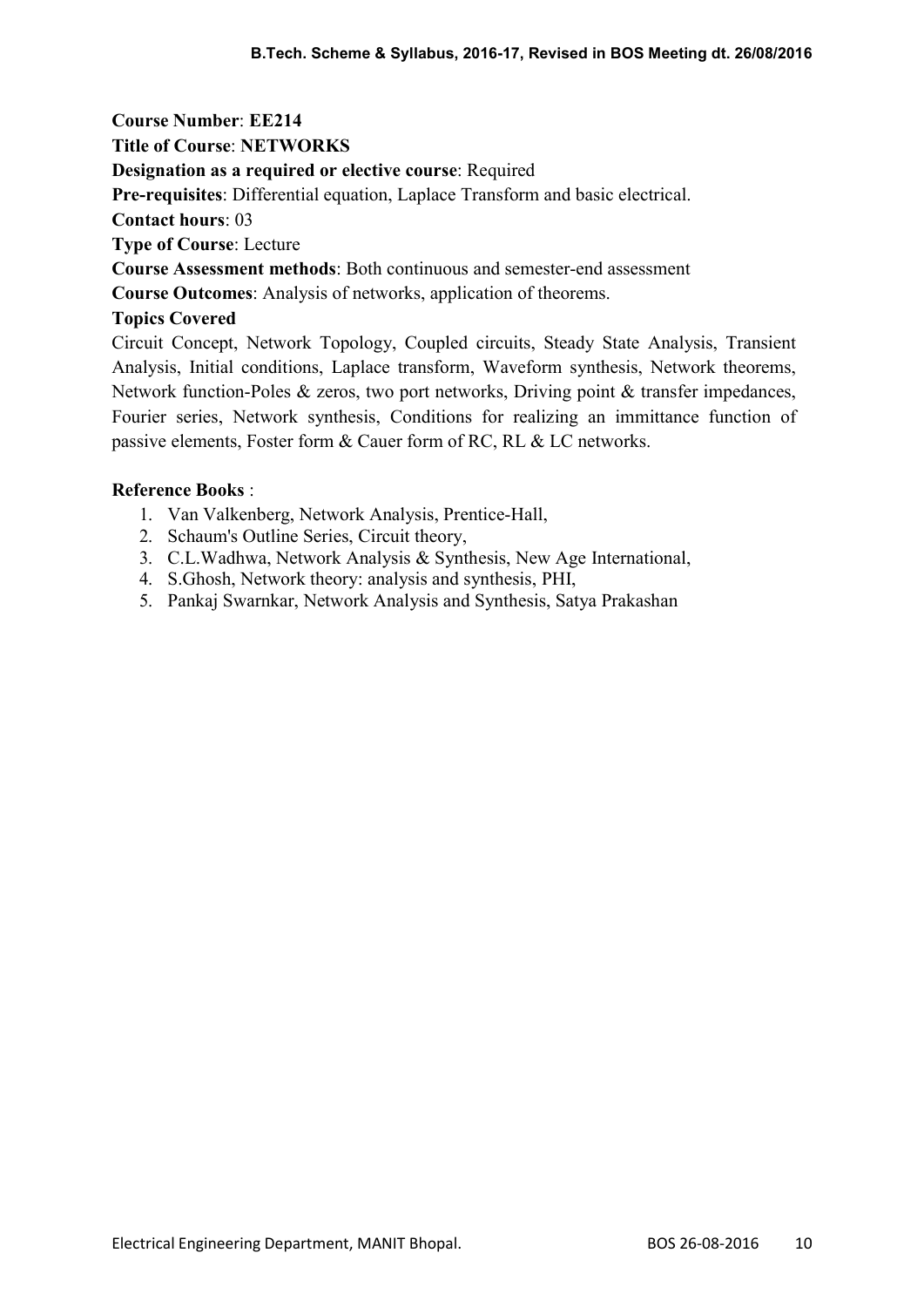### Title of Course: ELECTRICAL MACHINES-I

Designation as a required or elective course: Required

Pre-requisites: Fundamentals of Basic Electrical Engineering.

Contact hours: 03

Type of Course: Lecture

Course Assessment methods: Both continuous and semester-end assessment

Course Outcomes: Knowledge of Machines in electrical systems.

# Topics:

Polyphase circuits: Three-phase systems with balanced & unbalanced load. Energy in electromagnetic system, DC Generators- emf equations, characteristics of DC generators, DC motors- Torque equation, characteristics, Losses & Efficiency of DC machine, testing of DC machine, Single phase Transformer: review, transformer tests: polarity test, Sumpner's test, Three phase transformers, 3 phase to 2 and 6 phase conversion, parallel operations of single & three phase transformers, load division between transformers in parallel.

IS codes & industrial testing of DC Machines and Transformer.

- 1. P.S.Bhimbra, Electrical Machine, Khanna, 1 January 2011
- 2. G. Say, Performance & design of A.C. Machines, 3rd edition , CBS, 1 December 2005
- 3. Fitzerald Kingsley Otmans, Electrical Machines, 7 edition , McGraw-Hill Education, 1 March 2013
- 4. Nagrath & Kothari, Electrical Machines, 4 edition, McGraw Hill Education, 7 July 2010
- 5. Charles. I. Hubert, Electric Machine, 2 edition, Prentice Hall, 16 October 2001
- 6. J.R. Cogdell, Foundation of Electric Power, Pck edition , Addison Wesley Longman, May 1, 2003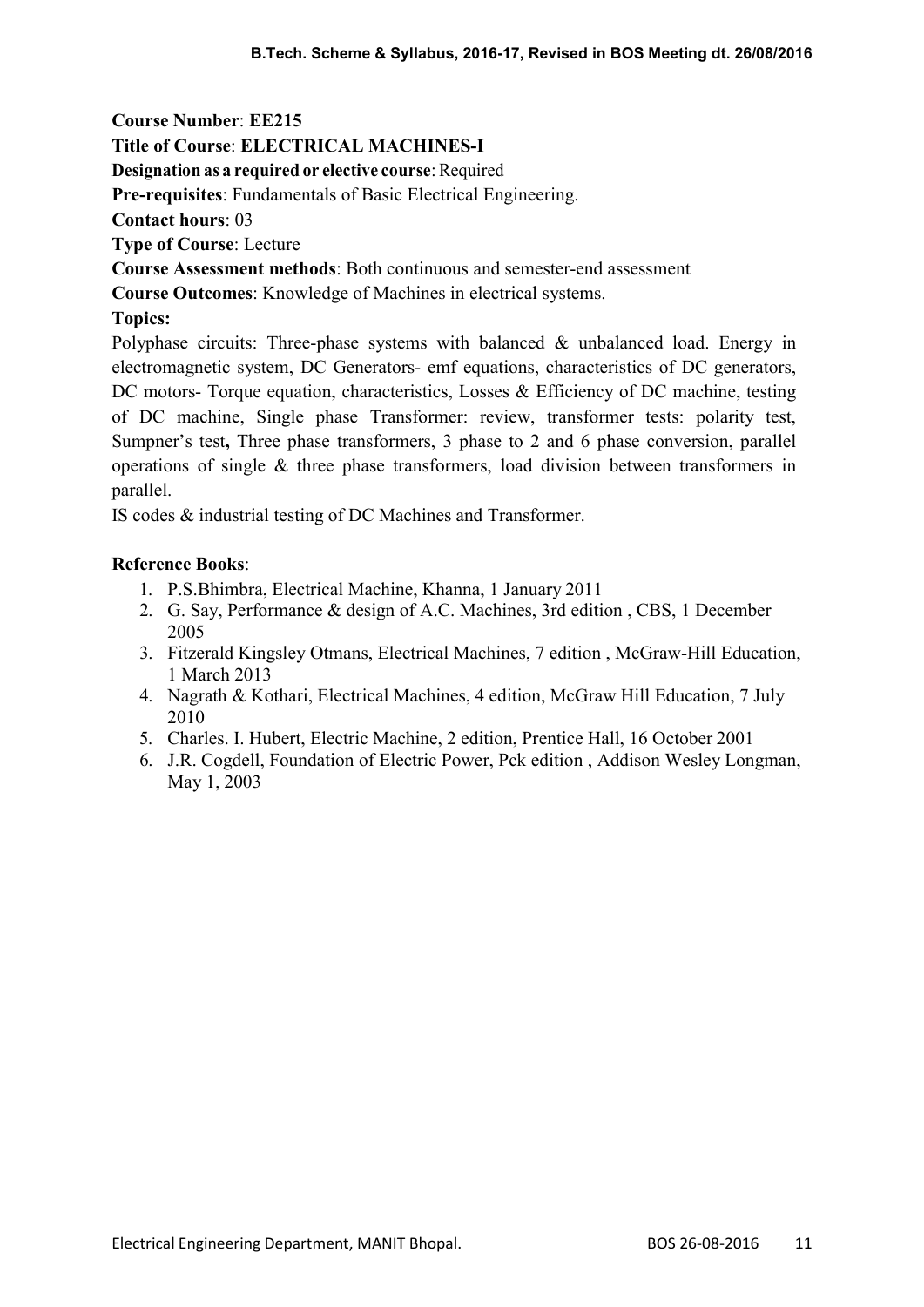Title of Course: ELECTRONICS-I

Designation as a required or elective course: Required

Pre-requisites: Basic knowledge of semiconductor physics, basic electrical and circuit theory. Contact hours: 03

Type of Course: Lecture

Course Assessment methods: Both continuous and semester-end assessment

Course Outcomes: Applications of semiconductor devices in regulator, amplifier.

Topics:

Special Purpose Diodes- Diode Applications, Zener voltage regulators, photodiode etc. Transistor Biasing -Purpose of biasing, dc operating point, dc load line, different biasing techniques Thermal Runaway, Thermal stability. Small Signal Amplifiers- Transistor as an amplifier, classification of amplifiers RC coupled CE-amplifier, ac equivalent circuits, analysis using h-parameters, frequency response, cascading, Analysis of transistor amplifier at high frequency, miller theorem, Gain band width product, function generator IC FET & MOSFET, FET biasing, The common source and common drain amplifier at low frequency and high frequencies, MOSFET as a switch, MOSFET driver circuits. Prevailing trends in semiconductor devices and applications.

- 1. Millman & Halkias, Electronic Devices, McGraw Hill Education, 1 September 1967
- 2. A.P.Malvino, Electronics Principles, 7th edition, McGraw-Hill Higher Education, May 1, 2006
- 3. Donald I. Schilling, Electronic Circuit Discrete and Integrated, 3rd Revised edition , McGraw-Hill Inc.,US, 1 March 1989
- 4. David Bell, Electronic Devices, Anna edition, OUP India, 11 October 2010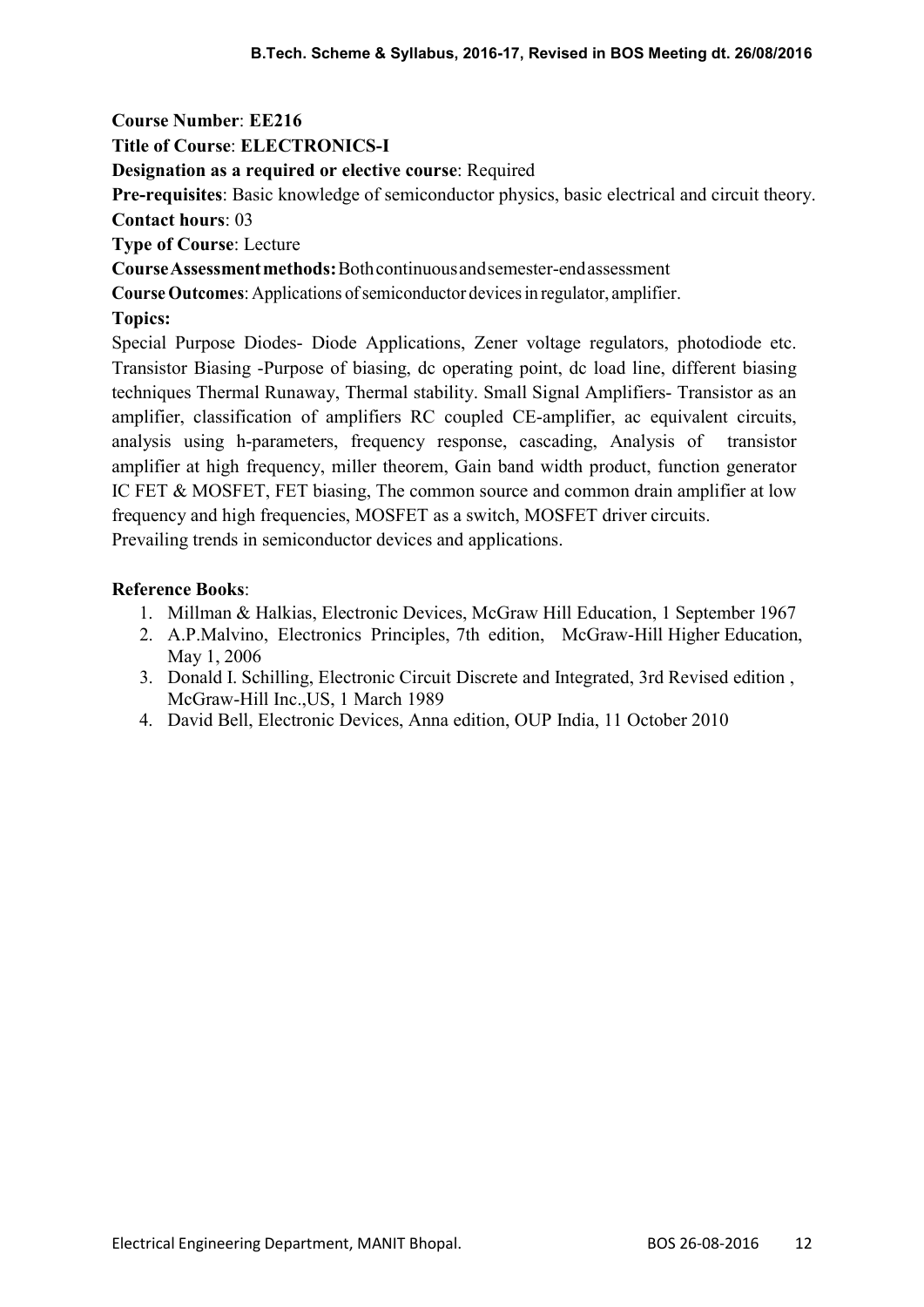# FOURTH SEMESTER

Course Number: EE221

Title of Course: UTILIZATION OF ELECTRICAL ENERGY

Designation as a required or elective course: Required

Pre-requisites: Knowledge of Basic Electrical & Electrical Machines

Contact hours: 03

Type of Course: Lecture

Course Assessment methods: Both continuous and semester-end assessment

Course Outcomes: Knowledge of illumination, electric welding and traction.

# Topics:

Nature of light, units, sensitivity of the eye, luminous efficiency, glare, Production of Light, different types of lamps, polar curves, effect of voltage variation on efficiency and life of lamps, Distribution and control of light, factory lighting, flood lighting and street lighting, Electrical heating-advantages, methods and application, resistance over general construction, design of heating elements, efficiency and losses control. Induction heating: core type & core less furnaces and high frequency eddy current heating, dielectric heating: principle and special applications, arc furnaces, Different methods of electrical welding and electrical equipment for them, welding transformers, Advantages and disadvantages, system of electric traction, diesel electric locomotives, Mechanics of train movement: simplified speed time curves, average and schedule speed, tractive effort, specific energy consumption, factors affecting specific energy consumption.

Modern 25 KV AC single phase traction systems: advantages, equipment and layout of 25 KV, single phase power frequency AC traction.

- 1. E.O. Taylor, Utilization of Elect. Energy, Blackie & Son Ltd., 1948
- 2. H. Pratab, Utilization of Elect. Energy, 2012 edition, S.K. Kataria & Sons, 2012
- 3. J.B. Gupta, Utilization of Elect. Energy, 2012 edition , S.K. Kataria & Sons, 2013
- 4. G. Weinberg & J.Mares, Traction , Portfolio , October 6, 2015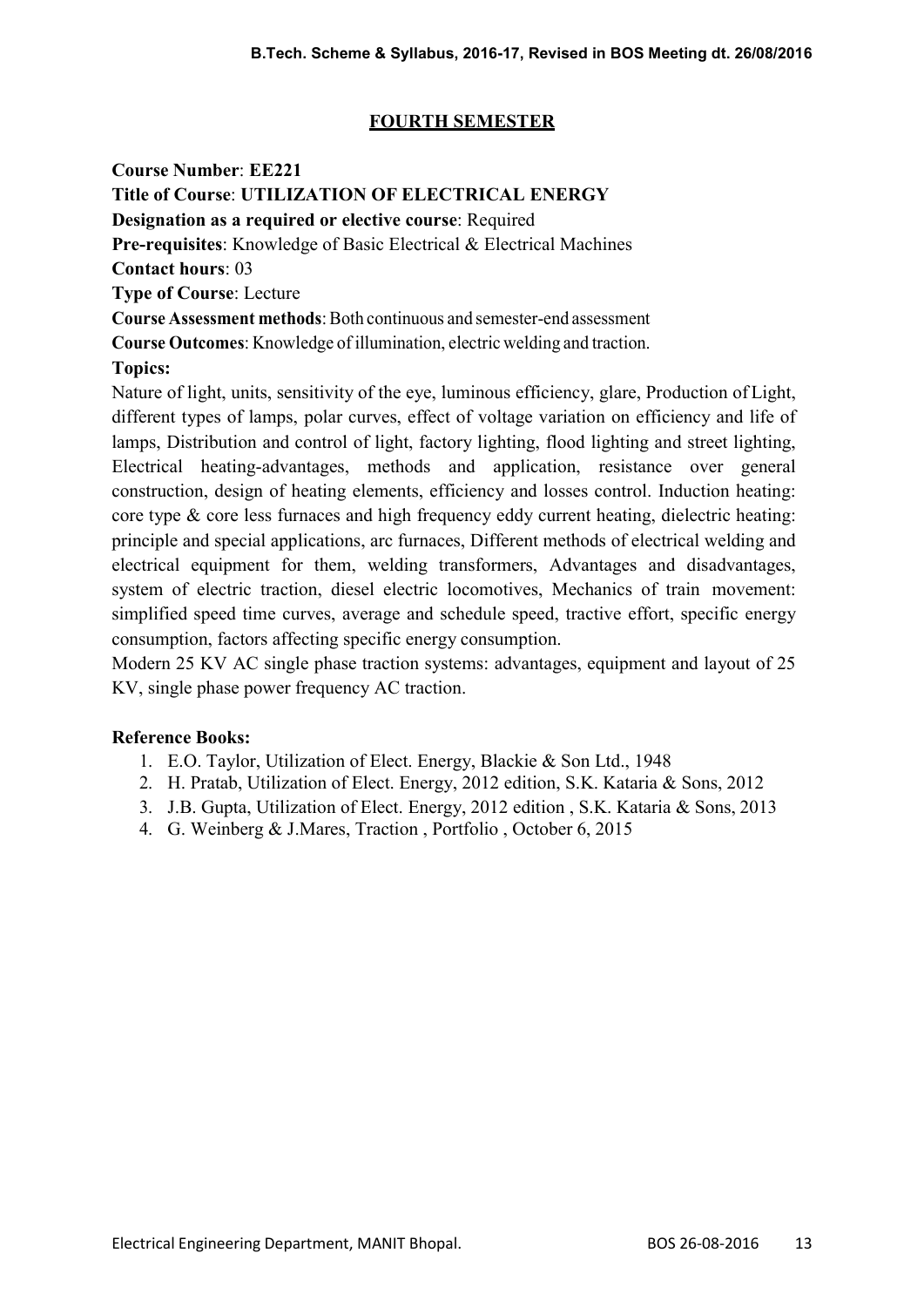## Title of Course: POWER SYSTEM I

## Designation as a required or elective course: Required

Pre-requisites: Knowledge of basic electrical engineering and circuit analysis.

Contact hours: 03

Type of Course: Lecture

Course Assessment methods: Both continuous and semester-end assessment

Course Outcomes: Understanding of technical aspects of power system transmission and distribution system and its working.

# Topics:

General Structure of Power System, Single line diagram, transmission line constants, performance of transmission lines, Power Transmission at different voltage level, mechanical design of overhead lines, Type of overhead conductors, Bundle conductors, Skin effect, Proximity effect, line insulators, corona loss, travelling waves on transmission line, , underground cables, distribution systems and their application, HVDC transmission system and its control.

Substation layout, Design of substation and power capacitors, selection of CB and isolator.

- 1. C.L.Wadhwa, Electric Power System, John Wiley & Sons, 11 April 1984
- 2. Asfaq Husain, Electric Power System, 5 edition , CBS, 1 January 2010
- 3. William D.Stevenson, Elements of Power System Analysis, 4th Revised edition, McGraw Hill Higher Education , 1 September 1982
- 4. B.R.Gupta, Power System Analysis & Design, Re-issue edition , S. Chand & Company, 8 August 2005
- 5. D.P. Kothari and I.J.Nagrath, Power System Engineering, 2 edition, McGraw Hill Education, 9 July 2007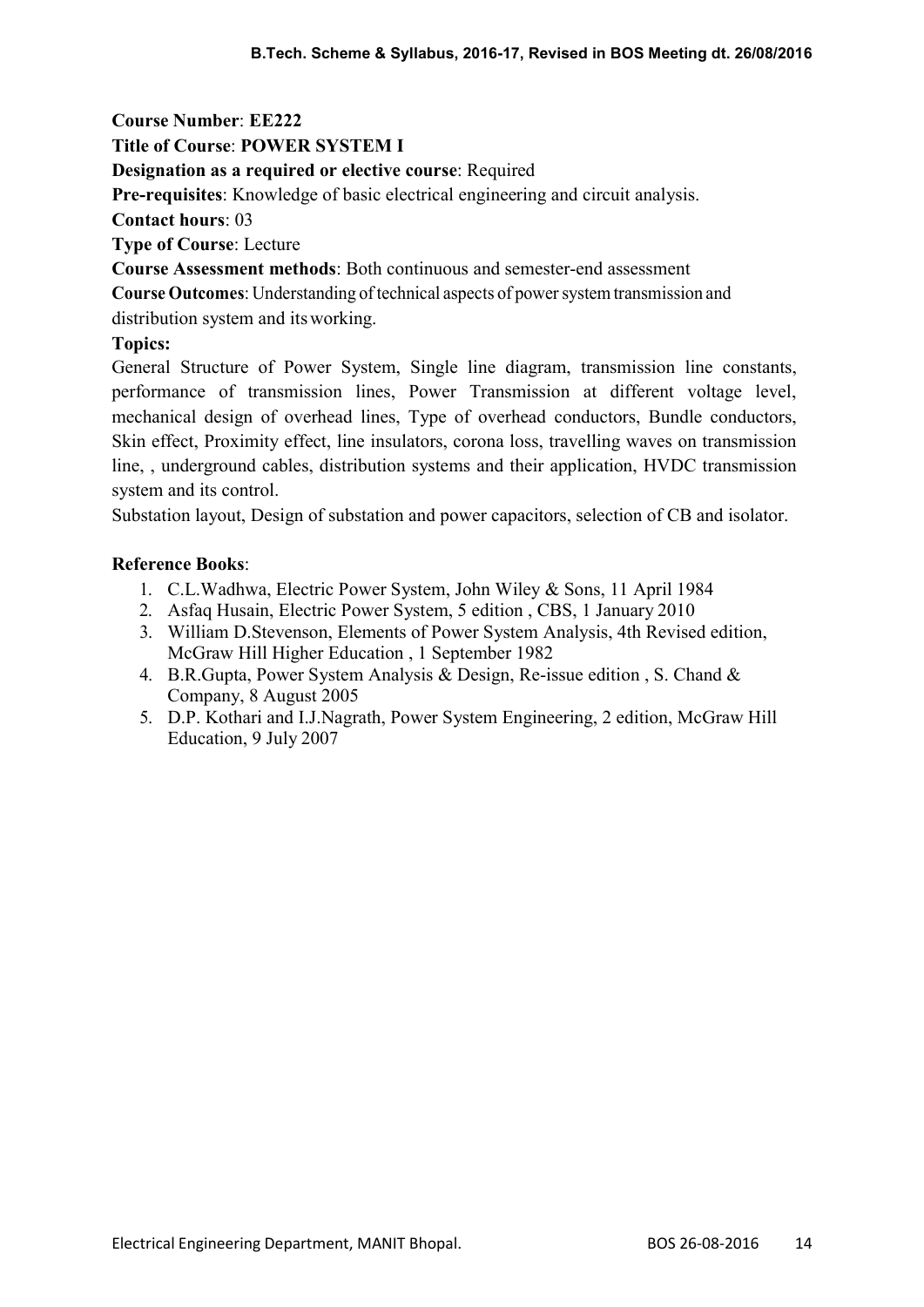## Title of Course: GENERATION OF ELECTRICAL POWER

Designation as a required or elective course: Required

Pre-requisites: Knowledge of Prime movers, Electrical Machinery

Contact hours: 03

Type of Course: Lecture

Course Assessment methods: Both continuous and semester-end assessment

Course Outcomes: Develops the knowledge of economical operation, maintenance and design of power plants which is useful in power industry.

# Topics:

Introduction of electrical power generation and classification of conventional & nonconventional power generation, Hydro-Electric Stations, Thermal Power Stations: Choice of coal fired station site, arrangement of plant and principal auxiliaries, coal handling plant, Nuclear Power Stations-Nuclear Physics, Economic Aspects of Power Plant Operation, power factor improvement by static and synchronous capacitors, Economic Scheduling of Power Stations, Hydro power generation.

- 1. B.R. Gupta, Generation of Electrical Energy, S Chand, 1 December 2010
- 2. G.D. Rai, Non-conventional Energy Sources, Khanna, 1 December 2004
- 3. M.V.Deshpande, Elements of power station design, Prentice Hall India Learning Private Limited , 2009
- 4. L. R. Kirchmare, Economic Load Dispatching, iitk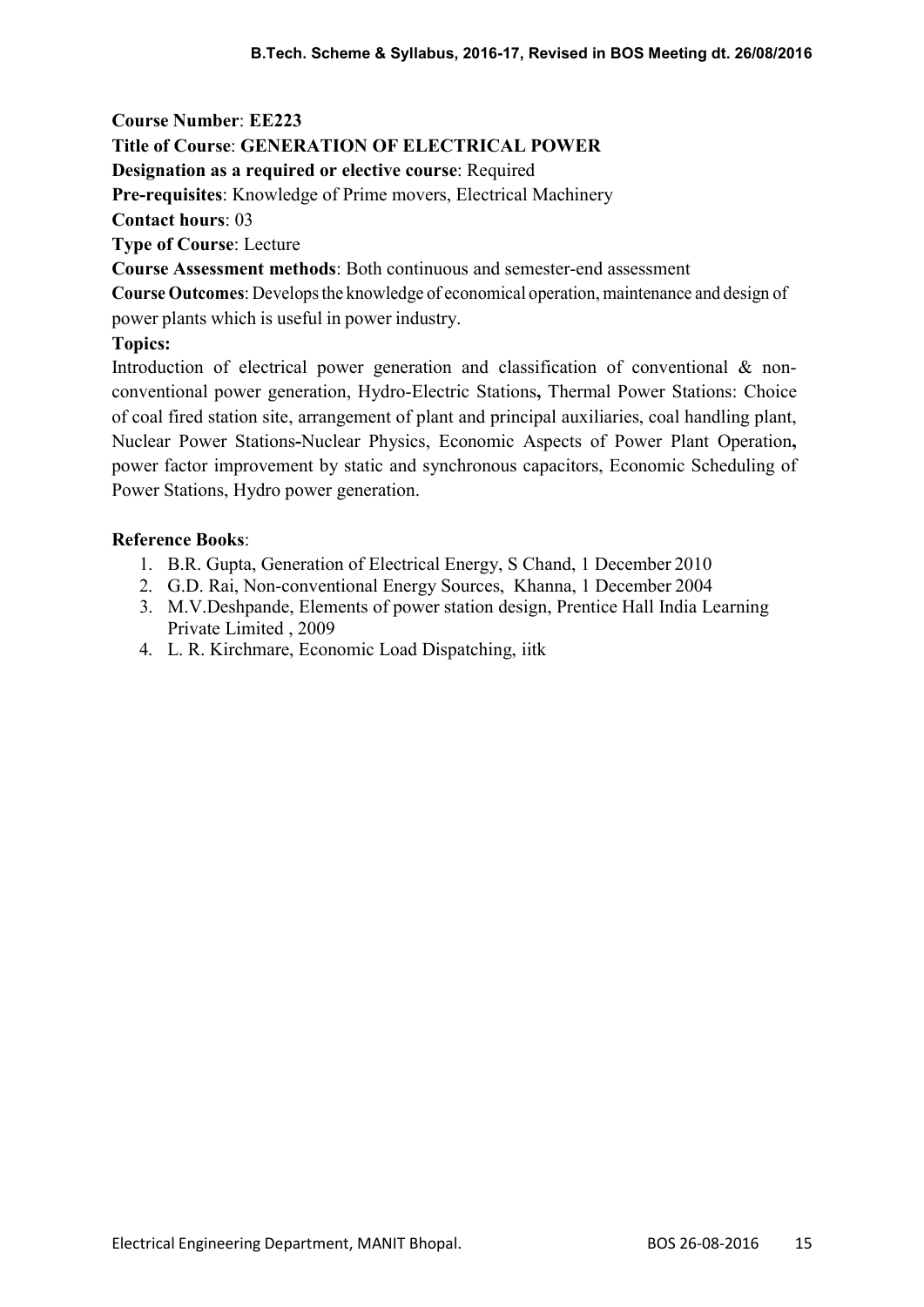### Title of Course: ELECTRICAL MACHINES II

Designation as a required or elective course: Required

Pre-requisites: Concept of rotating electrical machines.

Contact hours: 03

Type of Course: Lecture

Course Assessment methods: Both continuous and semester-end assessment

Course Outcomes: Knowledge of rotating electrical machine and their applications.

#### Topics:

3-phase Induction Machine: Construction, Principle, Operation and applications, No-load and blocked rotor test, circle diagram, Starting & speed control of Induction Machines, Synchronous Generators- armature windings, e.m.f. equation, harmonics in the induced e.m.f., armature reaction, OC & SC tests, voltage regulation, parallel operation, operation on infinite bus. Two reaction theory, power expressions for cylindrical and salient pole machines, OC & SC characteristics, Synchronous motor: Principle of operation, starting methods, phasor diagram, torque angle characteristics, V-curves, power factor control of synchronous motor, Single Phase Induction Motor-Double revolving field theory, equivalent circuit, no load & block rotor tests, starting methods.

IS codes for testing of AC machines and their applications in electrical systems.

- 1. P.S.Bhimbra, Electrical Machines, Khanna, 1 January 2011
- 2. M.G. Say, Performance & design of A.C. Machines, 3rd edition , CBS, 1 December 2005
- 3. Fitzerald Kingsley, Electrical Machines, 7 edition , McGraw-Hill Education, 1 March 2013
- 4. Nagrath & Kothari, Electrical Machines, 4 edition, McGraw Hill Education, 7 July 2010
- 5. Charles. I. Hubert, Electric Machine, 2 edition, Prentice Hall, 16 October 2001
- 6. J.R. Cogdell, Foundation of Electric Power, Pack edition , Addison Wesley Longman, May 1, 2003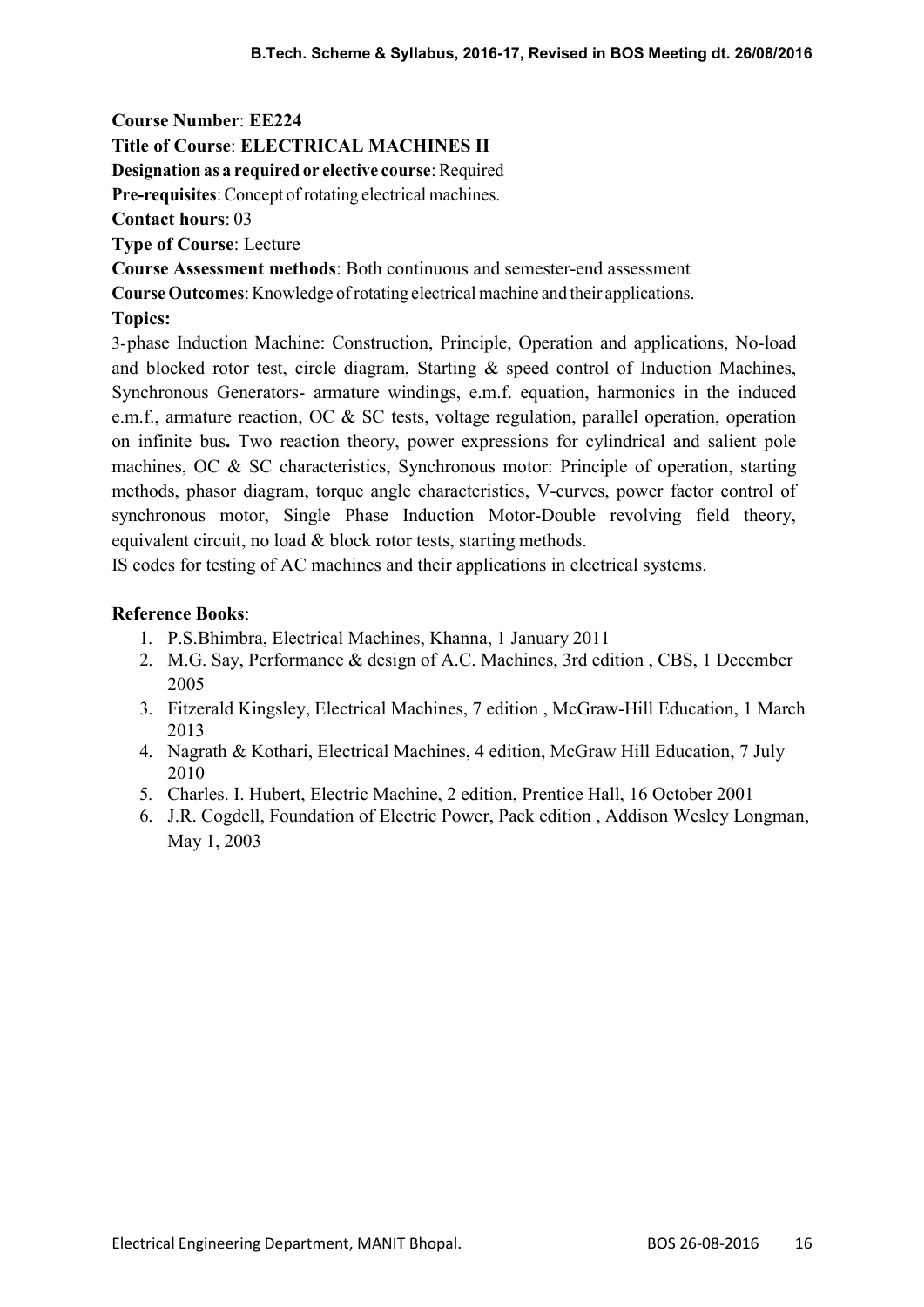### Title of Course: INSTRUMENTATION

## Designation as required or elective course: Required

Pre-requisites: Basics of Engineering Physics, Electrical and Electronics Engineering.

Contact Hours: 3

Type of Course: Lecture

Course Assessment Methods: Both Continuous and End-Semester Examination

Course Outcomes: Knowledge of different techniques for measuring physical quantities.

Components measurement using standard methods and different types of signal generators. TOPICS:

Transducers- Resistance, Inductance and Capacitance transducers, Measurement of Displacement, Strain, Force, Liquid level, Pressure, Temperature, Speed, Optical, Piezo-Electric Transducer, Hall Effect Devices, D.C. & A.C. Bridges, Instrument Transformers, Pulse and Square-Wave Generator, Harmonic Distortion Analyzer, Function Generator, Triangular Waveshape Generator.

Instrumentation using Virtual Instruments.

- 1. A.K.Sawhney, Electrical Measurement, Dhanpat Rai & Sons Publication,
- 2. Kalsi, Electronic Instrumentation, 3 edition , McGraw Hill Education, 28 June 2010
- 3. Helfric and Cooper, Modern Electronic Instrumentation and Measurement Techniques, Prentice Hall India Learning Private Limited, 1992
- 4. Doeblin D.O., Measurement Systems- Applications and Design, 5 edition, McGraw-Hill Higher Education, 1 September 2003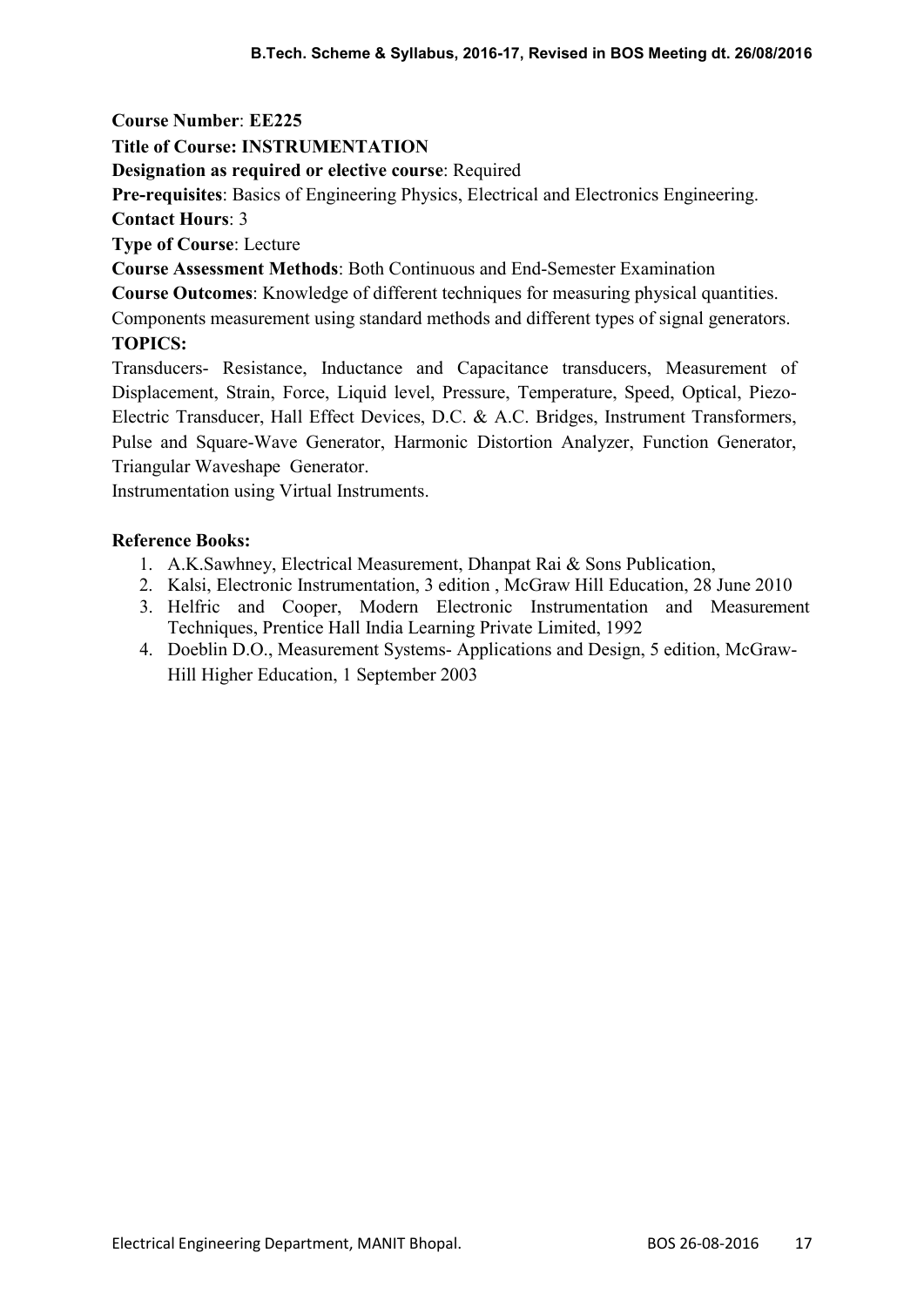## Title of Course: ELECTRONICS II

## Designation as a required or elective course: Required

Pre-requisites: Knowledge of semiconductor devices and characteristics and Digital number system. Contact hours: 03

Type of Course: Lecture

Course Assessment methods: Both continuous and semester-end assessment

Course Outcomes: Theoretical and practical exposure to semiconductor devices with their

applications in analog and digital electronics devices.

Topics:

The differential amplifier, Amplifier and its applications- Op-Amp instrumentation amplifier, current to voltage and voltage to current converter, Feed back concept, topologies voltage series current series, voltage shunt and current shunt, Wien bridge oscillator RC phase shift, Hartley and Colpitt oscillator, Multivibrators - Astable, Monostable and Bistable, Large signal amplifiers class A, class B and basic idea of push pull action, distortion, the current mirror, darlington and complementary pairs. Number system, Boolean algebra, logic gates, Half/ Full Adder, Half/ Full Subtractor, Multiplexer/ Demultiplexer, Flip flops & their Application, Registers and Counters.

Audio power amplifier (LM 380), IC fabrication Process and Op-Amp application in Industry.

- 1. Millman & Halkies, Electronic Devices & Circuits, , McGraw Hill Education , 1 September 1967
- 2. A. P. Malvino, Electronics Principles, 7th edition, McGraw-Hill Higher Education, May 1, 2006
- 3. Ramakant A. Gayakwad, Op-Amp & Linear Integrated Circuits, 3rd Revised edition edition , Prentice-Hall, 2 January 1993
- 4. William H.Gothmann, Digital Electronics, 9 edition, Pearson, July 28, 2011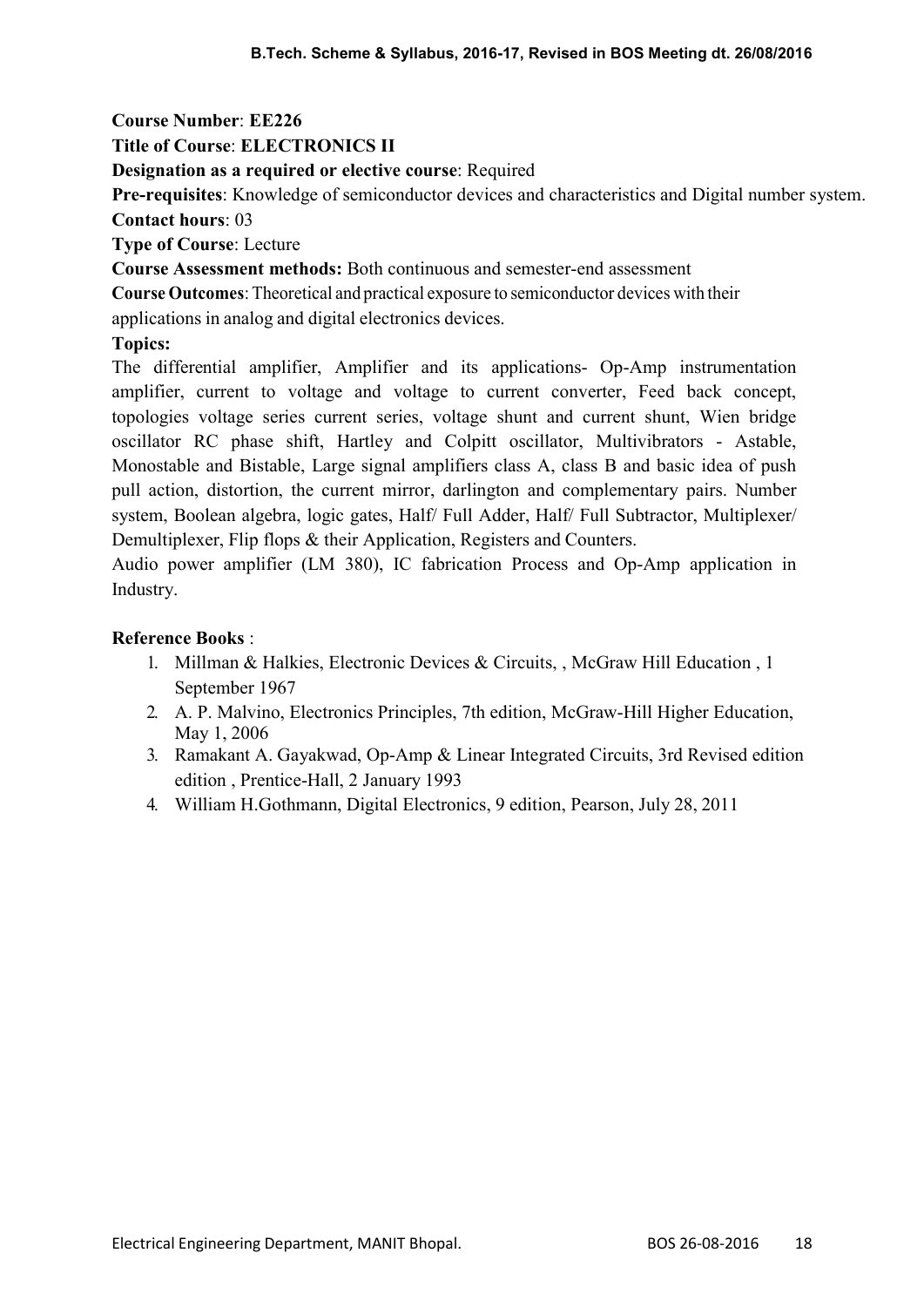# FIFTH SEMESTER

Course number: EE311 Title of course: ELECTRICAL MACHINES-III Designation as a required or elective course: Required Pre-requisites: Knowledge of electrical machines Contact hours: 3 Hours Type of course: Lecture Course Assessment methods: Both continuous and semester-end assessment

Course outcomes: Knowledge of modeling and study sate and transient analysis of electrical machine.

## Topics:

Kron's primitive machines, Park's transformations. Generalized model of DC machine, Interconnection of machines, Generalized model of 3-phase synchronous machine , steady state and transient analysis, generalized model for 3-phase induction machine, performance equation & steady state analysis, effect of voltage & frequency variations on the induction motor performance, operation of I.M. on unbalanced supply voltage, Induction motor starting analysis. Constructional features, working principle and analysis of Universal Motor, Stepper motor, Linear Induction Motor, Hysteresis motor, Reluctance motor, brushless DC motor, Schrage motor, repulsion motor. Industrial applications of special machines.

- 1. P.S.Bhimbra, Generalised Theory of Electrical Machines, Khanna publishers, July 2015
- 2. P.S.Bhimbra, Electrical Machines,  $7<sup>th</sup>$  Edition, Khanna publishers, 2011
- 3. J. Nagrath and D.P.Kothari, Electrical Machines, 4<sup>th</sup> Edition, Mcgraw Hill Education, 2010
- 4. Fitzgerald & Kingsley, Electric Machinery,  $7<sup>th</sup>$  Edition, McGraw-Hill, 2013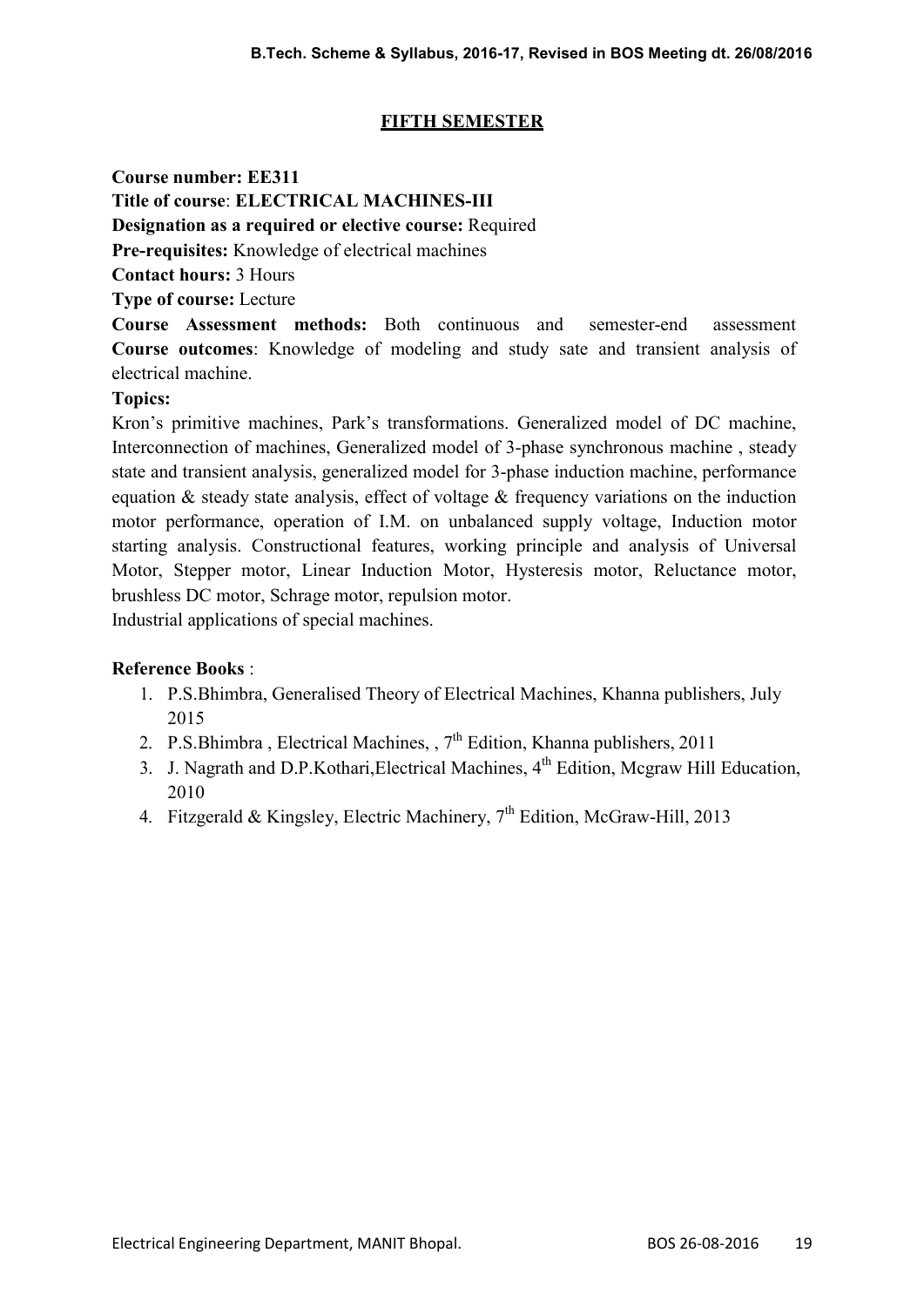#### Title of Course : POWER ELECTRONICS

Designation as a required or elective course : Required

Pre-requisites : Knowledge of Basic Electrical Engg, Networks and Basic Electronics

Contact hours : 03

Type of Course : Lecture

Course Assessment methods : Both continuous and semester-end assessment

Course Outcomes : Application of power converters in electrical systems

#### Topics:

Introduction to SCR and Thyristor family, I-V Characteristics of self Commutated Self commutated switches such as MOSFET, IGBT etc., Basic concepts of firing and control circuit, gate/base drive circuits and protection, design of snubber circuit, AC/DC uncontrolled and Controlled converters, DC-DC, DC-AC and AC-AC converter circuits : topologies, operation, waveform analysis and applications,

Datasheet Ratings for Power Semiconductor Devices. Selection of devices/modules, thermal design, driver circuits etc.

- 1. C W Lander, Power Electronics, 3<sup>rd</sup> Edition, McGraw-Hill, 1993
- 2. M. H. Rashid, Power Electronics : Circuits Devices and Application, 2<sup>nd</sup> Edition, 2006
- 3. P S Bimbhra, Power Electronics , Khanna Publishsers-Delhi, edition 2012
- 4. Ned Mohan Tore M. Undeland William P. Robbins, Power Electronics : Converters, Applications & Design, 3rd Edition, John Wiley & Sons
- 5. Joseph Vithayathil, Power Electronics: Principles and Applications, McGraw-Hilll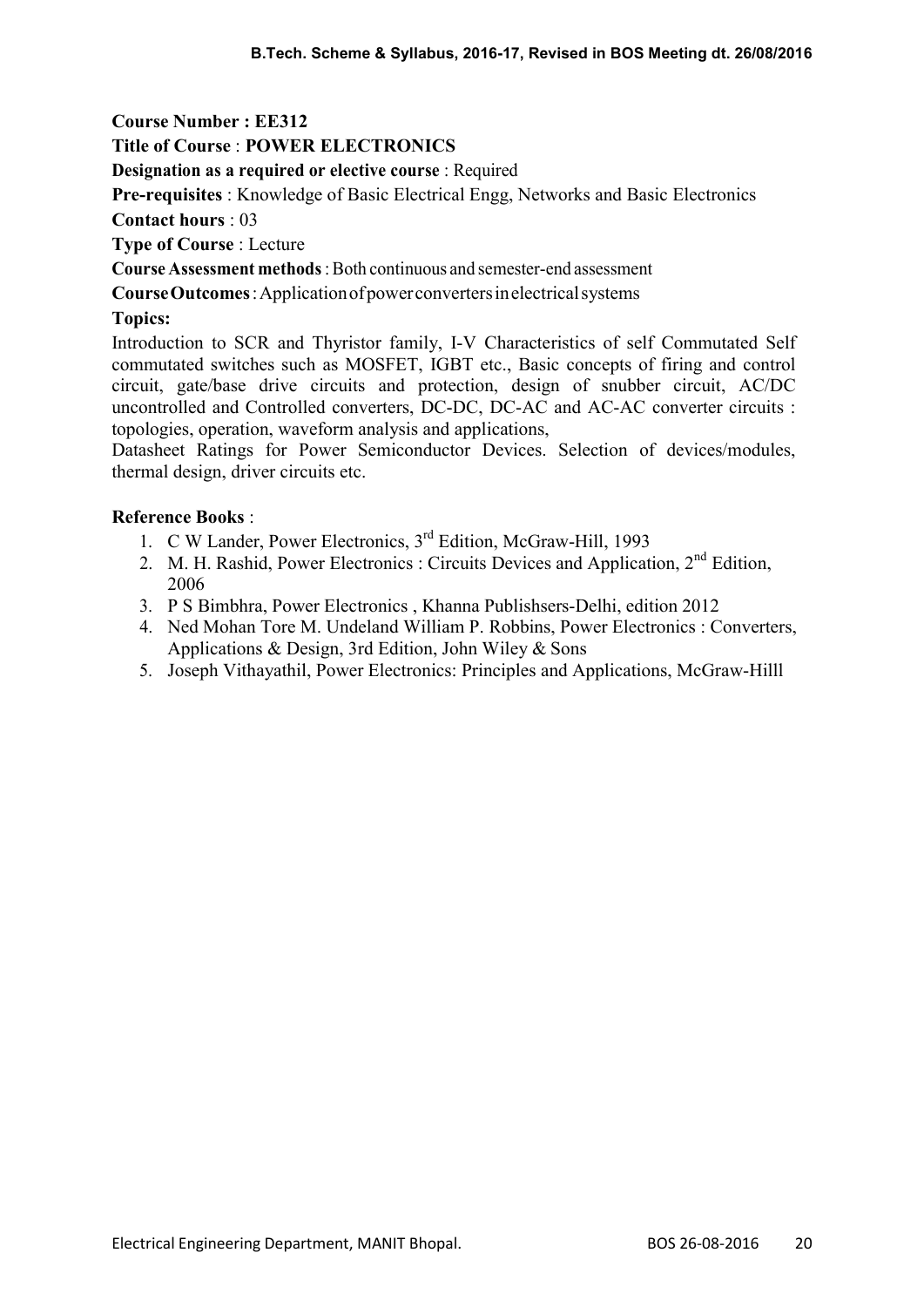Title of Course: POWER SYSTEM II

Designation as a required or elective course: Required

Pre-requisites: Knowledge of basic electrical engineering and power system structure and its

components

Contact hours: 03

Type of Course: Lecture

Course Assessment methods: Both continuous and semester-end assessment

Course Outcomes: knowledge of switch gear and power system protection.

# Topics Covered:

Faults in power system, Symmetrical components and sequential networks, Symmetrical and unsymmetrical faults, current limiting reactors, load flow solutions, various type of protective relays and their applications, transformer, generator and Bus Bar protection, protection of transmission line, Theory of current interruption, different types of circuit breakers and their applications, LT switch gears, HRC fuse.

Auto reclosure and multifunction relays.

- 1. C.L.Wadhwa, Electrical Power Systems, New Age International,  $6<sup>th</sup>$  Edition, 2010
- 2. Nagrath & Kothari, Modern Power System Analysis, 3<sup>rd</sup> Edition, Springer Verlag, 2003
- 3. Y.G.Paithankar & S.R.Bhinde, Fundamentals of power system protection,  $2^{nd}$ Edition, PHI LEARNING PVT. LTD-NEW DELHI, 2010
- 4. A.R.Van C.Warrington, Protective relays: Their theory and practice, Edition, Springer, 2013
- 5. P.M. Anderson, Power system protection, CBS PUBLISHERS & DISTRIBUTORS-NEW DELHI, Edition, 2012
- 6. B. Ram, Power system protection & Switchgear,  $2^{nd}$  Edition, Mcgraw Hill Education, 2011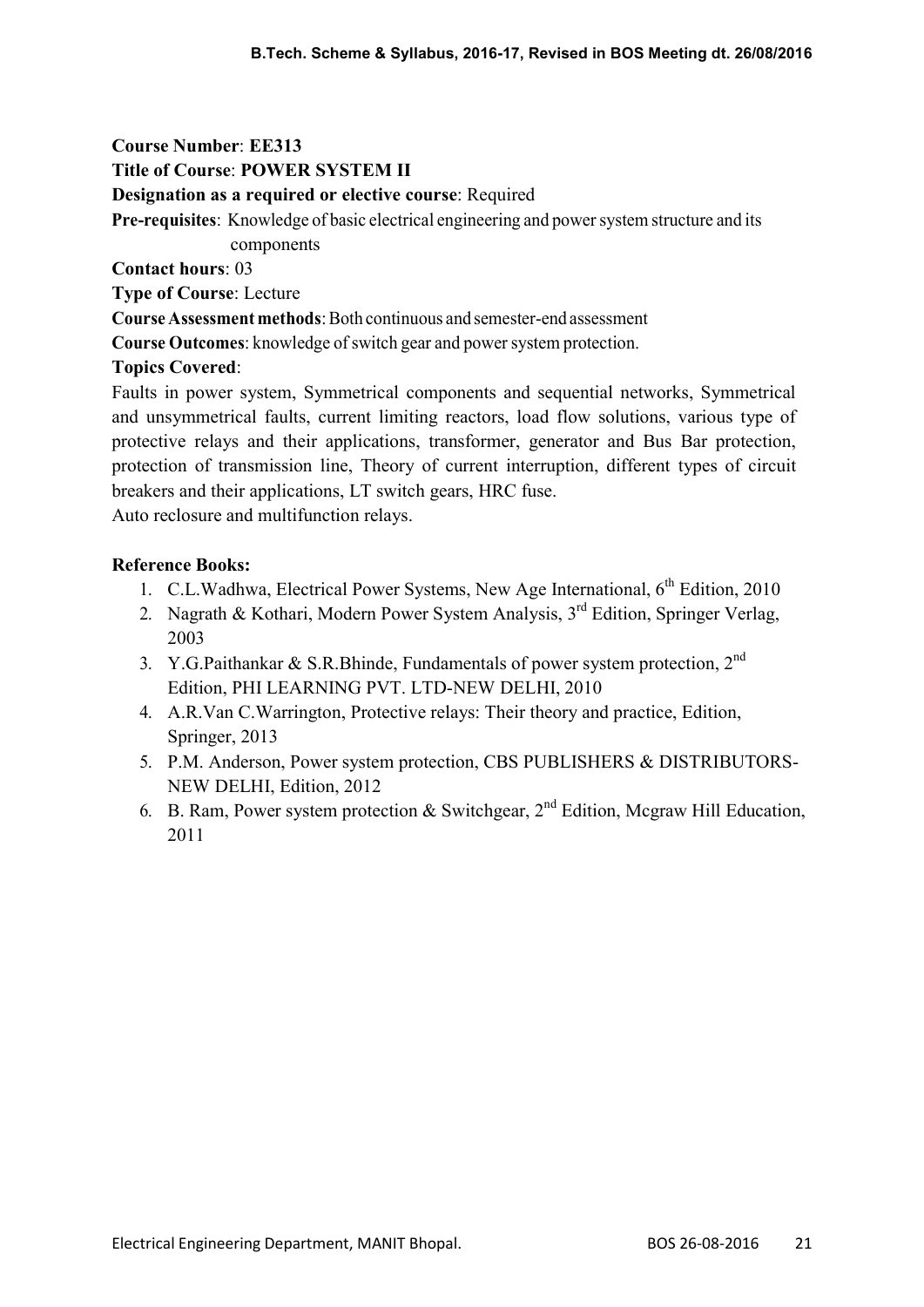# SIXTH SEMESTER

Course Number: EE321

Title of Course: LINEAR CONTROL SYSTEM

Designation as a required or elective course: Required

Pre-requisites: Knowledge of Laplace transforms

Contact hours: 03

Type of Course: Lecture

Course Assessment methods: Both continuous and semester-end assessment

Course Outcomes: Mathematical analysis of system components, stability, design of controller and compensating network.

# Topics:

System concept, mathematical modeling of system components, Transfer function of linear systems, Time response, relation between Time and frequency domain, different types of controllers, Stability analysis of linear systems using Routh Hurwitz, root locus, Nyquist and Bode plot, Design of compensating networks using Bode plots and root locus. Modeling and design of process control system, servo application in industries.

- 1. B. S. Manke, Linear control system, Khanna Publishers, January 2012
- 2. B.C.Kuo, Automatic control system, 9<sup>th</sup> Edition, Wiley India Pvt Ltd, October 2014
- 3. Nagrath Gopal, Control system Engineering, 5th Edition, New Age International, 2007
- 4. K Ogata, Modern control Engineering, 5th Edition, PHI LEARNING PVT. LTD-NEW DELHI, 2010
- 5. Pankaj Swarnkar, Automatic Control System, Satya Prakashan, 2015-2016
- 6. Dorf Bishop, Automatic Control System,  $12<sup>th</sup>$  Edition, Pearson Education, January 2014.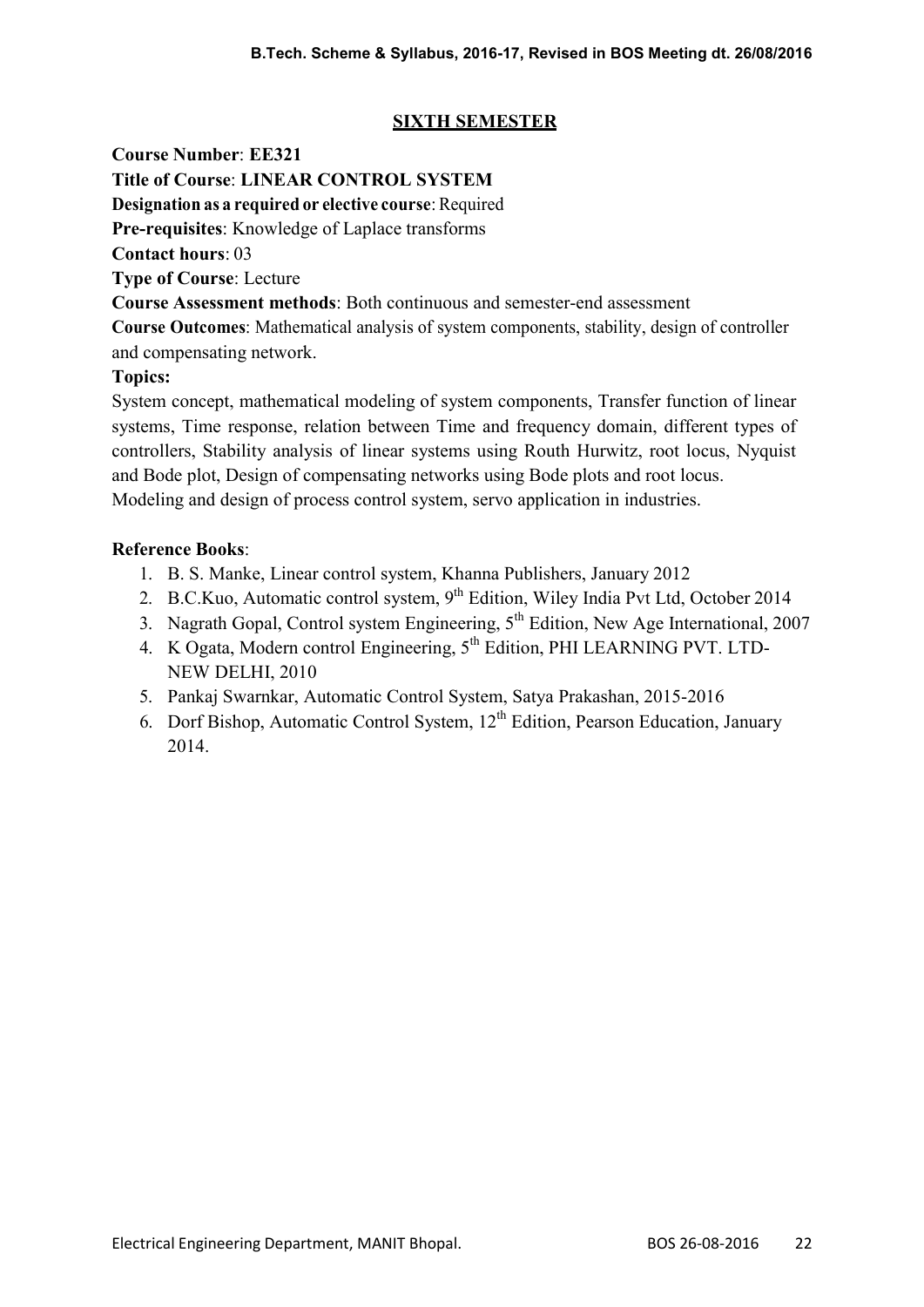Course Number: EE322 Title of Course: ELECTRICAL DRIVES Designation as a required or elective course: OPEN ELECTIVE Pre-requisites: Knowledge of Electrical Machines, Power Electronics & Control

Contact hours: 03

Type of Course: Lecture

Course Assessment methods: Both continuous and semester-end assessment

Course Outcomes: To learn about the operation & control of Electrical Drives & their Industrial Applications.

## Topics:

Introduction of Electrical Drives, Modes of operation, Dynamics of electrical drives, closed loop control of drives speed control of multi-motor drives, speed sensing, current sensing, phase locked loop (PLL) control. DC Motor Drives - Review of DC Motors & their performances, starting, braking & speed control by single-phase and three-phase controlled converter and chopper. Closed loop control of DC drive. Induction Motor Drives, Review of three-phase induction motor, Analysis & performance, starting, braking, speed control, Stator voltage control, frequency control, V/F control, current control, rotor-resistance control, slip-energy recovery control. Synchronous motor drives – review of synchronous motor, speed control by variable frequency, VSI, CSI and Cycloconverter, Energy conservation in Electrical Drives.

Industrial Applications of DC Motor & Induction Motor Drives.

- 1. G.K.Dubey, Fundamental of Electrical Drives, 2<sup>nd</sup> Edition, CRC Press, 01-May-2002.
- 2. G.K.Dubey, Power Semiconductor controlled drives, Prentice Hall, 1 December 1988.
- 3. P.C.Sen, Thyristor DC Drives, Krieger Publishing Company,31 December 1991.
- 4. B.K.Bose, Power Electronics and AC Drives, Prentice Hall PTR, 2002.
- 5. Werner Leonhard, Control of Electrical Drives,  $3<sup>rd</sup>$  Edition, Springer, 10 August 2001.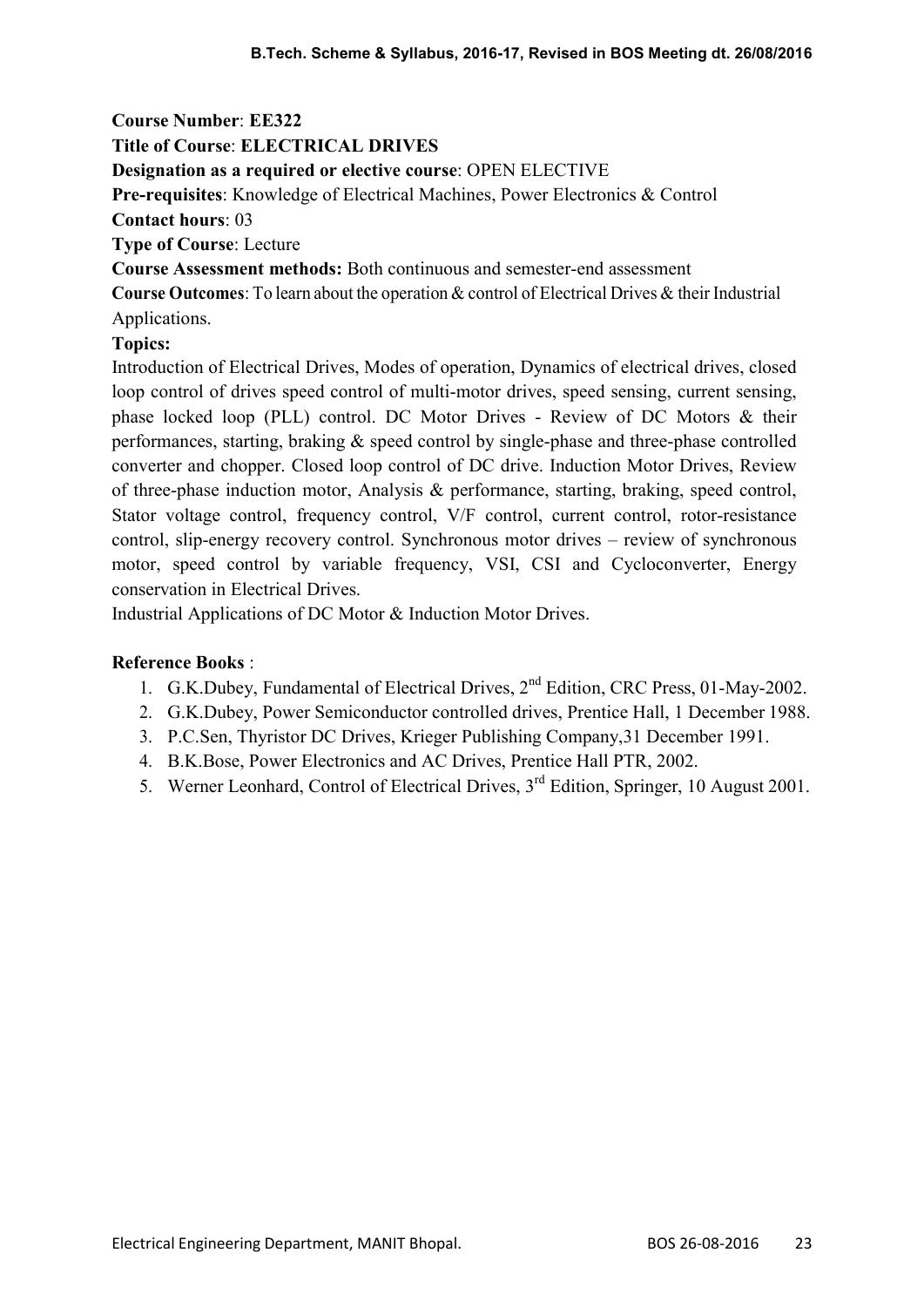Course Number : EE323 Title of Course : MICROPROCESSORS Designation as a required or elective course : Required Pre-requisites : Knowledge of Electronics & Digital Electronics Contact hours : 03 Type of Course : Lecture Course Assessment methods : Both continuous and semester-end assessment Course Outcomes : Fundamental knowledge and applications of Digital Controllers Topics : Evolution and overview of Microprocessor, 8-bit Microprocessor Architecture (viz 8-bit Intel 8085), timing and control signals, Instruction set and programming, Interrupts,

Memory types and organization, Programmable Peripherals Interface (8255), Programmable Interval Timer 8253, A/D and D/A Converters and interfacing, Applications, 16-bit Microprocessor (viz – Intel 8086) and its internal architecture,.

- 1. B.Ram, Fundamentals of Microprocessors and Microcomputers, Dhanpat Rai Publications, 2012
- 2. Ramesh Gaonkar, Microprocessors Architecture Programming and Applications,  $6<sup>th</sup>$ Edition, Penram International Publishing, 1 October 2013
- 3. Roger L. Tokheim, Schaum's outline of Theory & Problems of Microprocessor Fundamentals, 2<sup>nd</sup> Revised Edition, Schaum Outline Series, 1 November 1989.
- 4. K J Ayala, The 8051 Microcontroller, 3<sup>rd</sup> Edition, Cenage Learning, 2007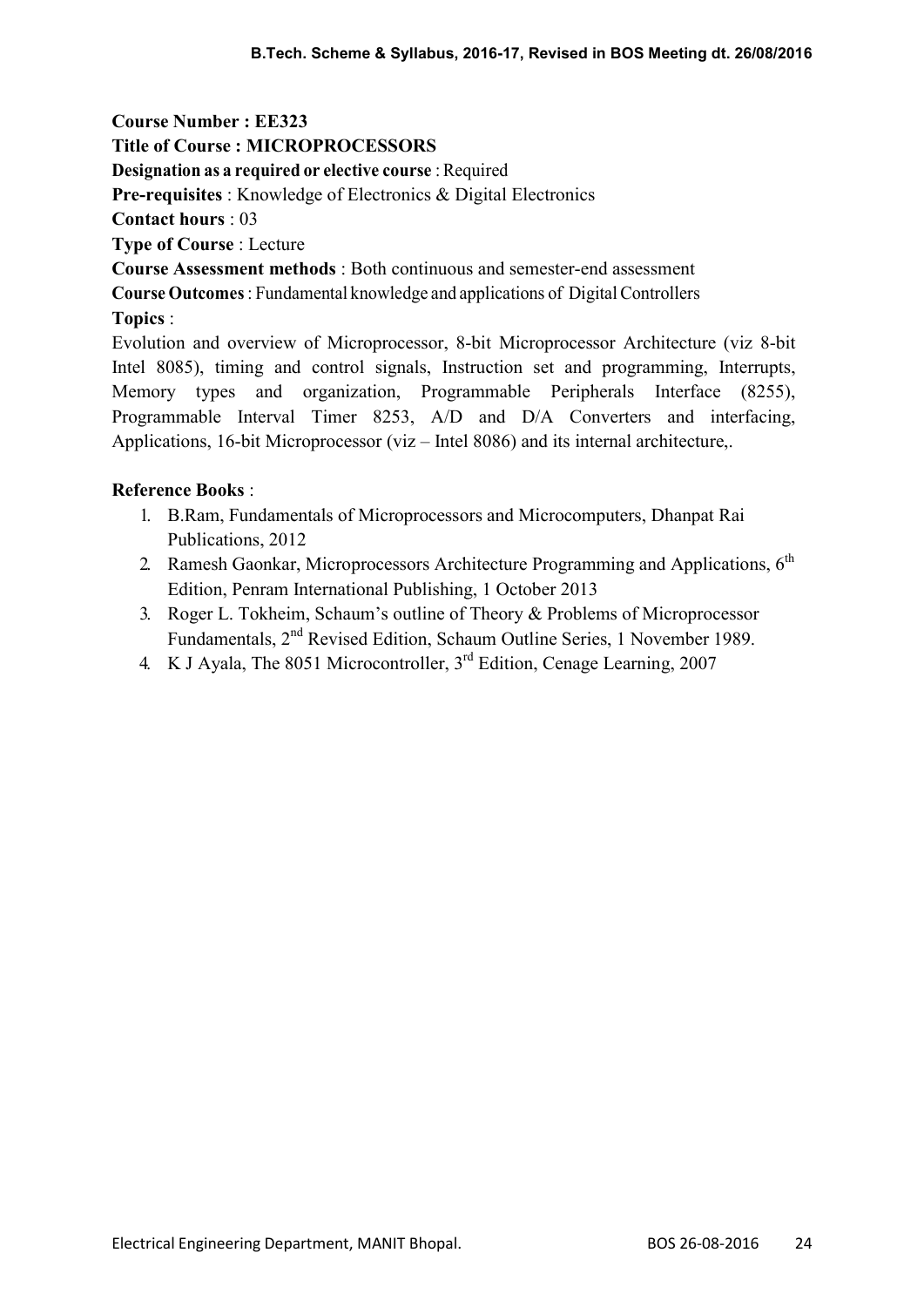## LIST OF ELECTIVES THIRD YEAR (V& VI Semester)

#### List of Departmental Electives

EE331 Electrical Engineering Graphics EE332 Installation , Commissioning & Testing of Electrical Equipments EE333 Reliability Engineering EE334 Prime Mover EE335 Electrical Machine Design EE336 Computer Applications in Power Systems EE337 Energy Economics Modeling and Analysis EE338 Evolutionary Techniques EE339 Renewable Energy Sources EE341 EHVAC & DC EE342 Digital Electronics

#### List of Open Electives

EE351 Modelling & Simulation of Electrical Systems EE352 Mechatronics EE353 Network Synthesis EE354 Optimization Techniques EE355 Embedded System EE356 Biomedical Instrumentation EE357 Project Management EE358 Intellectual Property Rights EE359 Data Structure and Algorithms (CSE211) EE361 Analysis and Design of Algorithms (CSE225)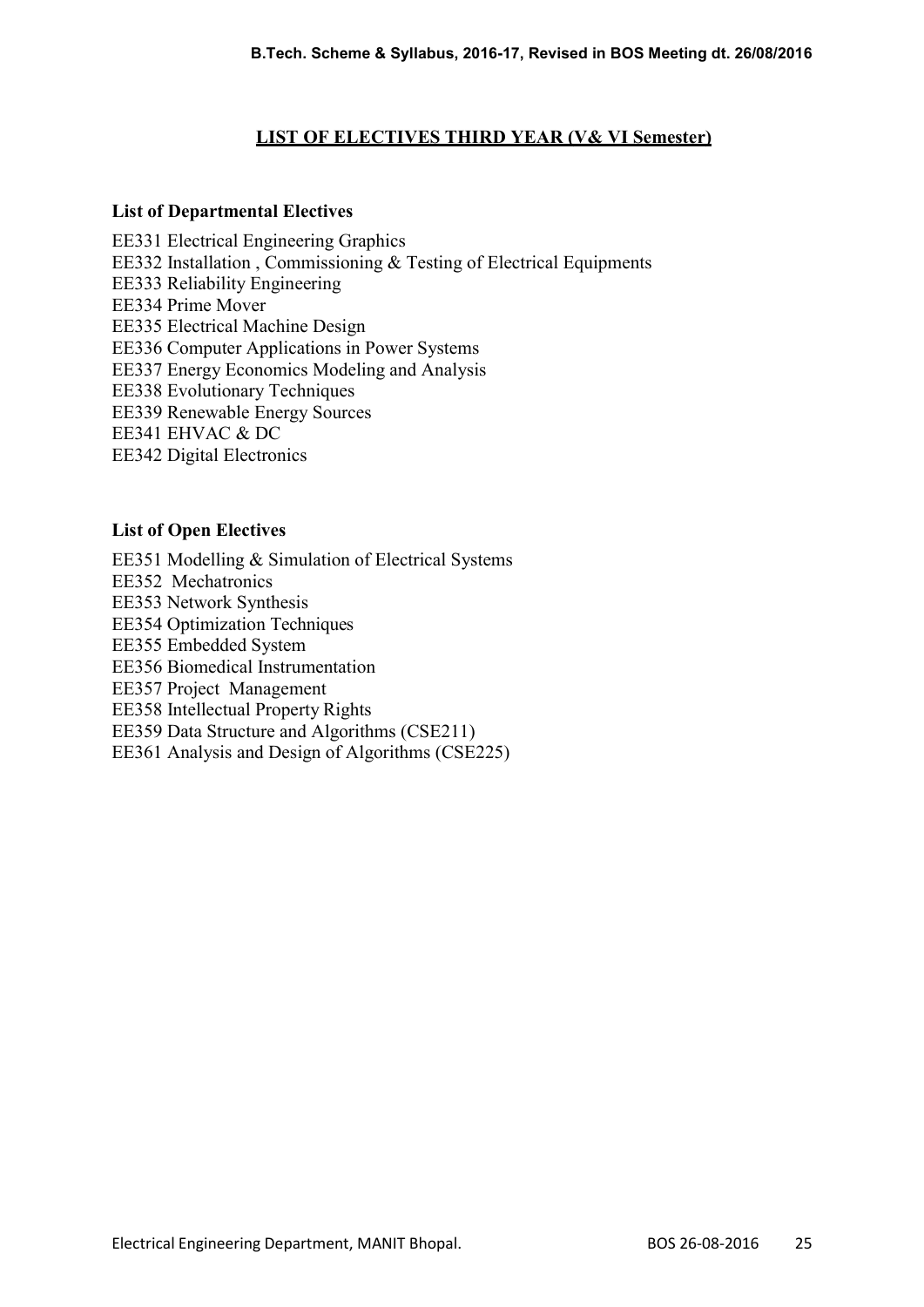## DEPARTMENTAL ELECTIVES THIRD YEAR (V & VI Semester)

Course Number: EE331 Title of Course: ELECTRICAL ENGINEERING GRAPHICS Designation as a required or elective course: DEPARTMENTAL ELECTIVE Pre-requisites: Fundamental of Engineering Graphics Contact hours: 03 Type of Course: Lecture + Drawing Class Course Assessment methods: Both continuous and semester-end assessment Course Outcomes: Students will get an overview of drawing and designing of electrical equipments using software as well as manual.

#### Topics:

Introduction to general purpose graphics software: AutoCAD, Conventional Symbols and brief introduction to electrical equipments, measuring instruments, Sketches of transmission line structures, insulating equipments, Sectional drawing: Cables, overhead conductors. Wiring systems: domestic, staircase and godown wiring, wiring installation in small residences. Types of transformer and their parts, core construction, sectional view of 1-phase and 3-phase transformers, H.T. and L.T. windings, DC machine : construction of pole, yoke and field coils, commutator.

Design of layout of Primary and Distribution substations, Bus bar arrangement and substation equipments.

- 1. K.L.Narang, Electrical Engineering Drawing, SATYA PRAKASHAN-NEW DELHI, 2014.
- 2. N.D.Bhatt, Engineering Drawing, 53<sup>rd</sup> Edition, CHAROTAR PUBLISHING HOUSE PVT.LTD., 2014.
- 3. T.Jayapoorva, Engineering Drawing and graphics with AutoCAD, 3<sup>rd</sup> Edition, Vikas Publishing, 2010
- 4. Surjit Singh, Electrical Engineering Drawing (Part I & II), S.K. Kataria & Sons, 2013
- 5. Autodesk Inc. CA, USA, User's Guide, AutoCAD 2012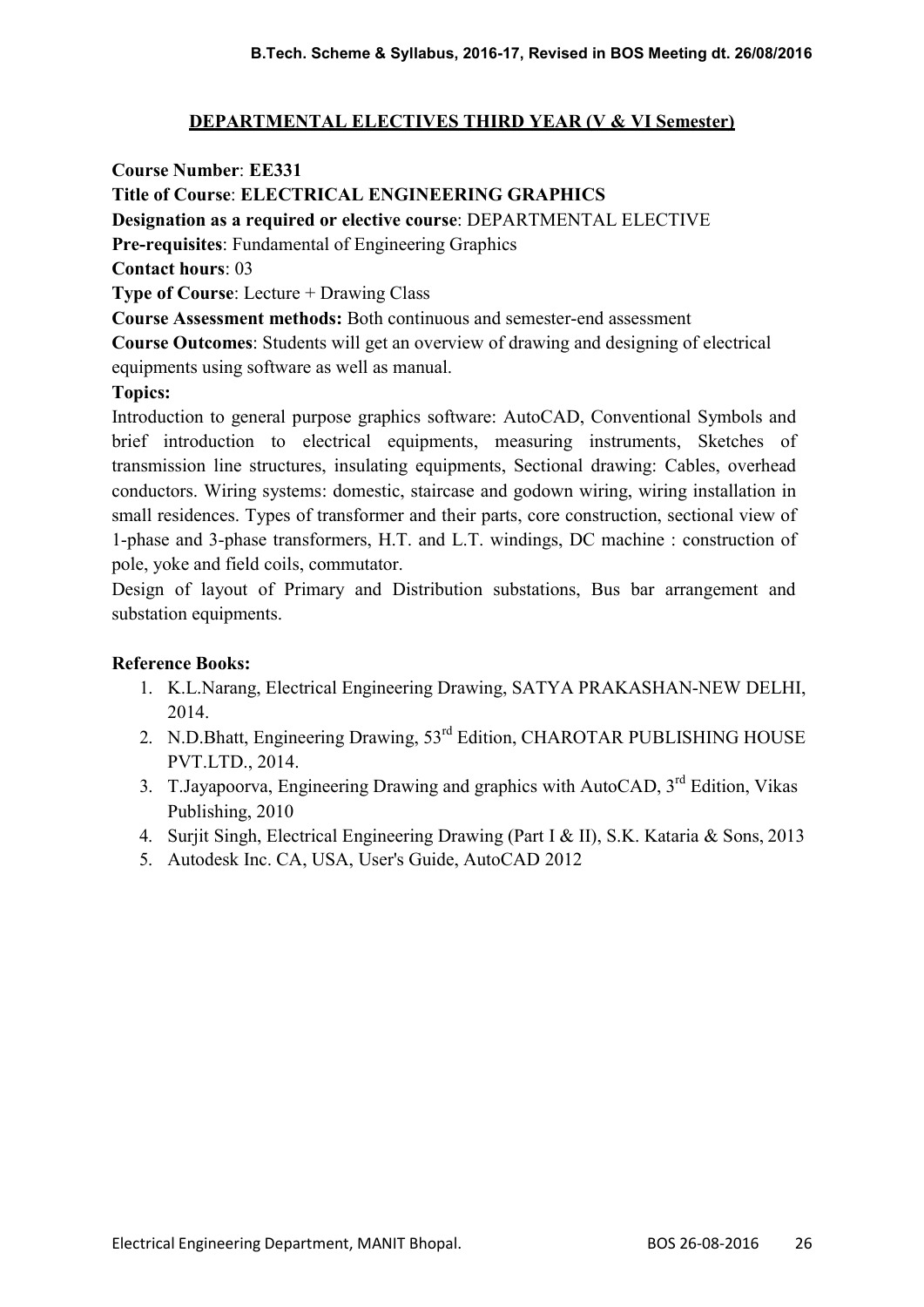## Title of course: INSTALLATION AND COMMISSIONING

Designation as a required or elective course: DEPARTMENTAL ELECTIVE

Pre-requisites: Knowledge of electrical machines, Engineering graphics and power system Contact hours: 3 Hours

Type of course: Lecture

Course Assessment methods: both continuous and semester-end assessment

Course outcomes: Trends and practices knowledge of electrical equipments installation, testing and commissioning.

#### Topics:

Tools, accessories and instruments required for installation, maintenance and repair work, Substation and Earthing, Testing of electrical equipments, Domestic installation, Environmental pollution prevention, Electrical Accident & Safety measures, treatment of shock.

Condition Monitoring and Maintenance of electrical equipments: transformers, machines, switchgears, cables, Fault location in cable and transmission / distribution feeders.

- 1. P.P. Gupta, Installation, Commissioning & Maintenance of Electrical Equipment, Dhanpat Rai Publications, 2012
- 2. K. B. Bhatia, Fundamentals of Maintenance of Electrical Equipments, Khanna Publihers, 1983
- 3. S. Rao, Testing Commissioning Operation & Maintenance of Electrical Equipment, Khanna publishers,  $1<sup>st</sup>$  January 2004.
- 4. S.L.Uppal, Electrical Power System, Khanna Publishers Delhi, 2009.
- 5. B.K.N.Rao, Hand book of condition monitoring, Elsevier Advanced Technology, 22 November 1996.
- 6. S. K. Shastri, Preventive Maintenance of Electrical Apparatus, Katson Publication House.
- 7. B. V. S. Rao, Operation & Maintenance of Electrical Equipment, Asia Pub. House, 1 April 1969.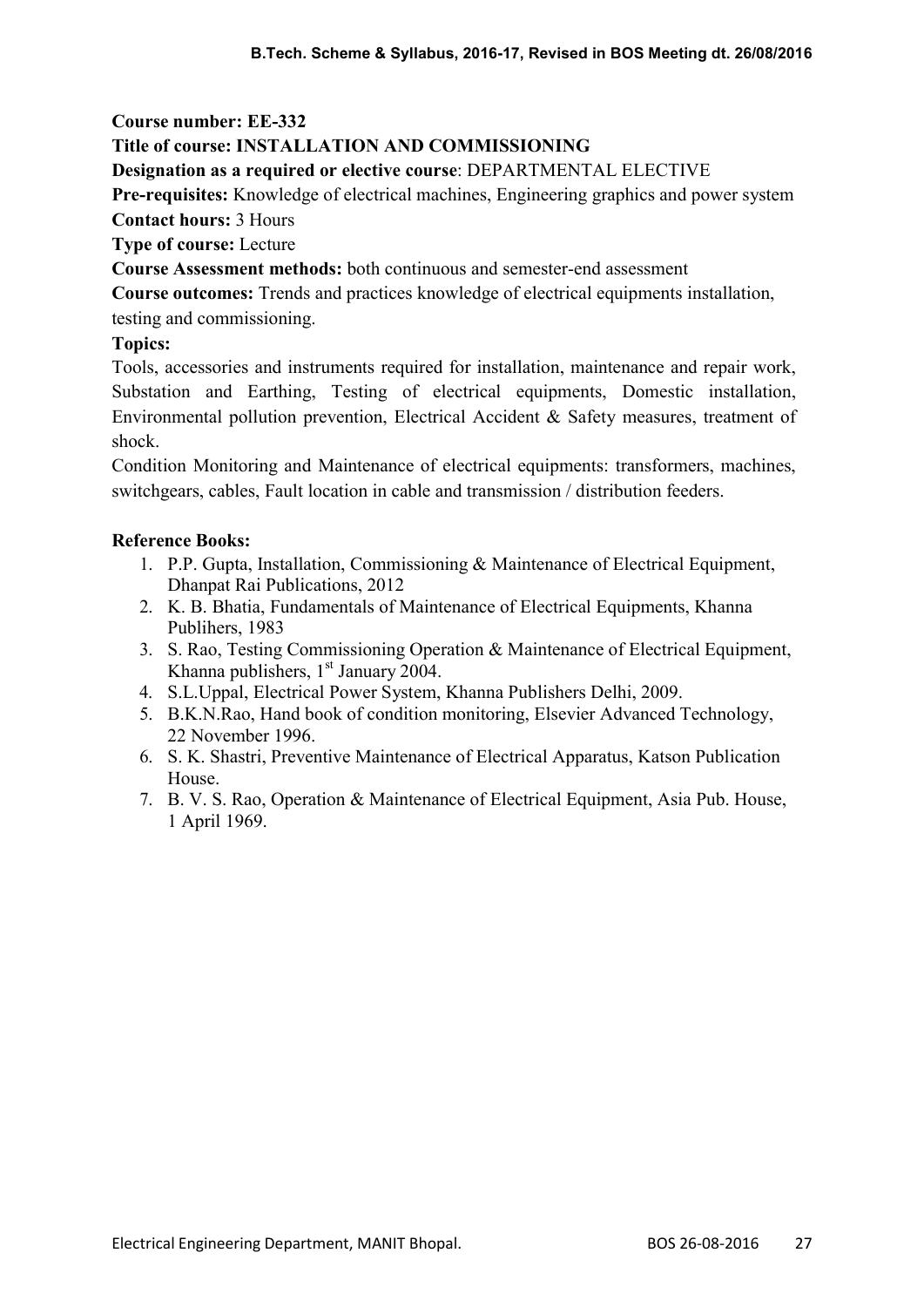Course Number: EE333 Title of Course: RELIABILITY ENGINEERING Designation as a required or elective course: DEPARTMENTAL ELECTIVE Pre-requisites: Basic concepts of Probability theory Contact hours: 03 Type of Course: Lecture Course Assessment methods: Both continuous and semester-end assessment

Course Outcomes: Knowledge of reliability theory will enable students in understanding system

planning with greater efficacy.

# Topics:

Basic Concepts of Reliability-indices and criteria, use of probability theory for reliability evaluation, System Reliability Evaluation using Probability Distributions- series, parallel and series-parallel, MTTF, MTBF, concept of redundancy, Markov Modeling, Frequency and Duration techniques, Generating System Reliability Analysis-recursive model building, Distribution System Reliability analysis-application to radial networks, Effect of protection system and their failures.

Case studies concerning reliability analysis of power and distribution system.

- 1. R. Billinton, R.N.Allan, Reliability Evaluation of Engg. System, Springer US, 1996
- 2. G.H.Sandler, System Reliability Engg.
- 3. Endreynil, Probabilistic Reliability Evaluation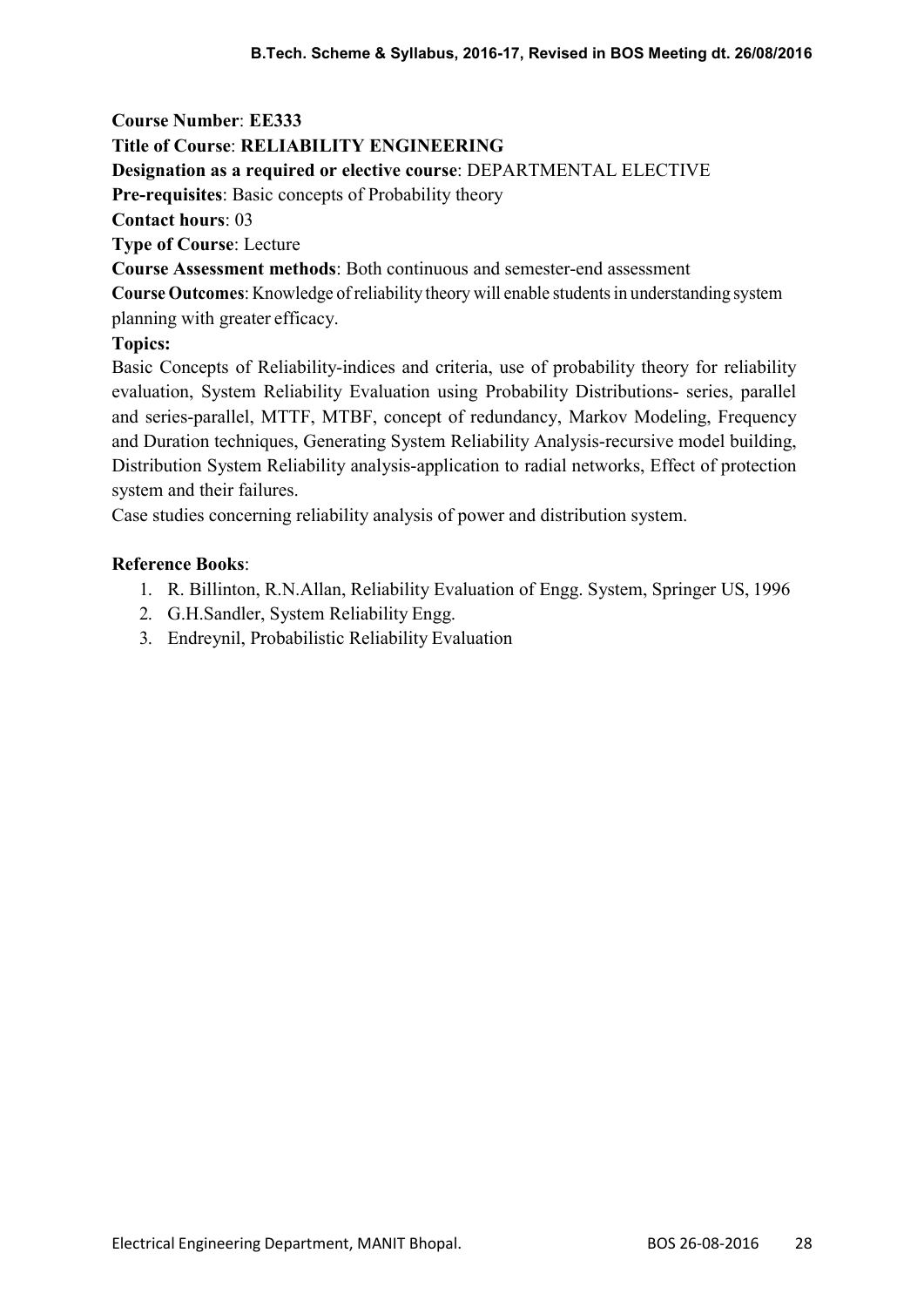Title of Course: PRIME MOVER

## Designation as a required or elective course: DEPARTMENTAL ELECTIVE

Pre-requisites: Basics of Thermodynamics

Contact hours: 03

Type of Course: Lecture

Course Assessment methods: Both continuous and semester-end assessment

Course Outcomes: Application of prime movers in power generation.

# Topics:

Expansion of Gases - Reciprocating Air Compressor, volumetric efficiency, Adiabatic and iso-thermal efficiency, Multistage compressor, Steam power cycles and Steam Nozzles, Carnot cycle, Ranking cycle analysis, Ranking engine, Regenerative feed heating cycle, Binary vapour cycle, Isotropic flow of steam through nozzles, Steam Turbine and Condensers, Turbine blades and different efficiencies. Condensing plant, Condensers, Vacuum and its measurement. Vacuum and condenser efficiency, Cooling water requirements, I.C. Engines, Turbines - Gas, Fluids & Hydraulic, Pelton, Francis Kaplan and Bulb.

Recent trends in turbine, compressor and IC engine design.

- 1. Domkundwar, Thermodynamics and Heat Engines.
- 2. Mathur and Mehta,Thermal Engg., Jain Bros, 1 January 2002
- 3. R.K. Rajput, Thermal Engg.  $10^{th}$  Edition, Laxmi Publications, 2017.
- 4. P. L. Ballaney, Thermal Engg.,  $5^{th}$  Edition, Khanna, 2005.
- 5. R.K. Bansal, Fluid Mechanics, 9<sup>th</sup> Edition, Laxmi Publications, 2017.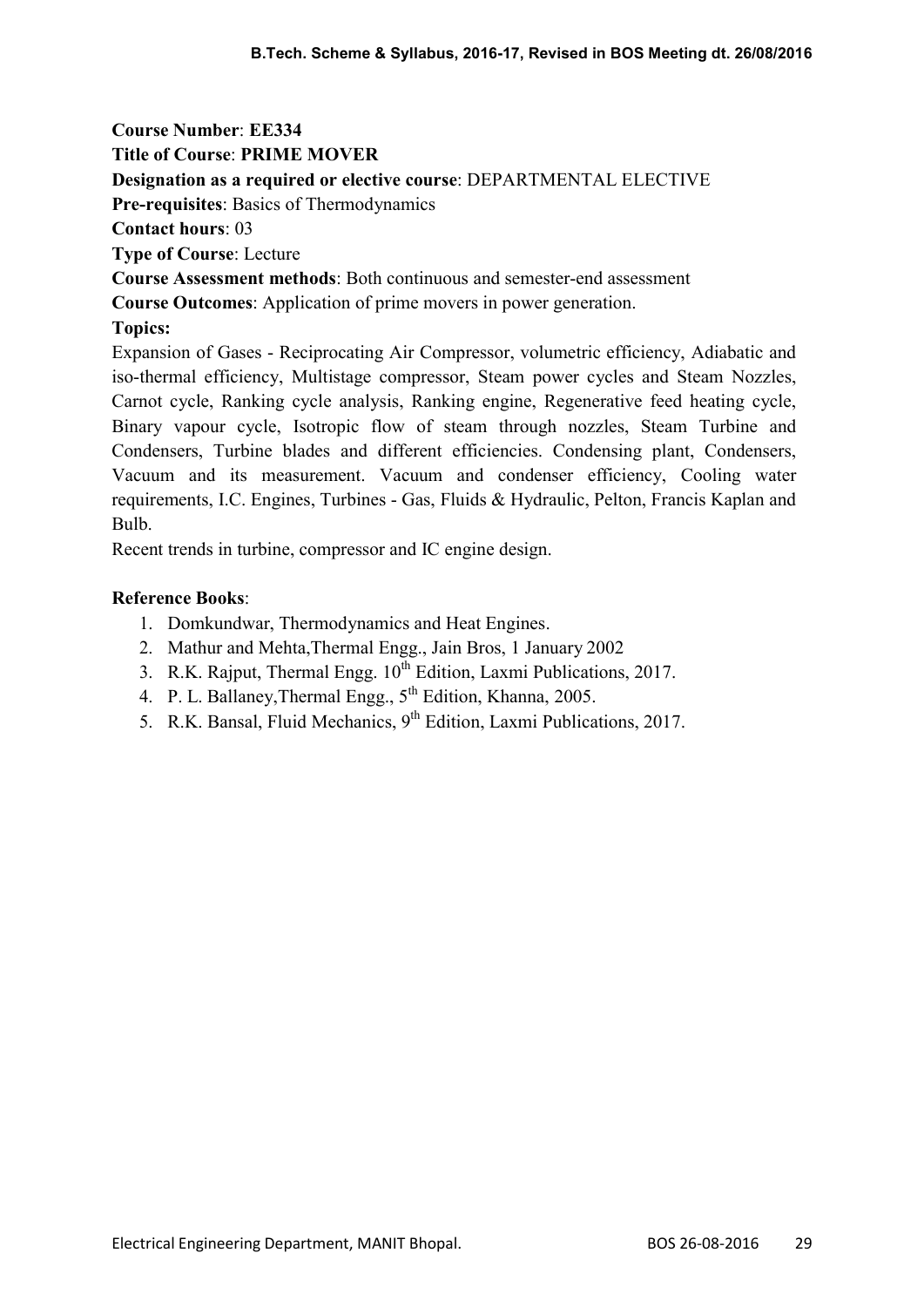Course Number: EE335 Title of Course: ELECTRICAL MACHINE DESIGN Designation as a required or elective course: Required Pre-requisites: Knowledge of Electrical Machines and materials Contact hours: 03 Type of Course: Lecture Course Assessment methods: Both continuous and semester-end assessment Course Outcomes: Knowledge of Design of Electrical machine. Topics: General concepts & considerations of electrical machine design: heating and cooling

characteristics of machine, Magnetic circuit calculations. Design of DC machines: Output equation, specific loadings and number of poles, main dimensions of DC machines, winding design, Design of transformers: Output equation, determination of main dimensions, design of LV and HV winding, estimation of no load current, leakage reactance and voltage regulation. Design of induction motors: Output equation, main dimensions, Stator winding design, length of air gap, design of squirrel cage and wound rotor, estimation of no load current and leakage reactance, Design of Synchronous machine: Output equation, main dimensions, Stator winding design, design of rotor, Introduction to computer aided design.

Recent Industrial Trends in Electrical Machines design.

- 1. Clayton, Design of DC Machines, CBS, 2 July 2004
- 2. M.G.Say, Performance and Design of A.C.Machines, 3<sup>rd</sup> Edition, CBS, 1 December 2005.
- 3. G.C.Jain, Design, Operation and Testing of Synchronous Machines, Asia Publishing House, February 1967
- 4. Say & Sinha, Computer aided design.
- 5. V.N.Mittle & A.Mittal, Performance & Design of Electrical Machines.
- 6. A.K.Sawhney, Design of Electrical Machines.
- 7. B.H.E.L, Transformer, Tata McGraw-Hill Education, 01-Jan-2003.
- 8. J.H. Walker, Large A.C. Machines: Design, Manufacture and operation, Oxford University Press, 1 August 1981.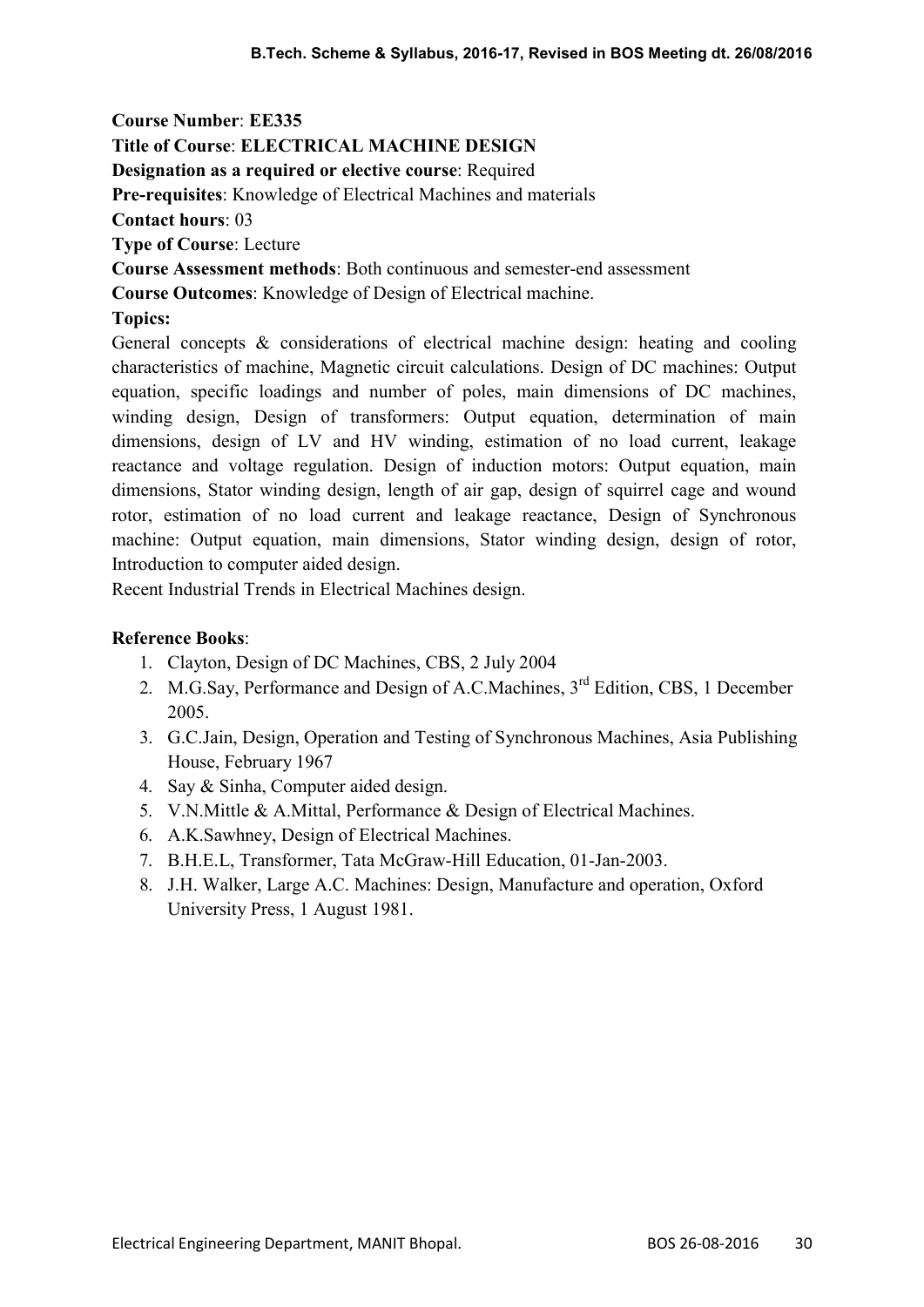## Title of Course: COMPUTER APPLICATIONS IN POWER SYSTEM

#### Designation as a required or elective course: DEPARTMENTAL ELECTIVE

Pre-requisites: Basic knowledge of power system analysis

Contact hours: 03

Type of Course: Lecture

Course Assessment methods: Both continuous and semester-end assessment

Course Outcomes: Develops the skills to use computer programming in power system analysis. Topics:

Power system components and representation, Load Flow Studies, Contingency evaluation, concept of security monitoring, Introduction to Optimal power flow analysis, calculation of loss coefficients, Sensitivity analysis, Transmission loss coefficients, transmission loss formula as a function of generation and loads.

State Estimation: power system monitoring, energy management system (EMS), SCADA, function of state estimator, maximum likelihood estimation.

- 1. O.I. Elgerd, Electric Energy Systems Theory An Introduction, McGraw-Hill, 1988.
- 2. J.J. Grainger and W.D. Stevenson, Power System Analysis, Mc Graw-Hill, New York, 1994.
- 3. I.J. Nagrath and D.P.Kothari, Power System Engineering, Tata Mc Graw Hill Publishing Co., 1994.
- 4. M.A. Pai, Computer Techniques in Power Systems Analysis, Tata Mc Graw Hill, June 18, 2014.
- 5. Stagg G.W. and E.L. Abiad A.H., Computer methods in power systems analysis, Mc Graw Hill, Apr 1968.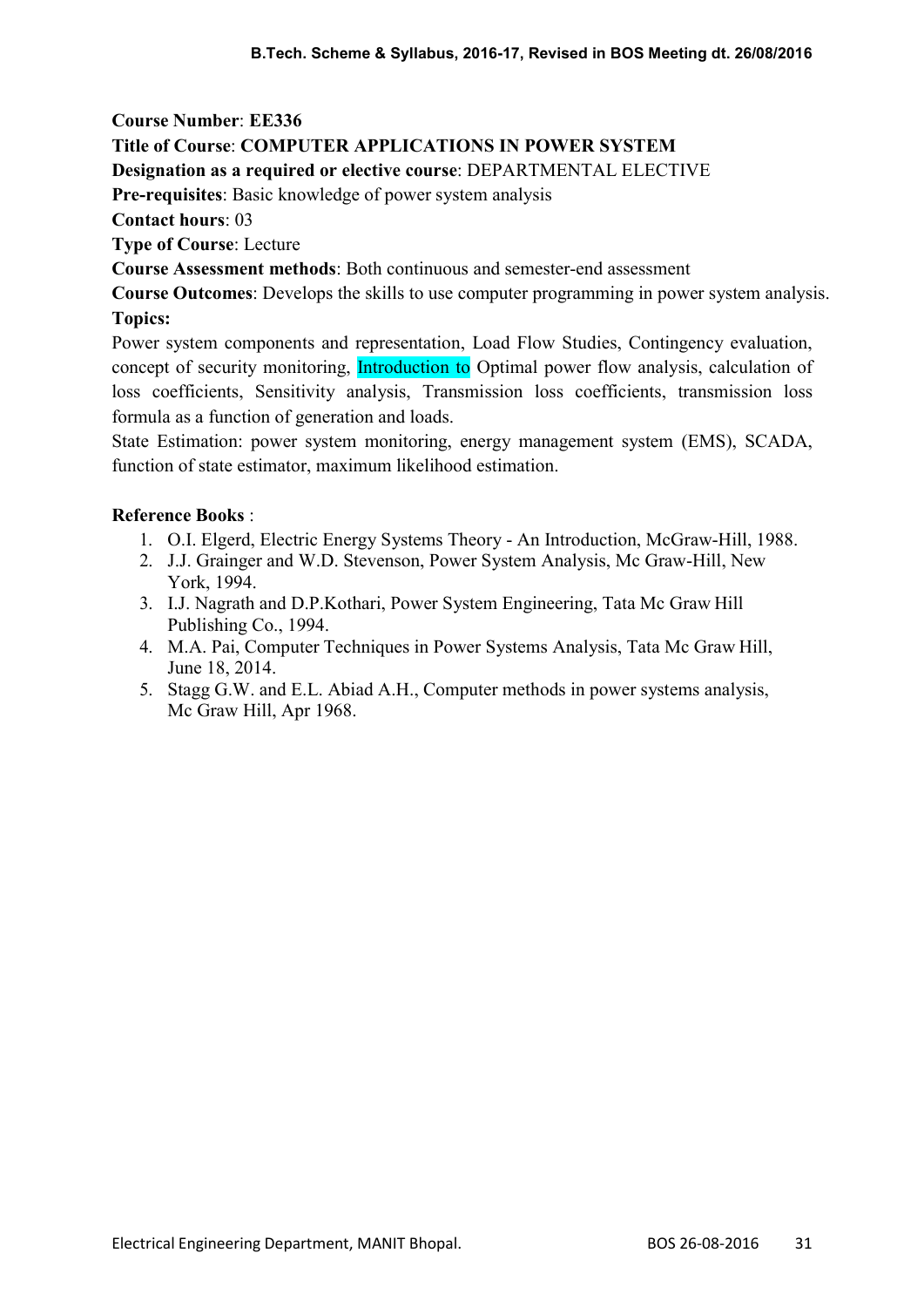# Title of Course: ENERGY ECONOMICS: MODELLING AND ANALYSIS

Designation as a required or elective course: DEPARTMENTAL ELECTIVE

Pre-requisites: knowledge of energy related issues, linear programming

Contact hours: 03

Type of Course: Lecture

Course Assessment methods: Both continuous and semester-end assessment

Course Outcomes: The course is designed to expose the students to major energy-economic modeling approaches and their applications to energy technology assessments and energy and environmental policy analysis.

## Topics:

Models and modeling approaches, input-output analysis, energy aggregation, factor decomposition analysis, mathematical optimization techniques for energy modeling, energy system models, Formulation of Linear Programming (LP), modeling energy-economic and environmental interactions, model applications in energy technology assessment, Integrated assessment models, alternative energy resource assessment and energy and environmental policy analysis.

Energy and environmental policy analysis.

- 1. H.G. Huntington and J.P. Weyant, Modeling Energy Markets and Climate Change Policy, Energy Modeling Forum, EMF OP 52, Stanford University, CA.
- 2. Intergovernmental Panel on Climate Change (IPCC), Fourth Assessment Report.
- 3. J-C. Hourcade, M. Jacard, C. Bataille, and F. Ghersi (eds.), Hybrid Modeling of Energy-Environment Policies: Reconciling Bottom-Up and Top-Down, The Energy Journal, Special Issue, International Association for Energy Economics, USA.
- 4. J.B. Taylor, Principles of Macroeconomics, South-Western College Pub., 6th edition.
- 5. N. G. Mankiw, Macroeconomics, 8<sup>th</sup> Edition, Worth Publishers, 1 June 2012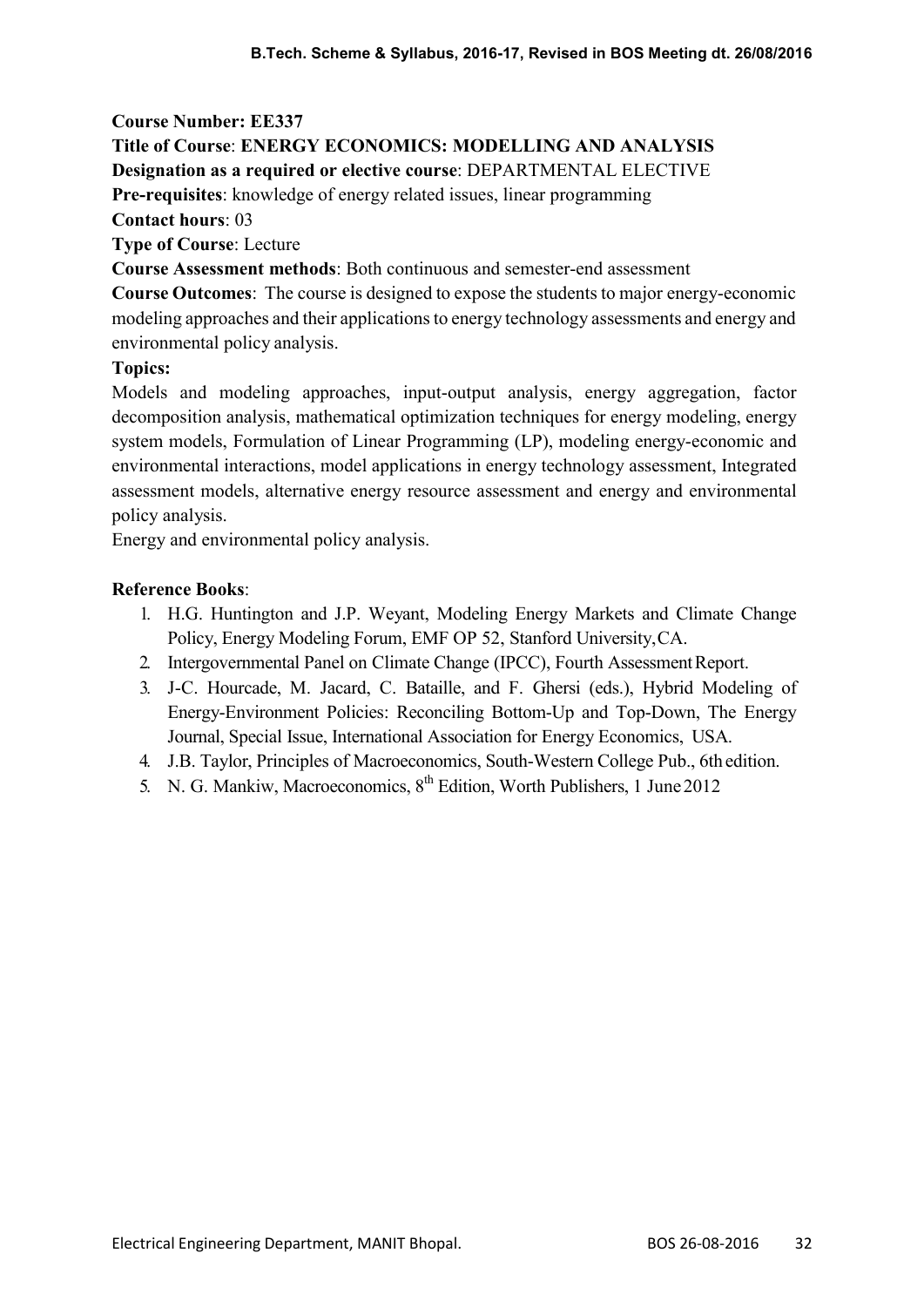# Title of Course: EVOLUTIONARY TECHNIQUES

Designation as a required or elective course: DEPARTMENTAL ELECTIVE

Pre-requisites: Concept of optimization techniques & engineering mathematics Contact hours: 03

Type of Course: Lecture

Course Assessment methods: Both continuous and semester-end assessment

Course Outcomes: Student will learn to solve the non-linear optimization problem.

# Topics:

Optimization: single objective, multi-objective and constraint problem, linear, non-linear and NP hard problem, combinatorial optimization, Conventional optimization method (lambda and differential). greedy optimization technique. Simple genetic algorithm, Multiobjective genetic algorithm. Artificial neural network, Fuzzy logic, Ant colony optimization. Particle swarm optimization. Basic simulated annealing, Basic tabu search method, Bacteria forging and Fish schooling optimization, Bee flying optimization. Teaching Learning based Optimization.

AI Application in Electrical Systems.

- 1. J.M.Zurada, Introduction to Artificial Neural System, West Publishing Co, 1 April 1992
- 2. V.Rao & H.Rao, C++ Neural Networks and Fuzzy Logic, 2 Pap/Dsk edition, M & T Books, October 1995.
- 3. Marco Dorigo and Thomas Stutzle, Ant Colony Optimization, PHI
- 4. D.E. Goldberg, Genetic Algorithm in Search Optimization and machine learning, 13<sup>th</sup> Edition, Addison Wesley, 1 January 1989.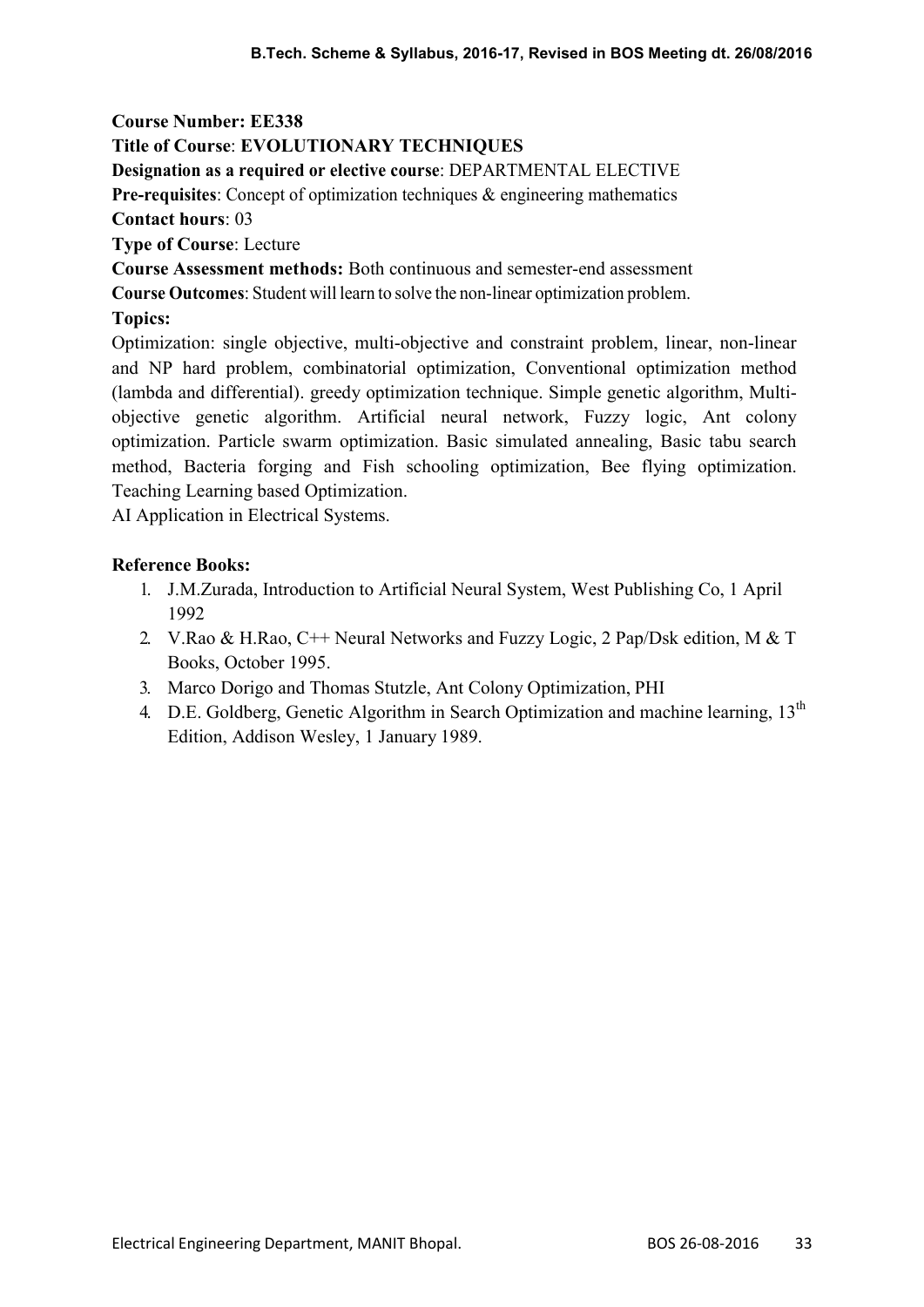### Title of Course: RENEWABLE ENERGY SOURCES

#### Designation as a required or elective course: DEPARTMENTAL ELECTIVE

Pre-requisites: concept of Machines, generation and Power electronics.

Contact hours: 03

Type of Course: Lecture

Course Assessment methods: Both continuous and semester-end assessment

Course Outcomes: Renewable energy sources and their grid synchronization.

#### Topics:

Energy for sustainable development, Renewable and Non-renewable Energy sources, minimicro hydro, small hydro systems, Different type of turbines, generators & controls, Wind energy: Wind Energy Conversion, Potential, Site selection, Types of wind turbines, Wind Generation and Control. Solar Radiation, Measurement and Estimation, Solar Thermal Conversion Devices and Storage and Applications, Solar Photovoltaic Conversion, applications of solar PV, Stand alone/grid connected, Energy Alternatives: The Nuclear Option, Wave and Tidal Energy, Geothermal, Bio energy, Ocean thermal energy systems, MHD & fuel cells.

Grid Interactive and stand alone / Distributed Renewable energy systems.

- 1. Chetan Singh Solanki, Solar Photovoltaic's: Fundamental Technologies and applications, 2nd Edition, Prentice Hall India Learning Private Limited, 2011.
- 2. Chetan Singh Solanki, Renewable Energy Technologies: Practical Guide For Beginners, Prentice Hall India Learning Private Limited, 2008.
- 3. S. P. Sukhatme, Solar Energy Principles of thermal collection and storage, McGraw-Hill Education (India), 13 January 2009.
- 4. J. A. Duffie and W. A. Beckman, Solar Engineering of Thermal Processes, 4<sup>th</sup> Edition, Wiley, April 2013
- 5. D. Y. Goswami, F. Kreith and J. F. Kreider, Principles of Solar Engineering, 2nd Edition, CRC Press, 2 March 2000.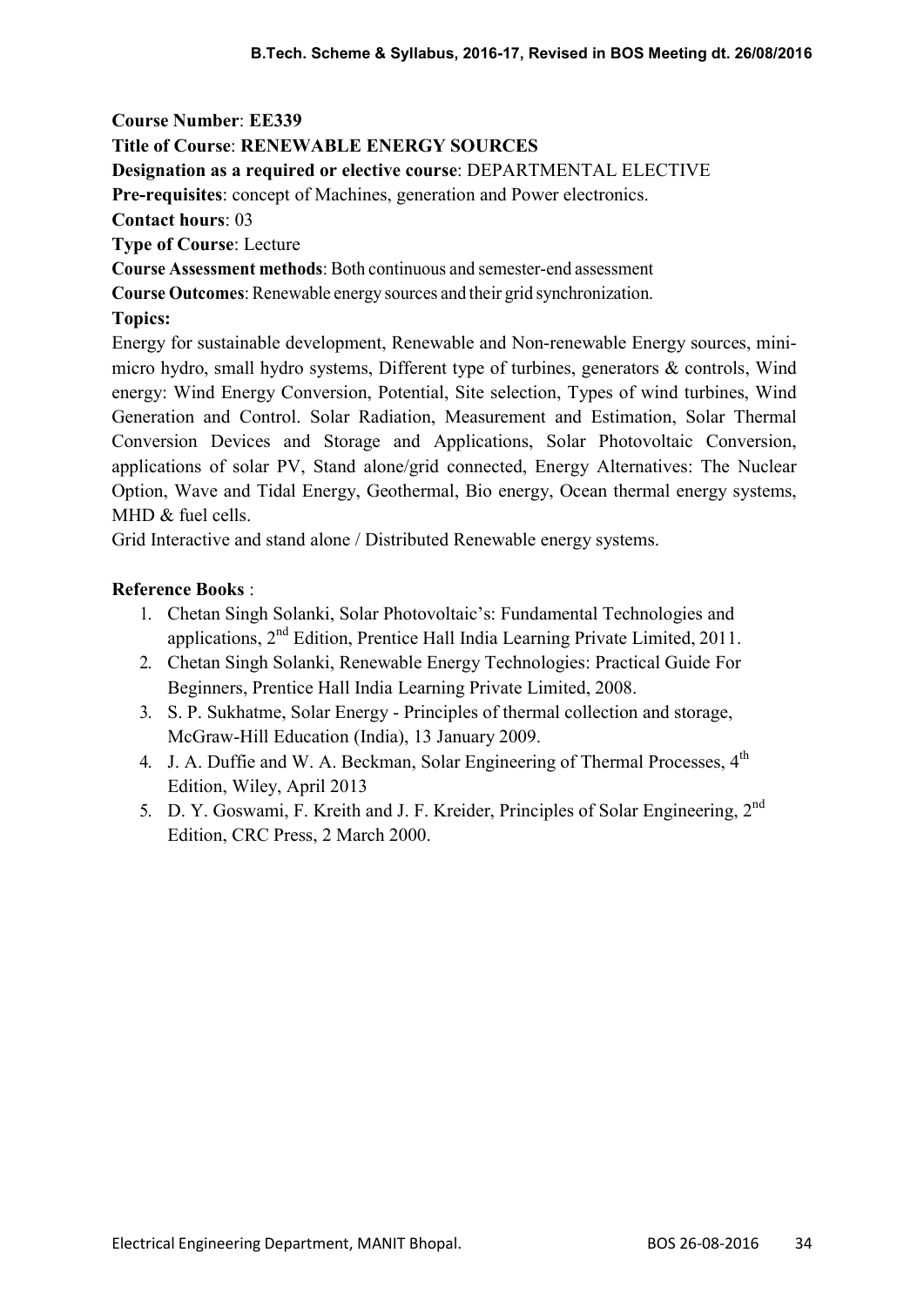Course Number: EE341 Title of Course: EHV AC & DC TRANSMISSION Designation as a required or elective course: DEPARTMENTAL ELECTIVE Pre-requisites: Knowledge of Power System Contact hours: 03 Type of Course: Lecture Course Assessment methods: Both continuous and semester-end assessment Course Outcomes: Knowledge of Extra High Voltage AC & DC Transmission System. Topics: EHV AC Transmission: Need of EHV transmission lines, power handling capacity and

surge impedance loading, Problems of EHV transmission, bundled conductors, Electrostatic fields of EHV lines and their effects, corona effect, Methods of voltage control. Synchronous phase modifier, shunt capacitors and reactors, HVDC Transmission: Types of D.C. links Basic principles of DC link control and basic converter control characteristics, Application of HVDC transmission.

Mechanical oscillations and vibration in long transmission line, HV tower design.

- 1. Begamudre, EHV AC & DC Transmission, New Age International, 01 Jan 2007
- 2. S. Rao, EHV AC & DC Transmission, 3<sup>rd</sup> Edition, Khanna Publication, 2008.
- 3. P.Kundur, H.V.D.C. Transmission, McGraw Hill Pub.
- 4. Thomas E. Kissell, Electricity, Electronics, and Control Systems for HVAC,  $4^{\text{th}}$ Edition, Pearson, 28 October, 2007.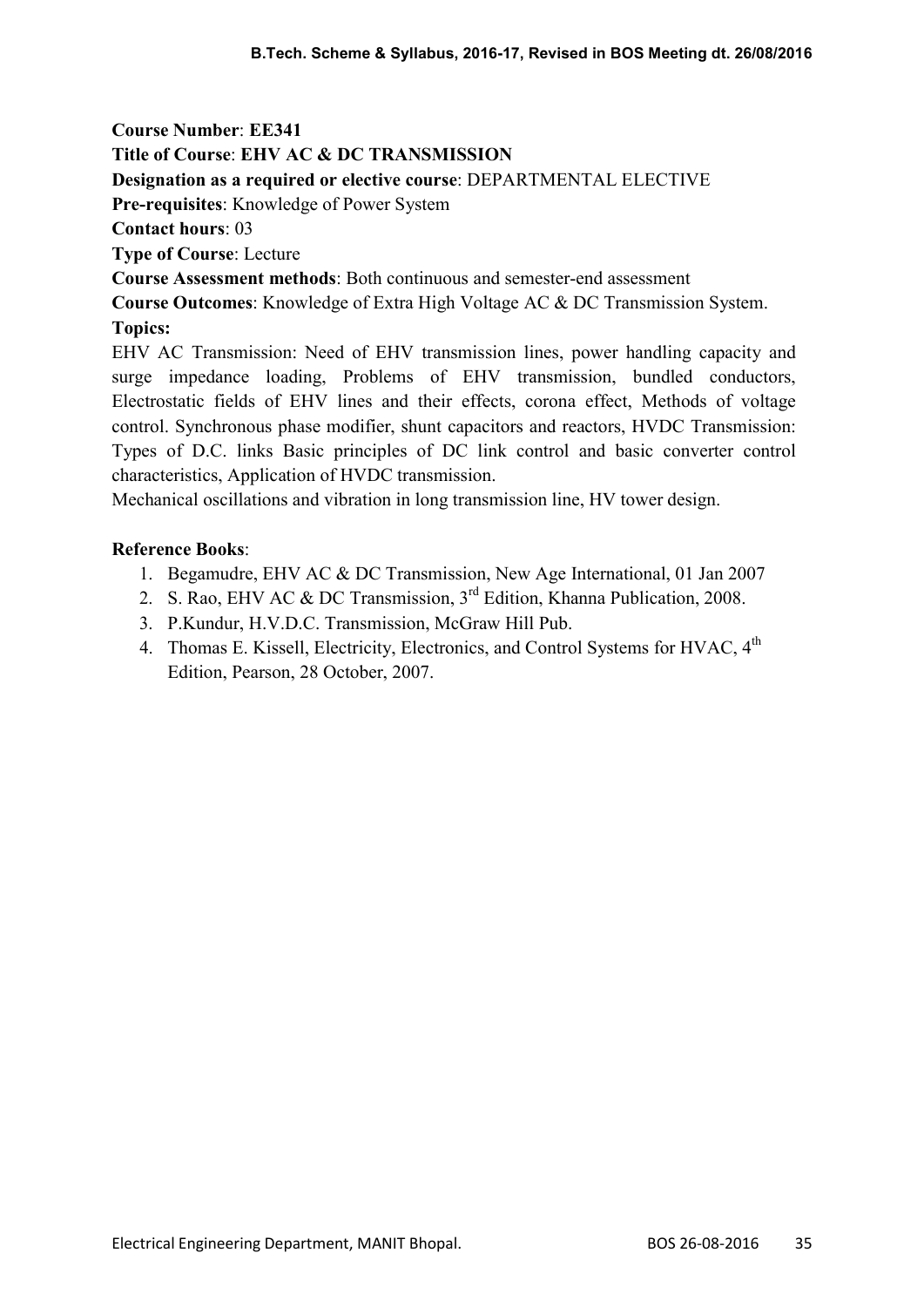# Title of Course: DIGITAL ELECTRONICS

Designation as a required or elective course: DEPARTMENTAL ELECTIVE

Pre-requisites: Basic knowledge of Electronics Devices, Digital Number Systems.

Contact hours: 03

Type of Course: Lecture

Course Assessment methods: Both continuous and semester-end assessment

Course Outcomes: Knowledge of digital systems for real time applications.

# Topics:

Combinational circuit: Full/half adder, Full/half subtractor, Parallel adder and subtractor, BCD adder, Excess 3 adder, Magnitude comparator, Look-ahead carry generator, Encoder/Decoder. Flip-Flop: RS, clocked RS, T, D, JK, Sequential circuits: State diagrams, Minimization of sequential circuit, Designing of sequential circuit-Registers, synchronous and asynchronous counter.

Digital to analog converter (DAC), analog to digital converter (ADC), Semiconductor memories Programmable Logic Devices & Arrays, simple active filter and sample and hold circuits.

- 1. Morris Mano, Digital Electronics, First edition, Pearson Education India, 30 June 2016
- 2. R. P. Jain, Modern Digital Electronics, 4<sup>th</sup> edition, McGraw Hill Education, 27 July 2009.
- 3. Malvino and Leach, Digital Principles and Applications,  $5<sup>th</sup>$  Edition, McGraw-Hill Inc.,US, 1 March 1994.
- 4. Gothman, Digital Electronics, Prentice Hall Publications
- 5. Anand Kumar, Fundamentals of Digital Circuits, 3<sup>rd</sup> Revised Edition. Prentice-Hall India, 30 November 2014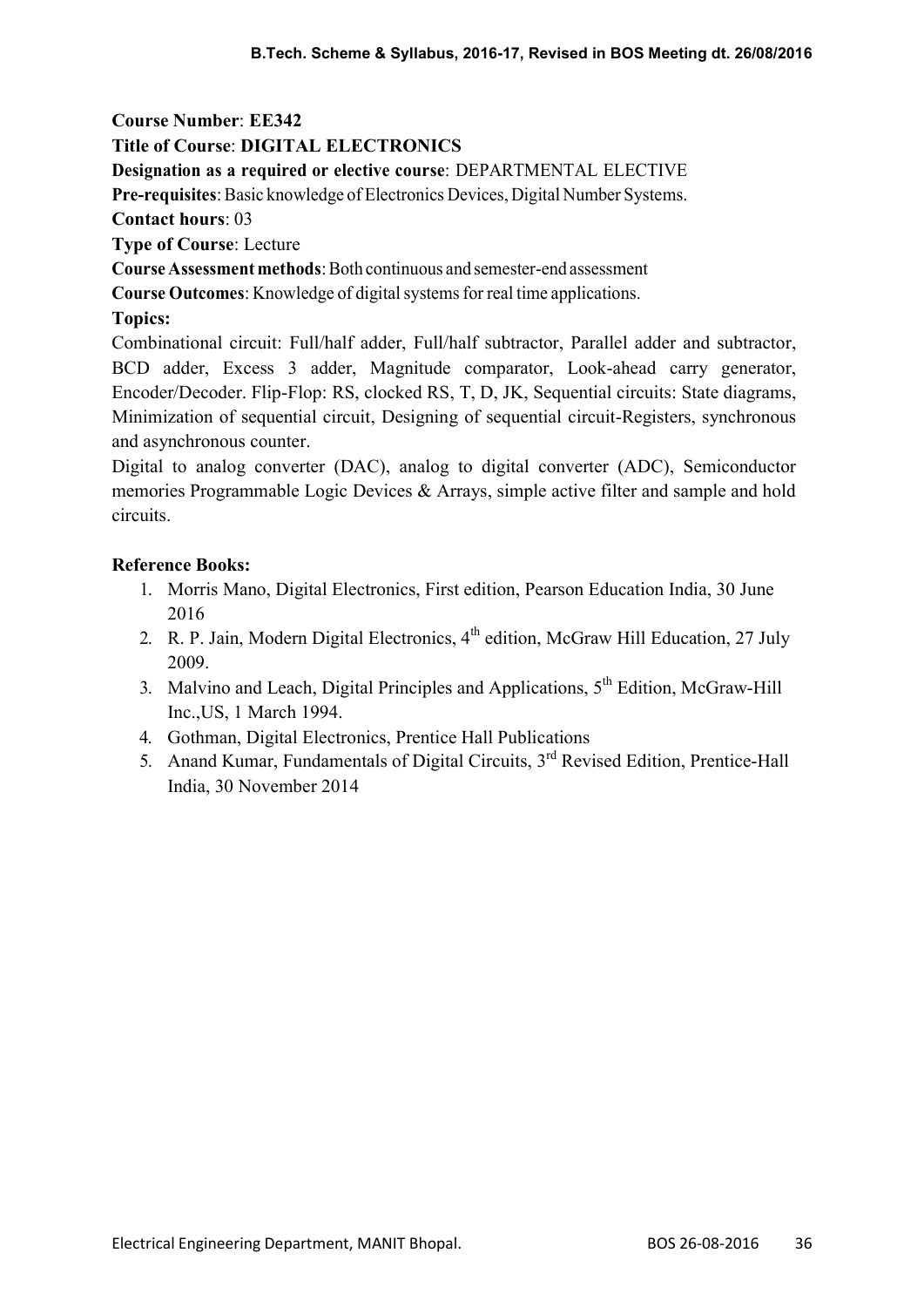## OPEN ELECTIVES THIRD YEAR (V & VI Semester)

Course Number: EE351

Title of Course: MODELING & SIMULATION OF ELECTRICAL SYSTEMS

Designation as a required or elective course: OPEN ELECTIVE

Pre-requisites: Fundamental knowledge of Basic Electrical and Electronics

Contact hours: 03

Type of Course: Lecture

Course Assessment methods: Both continuous and semester-end assessment

Course Outcomes: Modeling and Simulation of Electrical Systems.

# Topics:

Simulation Mechanism and Simulation Tools, Modeling and simulation of electrical and electromechanical systems, Transient analysis of dynamic systems, study of dynamic system using state space approach, Simulation of Non-Linear System, Handling Arrays, Control Structures, File Handling, Functions and Function Files, Differential Equation Solver, Simulation of Electrical Networks with linear and nonlinear equations, Simulink Solution of Differential Equation, Solution using Laplace Transform Approach, Study of dynamic response.

MATLAB interface with Real Time Simulators and controllers such as dSPACE, FPGA, Simulation of industrial systems.

- 1. MATLAB/Simulink Users Manual, MathWorks Inc
- 2. Rudrapratap Getting started with MATLAB, Oxford 28 May 2010
- 3. William D Paul, MATLAB 7, McGraw-Hill Higher Education,  $2<sup>nd</sup>$  Edition August 2004
- 4. Shailendra Jain, Modelling and simulation using MATLAB-Simulink, Wiley India, 2nd edition Jan 2015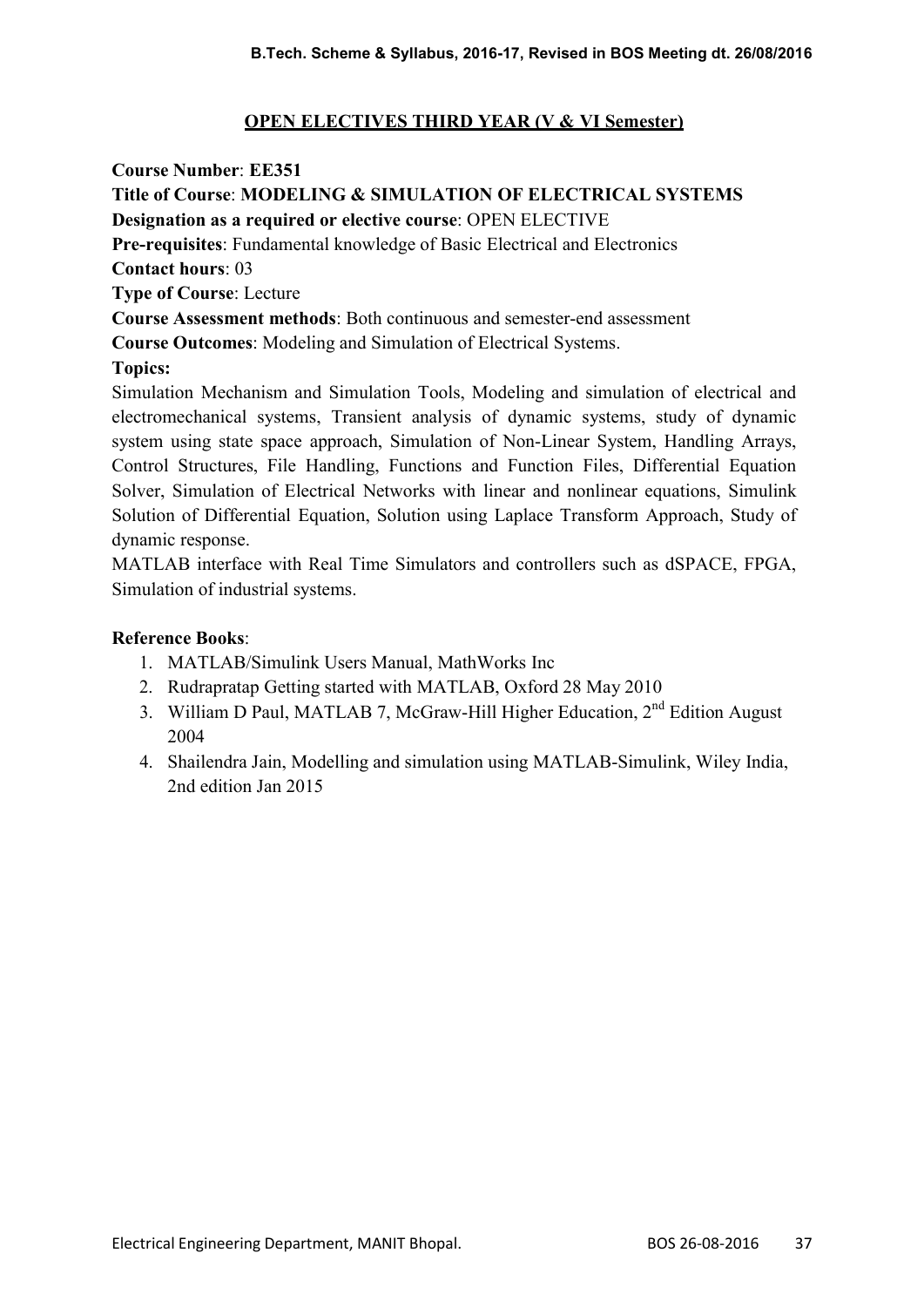Course Number: EE352 Title of Course: MECHATRONICS Designation as a required or elective course: OPEN ELECTIVE Pre-requisites: Basic knowledge of Electrical and Electronics. Contact hours: 03 Type of Course: Lecture Course Assessment methods: Both continuous and semester-end assessment Course Outcomes: Application of electronics for control of mechanical systems. Topics: Elements of Mechatronics System, Evolution of Mechatronics, Architecture of Mechatronics, Sensors and Transducers, Signal Conditioning, Various OP-AMP & other electronic circuits used in signal conditioning, Active & Passive Filters, Mechanical, Electrical Hydraulic and Pneumatic Actuators and Applications, Logic Building and Processing, Logic Gates, Combinational and Sequential Logic, Fuzzy Logic,

#### References Books:

1. W. Bolton, Mechatronics, 4th Edition, Pearson Education, 2010

Microprocessor, PLC, Applications in CNC and FMS.

- 2. Beckwith and Beck, Mechanical Measurements,  $6<sup>th</sup>$  Edition, Pearson Education India, 2013
- 3. Sirohi and Radhekrishnan, Mechanical Measurements,  $3<sup>rd</sup>$  Edition, John Wiley & Sons, 11 June 1993
- 4. Appukuttan K.K. , Mechatronics, Oxford University Press, 2 August 2007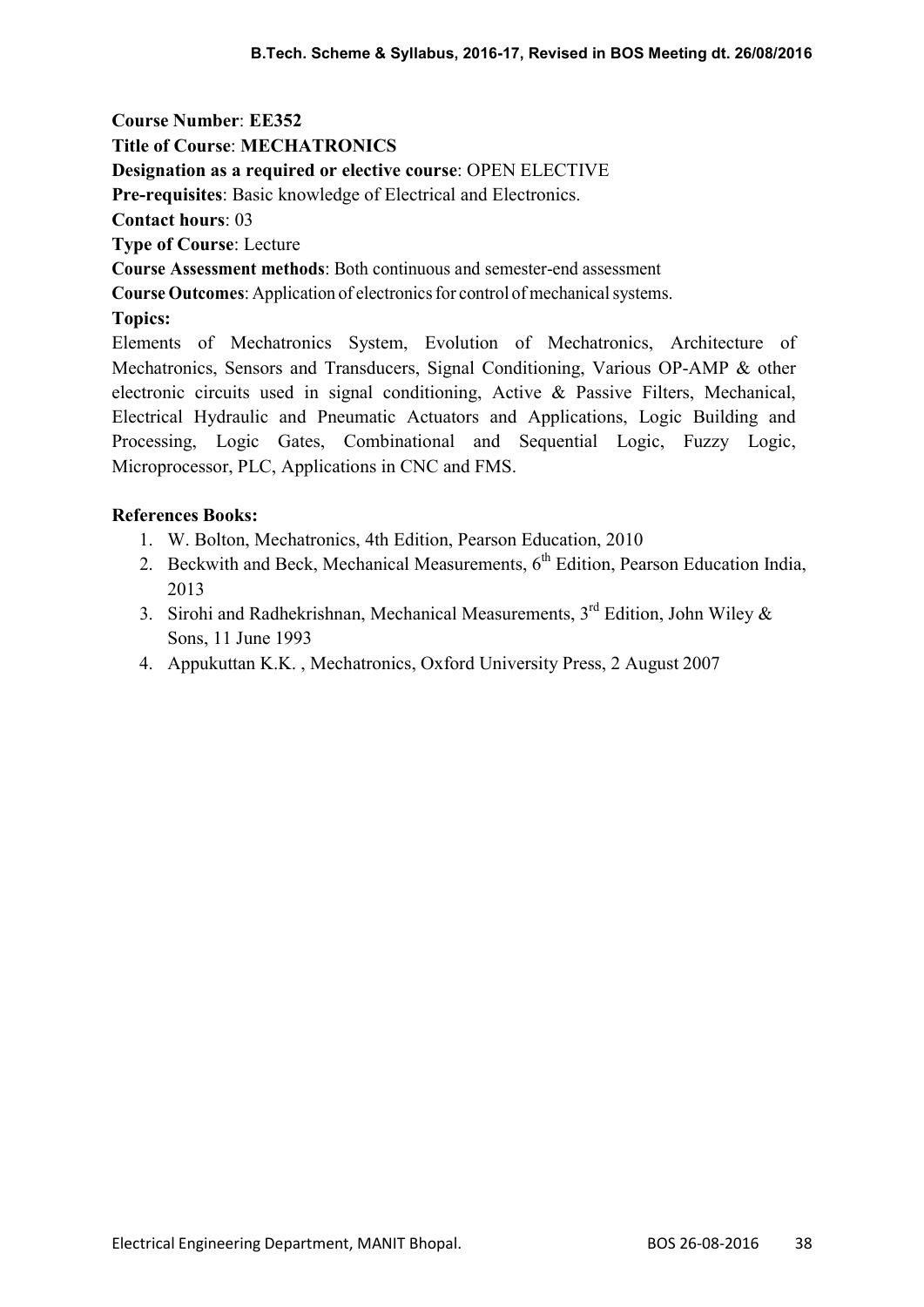### Title of Course: NETWORK SYNTHESIS

#### Designation as a required or elective course: OPEN ELECTIVE

Pre-requisites: Knowledge of network analysis and basic electrical

### Contact hours: 03

Type of Course: Lecture

Course Assessment methods: Both continuous and semester-end assessment

Course Outcomes: Students will be able to synthesis and analyze the electrical system and design of filters.

### Topics:

Positive Real Functions: Driving point functions, Brune's Positive Real Function, Hurwitz Polynomial, Driving point synthesis with LC element, Foster and Cauer Form of RC and RL network, Foster and Cauer Form of LC network, Series and parallel realizations, symmetrical Lattice and Constant-Resistance Network.

Design and implementation of active and passive filters.

- 1. S.P. Ghosh and A. K. Chakraborty, Network analysis and synthesis, McGraw Hill Education, 1 July 2013
- 2. Smarajit Ghosh, Network theory: analysis and synthesis,  $1<sup>st</sup>$  Edition, Prentice Hall India Learning Private Limited, 2005
- 3. M.E. Van Valkenburg, Introduction to modern network synthesis, John Wiley & Sons, 1 January 1966
- 4. Franklin F. Kuo, John Wiley, Network Analysis and Synthesis, Wiley, Second Edition, 16 October 2009
- 5. Vanvalkenburg, Network Analysis, 3rd Edition, 2009
- 6. Lawrence P. Huelsman, Active and Passive Analog Filter Design, McGraw-Hill Inc.,US, 1 March 1993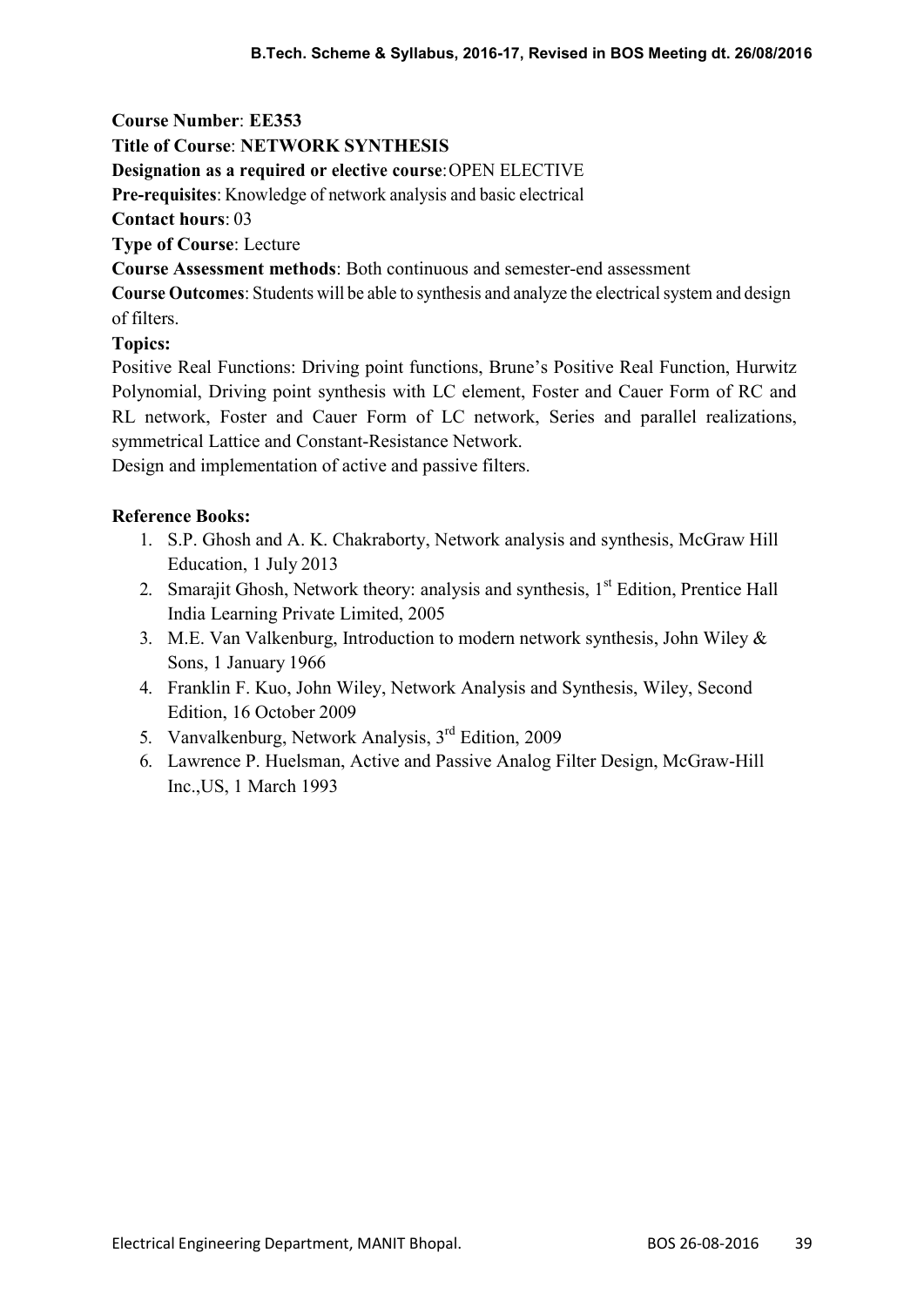### Title of Course: OPTIMIZATION TECHNIQUES

#### Designation as a required or elective course: DEPARTMENTAL ELECTIVE

Pre-requisites: Knowledge of engineering mathematics

Contact hours: 03

Type of Course: Lecture

Course Assessment methods: Both continuous and semester-end assessment

Course Outcomes: Applications in various areas of engineering research.

### Topics:

Optimization problem: Engineering applications and classification, classical optimization techniques: Linear programming, graphical method, simplex method, duality in LP, Non linear programming: Lagrangian's method, Kuhn Tucker conditions, quadratic programming, stochastic programming, Integer programming, branch and bound technique, dynamic programming, shortest path model, minimum spanning tree problem, maximal flow problem.

- 1. N. D. Vohra, Quantitative Techniques in Management,  $4<sup>th</sup>$  Edition, McGraw Hill Education, 28 October 2009
- 2. P.K. Gupta & D.S. Hira, Operation Research, SULTAN CHAND & SONS-NEW DELHI, 2014
- 3. H.M. Wagner, Principles of Operation Research, 2<sup>nd</sup> Edition, Prentice Hall India Learning Private Limited, 1980.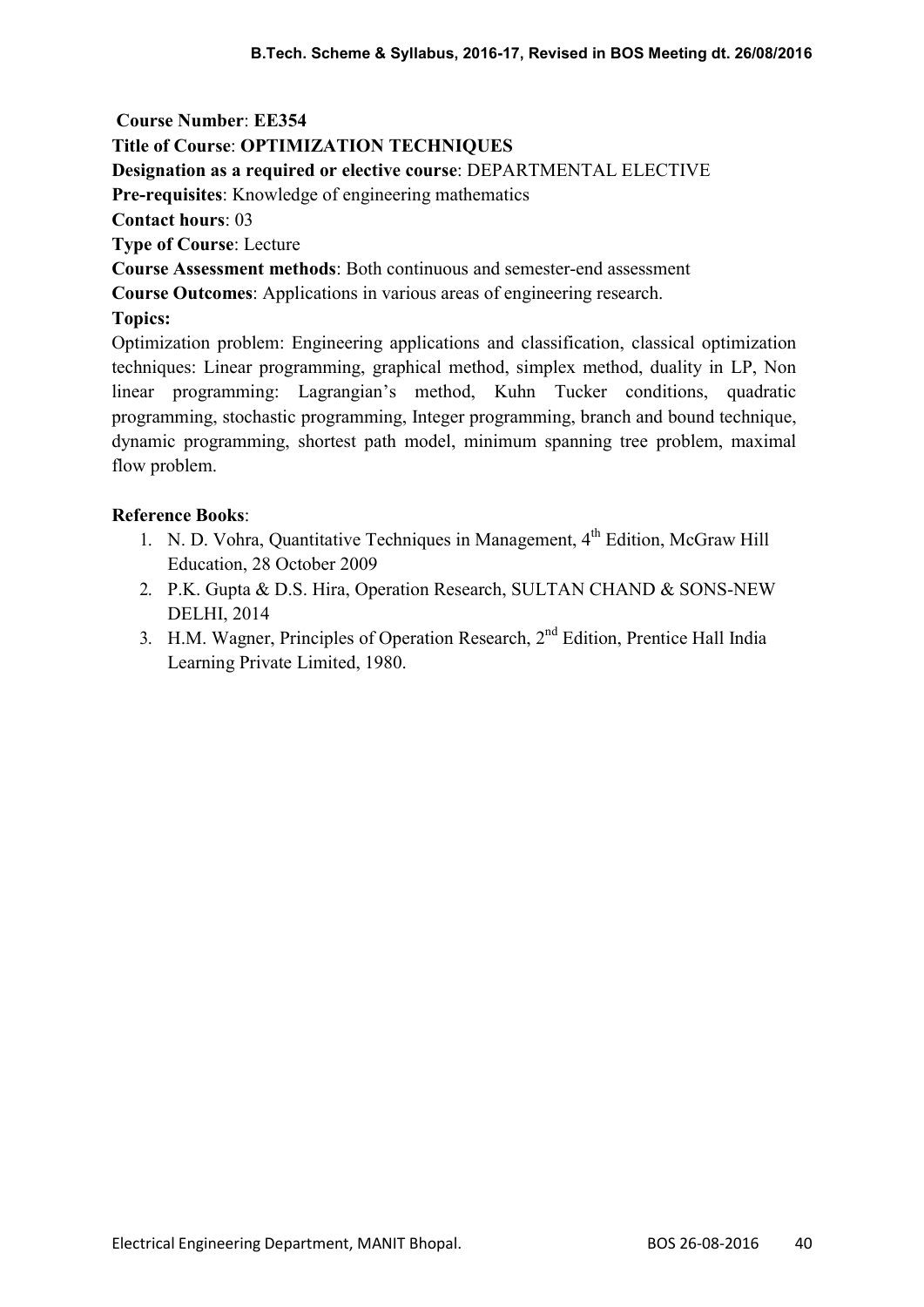Title of Course: EMBEDDED SYSTEM

## Designation as a required or elective course: OPEN ELECTIVE

Pre-requisites: Knowledge of system modeling

Contact hours: 03

Type of Course: Lecture

Course Assessment methods: Both continuous and semester-end assessment

Course Outcomes: knowledge of software and hardware of embedded system for engineering applications.

# Topics:

Embedded systems & their characteristics, modeling of systems, system specifications, specification languages, study of specification example, Specification translation, translation of various features such as state transition, message passing communication, concurrency, exception handling, System partitioning- Introduction, partitioning issues, partitioning algorithms, functional portioning, hardware/software partitioning algorithms, functional partitioning for systems. Design quality estimation- Quality metrics, hardware estimation, software estimation, Specification refinement- Refining variable grouping, channel refinement, resolving access conflict, refining incompatible interfaces, refining hardware/software interfaces.

Study of a system design methodology and study of generic synthesis system.

- 1. David D Gajski, Frandk vahid S. Narayan, J Garg, Specification and design of embedded systems, Pearson Education India, 2007
- 2. Heath Steve and Newns, Embedded system design, Second edition, Elsevier India, 17 May 2005
- 3. J.Gassle, Art of programming Embedded Systems, Academic Press, 3 February 1992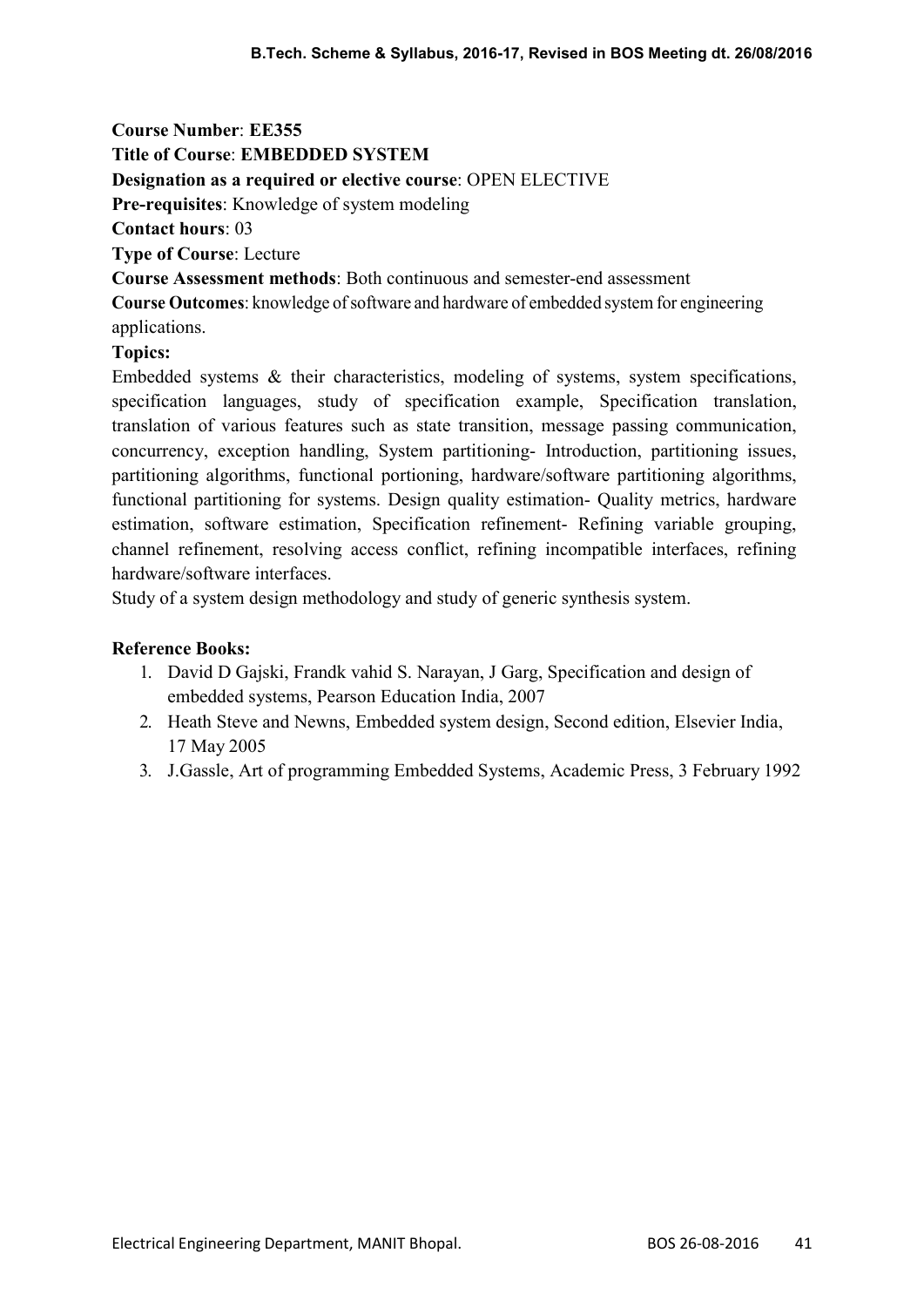Course Number: EE356 Title of Course: BIO-MEDICAL INSTRUMENTATION Designation as a required or elective course: OPEN ELECTIVE

Pre-requisites: Knowledge of Instrumentation

Contact hours: 03

Type of Course: Lecture

Course Assessment methods: Both continuous and semester-end assessment

Course Outcomes: Basic principle, construction and implementation of Biomedical

Instrumentation.

### Topics:

Introduction to the physiology, sources of biomedical signals, Medical instrumentation system, Potential, Electrodes, Cardiovascular measurement, Measurement of Blood Pressure, Blood Flow, ECG, Phonocardiography, Plethysmography, Pace-maker, Defibrillator, Measurement of Electrical Activities in Muscles and Brain, EMG, Measurement of Respiration rate, Instrumentation for Clinical Laboratory, Medical Imaging-Ultrasound Imaging, Radiography, MRI, Electrical Tomography and Applications, Biotelemetry.

Aspect of patient care monitoring, Electrical shock hazards and prevention.

- 1. R. S. Khandpur, Handbook of Biomedical Instrumentation, 3<sup>rd</sup> Edition, McGraw Hill Edu., 4 Aug 2014
- 2. L. Cromwell, F. J. Weibell and E. A. Pfeiffer, Biomedical Instrumentation and Measurements, 2nd Edition, Prentice Hall India Learning Private Limited, 1990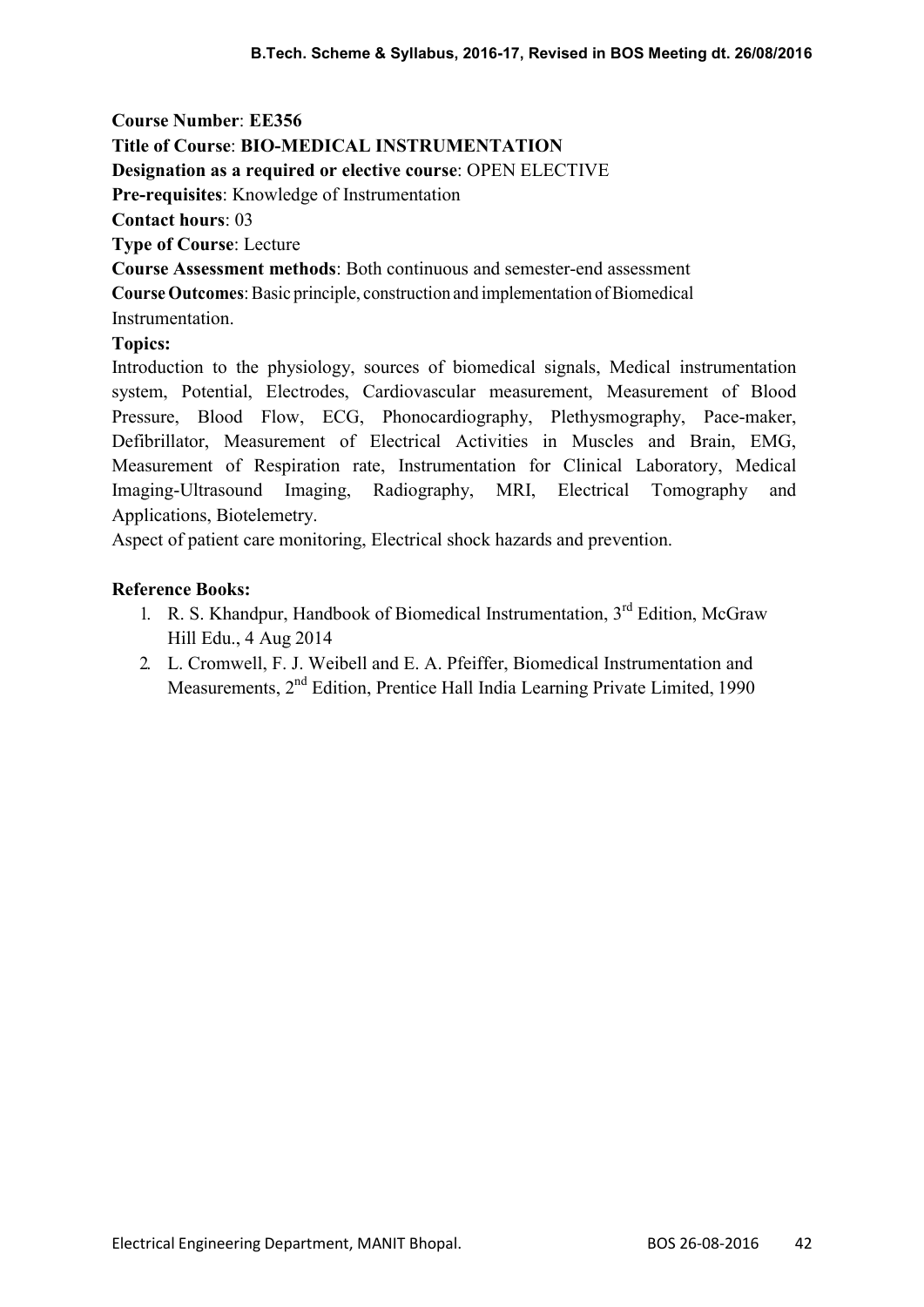Title of Course: PROJECT MANAGEMENT

Designation as a required or elective course: OPEN ELECTIVE

Pre-requisites: knowledge of business organization and management

Contact hours: 03

Type of Course: Lecture

Course Assessment methods: Both continuous and semester-end assessment

Course Outcomes: managerial skill to handle human resources in business organization. Topics:

Management: Evolution, development, characteristics, principles, philosophy, Nature and function, (MBO), (MBE) their importance characteristics and applications, Organizational Behavior: Human behavior, group dynamics, Leadership theories, styles and modern philosophies, motivation approaches and theories, communication, barriers and breakdowns, management information system, use of Computer in Management, Employees, Personnel Management practices, methods, recruitment, selection, interviews, group discussions, training, placement and employees development, wages and incentives, labor welfare, conflict, Negotiations, best practices. Marketing: concept, principles, functions, market survey and research, concepts of sales and distribution, channels of distribution, salesmanship, sales promotions, methods of advertising, copy right, sales management practices. Financial Management: goals of financial management, Sources of finance, Permanent long term, Short term Sources, Interest rates, annuity cost of capital, capital structure, decisions, Break-even Analysis, Financial Planning.

- 1. Stonner & Freeman, Management,  $6<sup>th</sup>$  Edition, Pearson Education India, 2003
- 2. Philip Kotler, Principle of Marketing, European Edition, Prentice Hall, 1 Feb 1996
- 3. K.K. Ahuja, Industrial Management, Khanna Publisher, 2001
- 4. S.K. Banerjee, Financial Management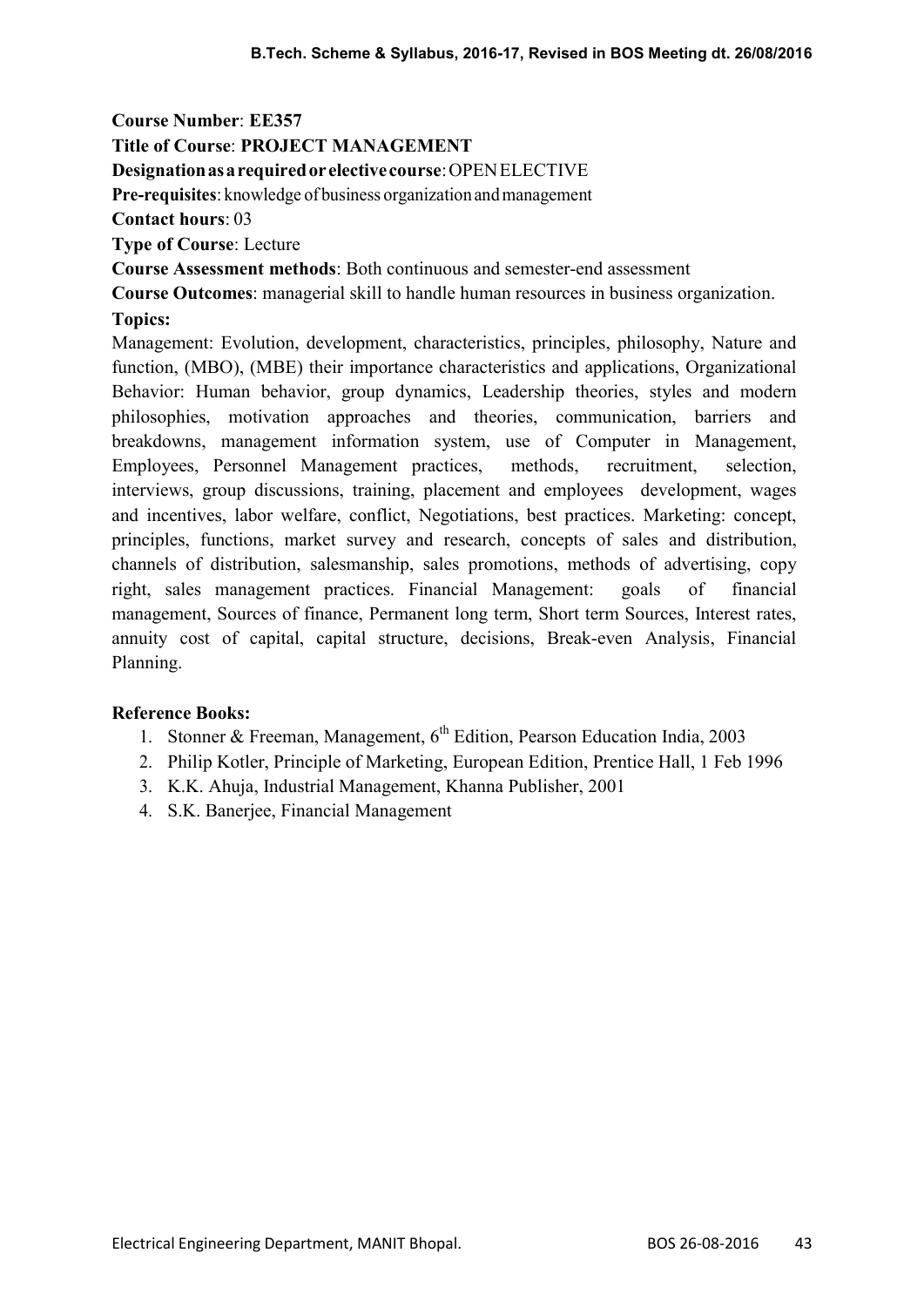# Title of Course: INTELLECTUAL PROPERTY RIGHTS

Designation as a required or elective course: OPEN ELECTIVE

Pre-requisites: Technical knowledge and basic understanding of IPR laws is important Contact hours: 03

Type of Course: Lecture

Course Assessment methods: Both continuous and semester-end assessment

Course Outcomes: To know the legal process to file IPR, benefits of IPR, awareness about the international scenario in IPR, Indian laws and acts regarding IPR, offences and penalties in registration of IPR.

#### Topics:

Introduction to IPR: Introduction to IPR, Importance, need of IPR, Intellectual assets and value realization, Forms of IPR, Patent, Copyright, Trademarks, Protection of IC layout designs, Geographical Indicators, Protection of undisclosed information, control of anti competitive practices and industrial design. Patents: Concept of property and history of patents, Indian Patent Act and rules, Novelty, Inventiveness and usefulness, Patent application procedure, patent able and non-patent-able inventions including product vs process patents. Industrial Designs: Registration, concept of novelty, originality, utility, obviousness, rights, obligations and limitations of registration of design, offences and penalties.

Trade Marks & Copy Rights: Introduction, registration, concept of deceptive similarity, rights and limitations of trademarks, offences and penalties. International Treaties: Introduction to international treaties, conventions and organizations, TRIPS, PCT, Berne Convention, WIPO, EPO, UPOV, Introduction to WTO, Introduction to dispute settlement procedure (technical & legal), Indian position in global IPR structure, Facilitating technology transfer and Capabilities building.

- 1. Brigitte, Anderson, Intellectual Property Right: Innovation, Governance and the Institutional Environment Edward Elgar Publishing, USA
- 2. Peter J.Groves, Intellectual Property Right & their Valuation, Wood head Publishing Ltd., 9 Oct 1997
- 3. Duncan Mathews, Globalizing Intellectual Property Rights, Rutledge Publishing
- 4. Jane, Lambert, Enforcing Intellectual Property Rights, Routledge Publishing Limited, 28 Feb 2009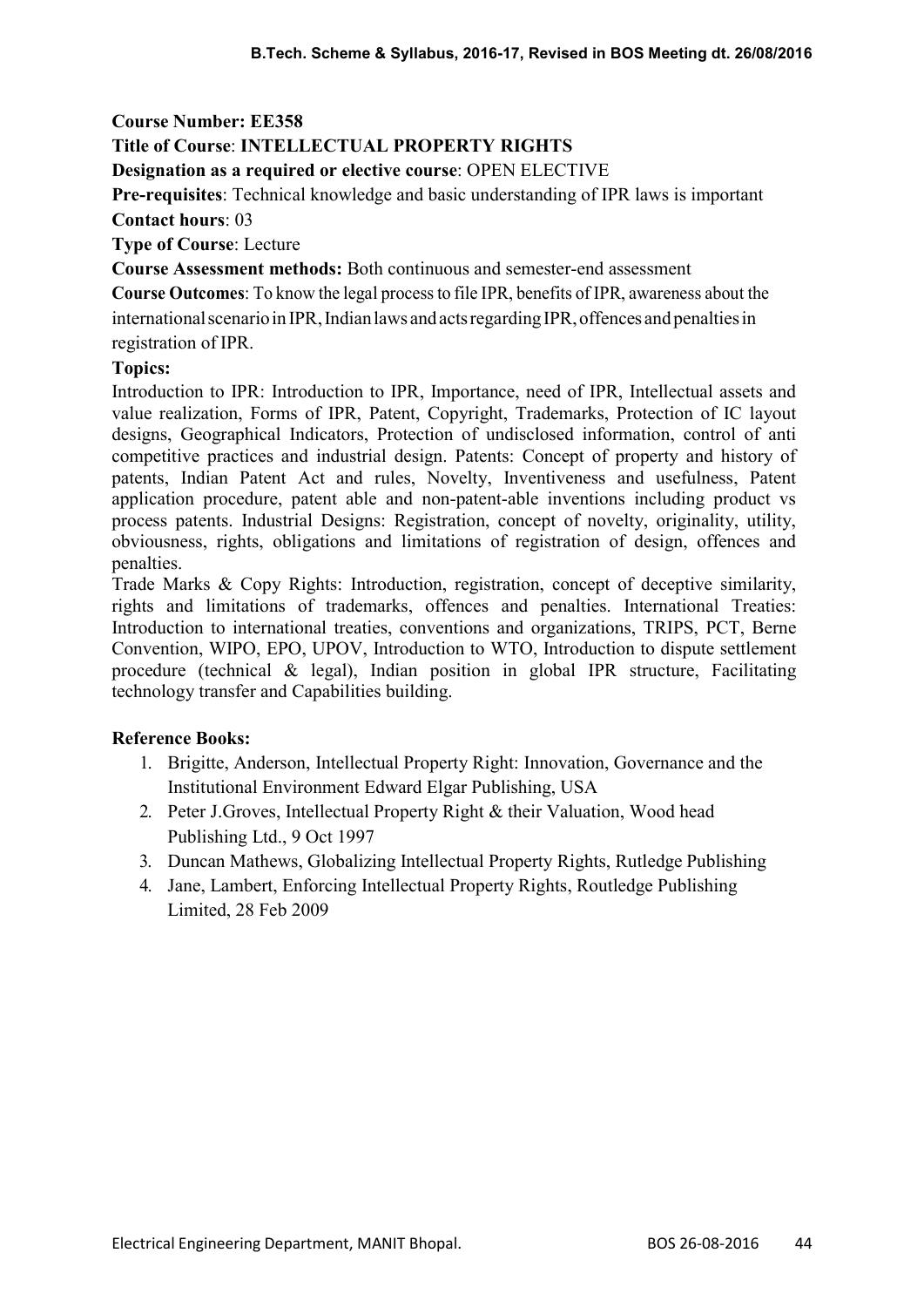# Course Number: EE359 (CSE 211)

## Title of Course: DATA STRUCRURE

## Designation as a required or elective course: OPEN ELECTIVE

Pre-requisites: Technical knowledge and basic understanding of computer programming Contact hours: 03

Type of Course: Lecture

Course Assessment methods: Both continuous and semester-end assessment

### Course Outcomes:

## Topics:

Introduction to Data Structures, Algorithm Evaluation, Arrays, Multi-dimensional, Sparse Matrices, Structure, Pointers. Stacks: applications of Stacks, Prefix, Postfix and Infix notations and conversion, Recursion, Tail Recursion, Towers of Hanoi. Queues: Types of Queue and its application. Linked lists: Types of Linked list, implementation of Stack and Queue using Linked list, Josephus Problem, Polynomial representation and Arithmetic. Trees: binary tree, n-ary Tree, Tree Traversal, Huffman Coding, Binary Search Tree, AVL Tree. Graphs: Representation, Traversing, Shortest path, Minimum Spaning Tree. searching: Sequential Search, Binary Search, Hashing, Other search techniques. Sorting:

External and Internal Sort, Selection Sort, Bubble Sort, Insertion Sort, Quick Sort, Merge Sort and Heap Sort, Radix Sort, Bucket Sort.

- 1. Aaron M. Tenenbaum, 'Data Structure Using C', Pearson Education India, 1990
- 2. Ellis Horowitz, Sartaj Sahni 'Fundamentals of Data Structures' Computer Science Press; Reprinted edition 1988.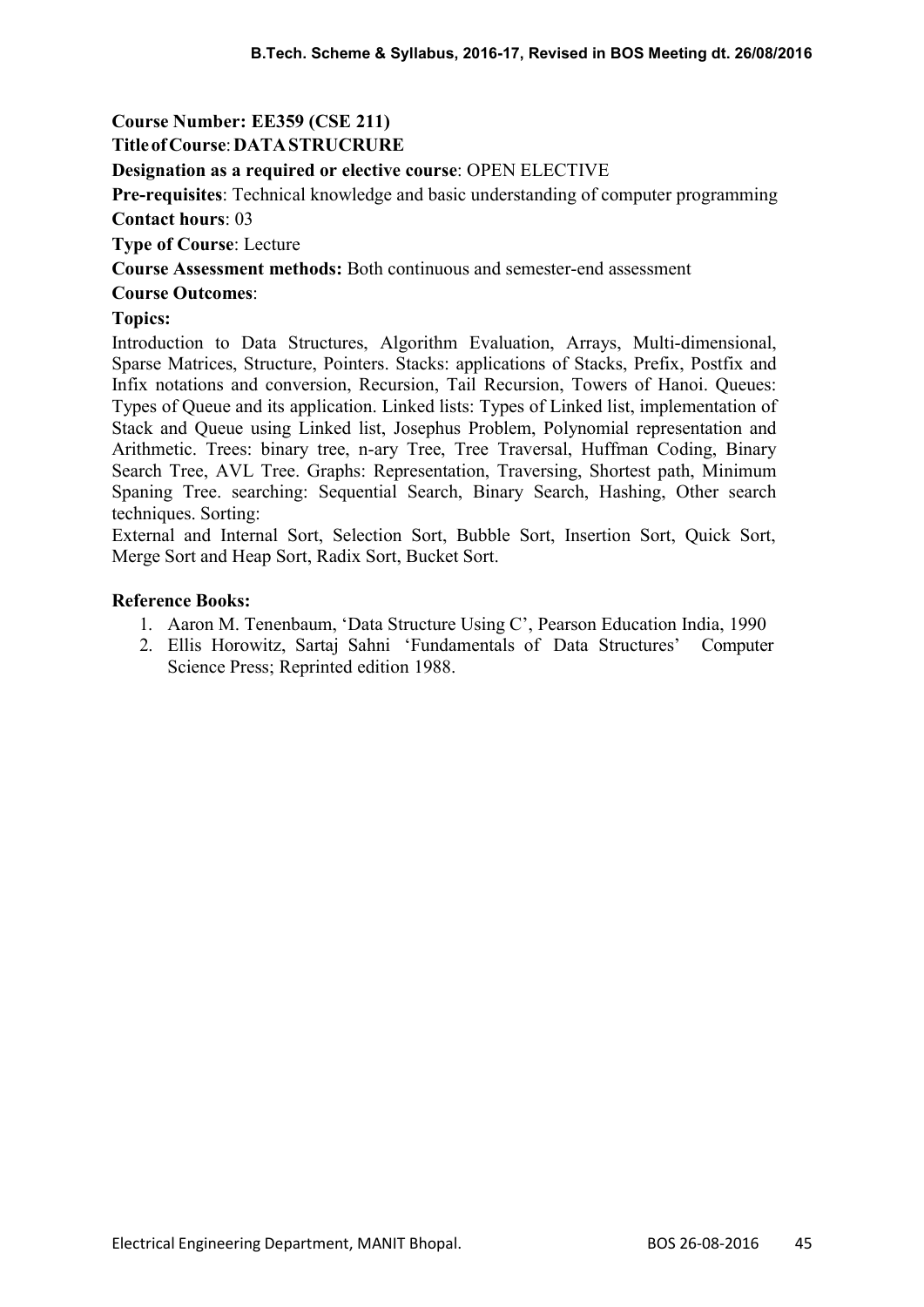## Course Number: EE361 (CSE225)

## Title of Course: ANALYSIS AND DESIGN OF ALGORITHMS

### Designation as a required or elective course: OPEN ELECTIVE

Pre-requisites: Technical knowledge and basic understanding of computer programming Contact hours: 03

Type of Course: Lecture

Course Assessment methods: Both continuous and semester-end assessment

## Course Outcomes

## Topics:

Fundamentals of algorithm, asymptotic complexity, recursive algorithms, recurrence relation, disjoint set structure. Algorithm Design Techniques their control abstractions and related problems: Divide and conquer, Greedy strategy dynamic programming, Backtracking, Branch and bound, least cost search. Introduction to lower-bound theory, Introduction to NP-Complete and NP Hard problems.

- 1. Horowitz and Sahani, Computer algorithms, 2<sup>nd</sup> Edition, Universities Press, 2008
- 2. Cormen and Rivest, Introduction to algorithms, 3<sup>rd</sup> Edition, MIT Press, 4 Sep 2009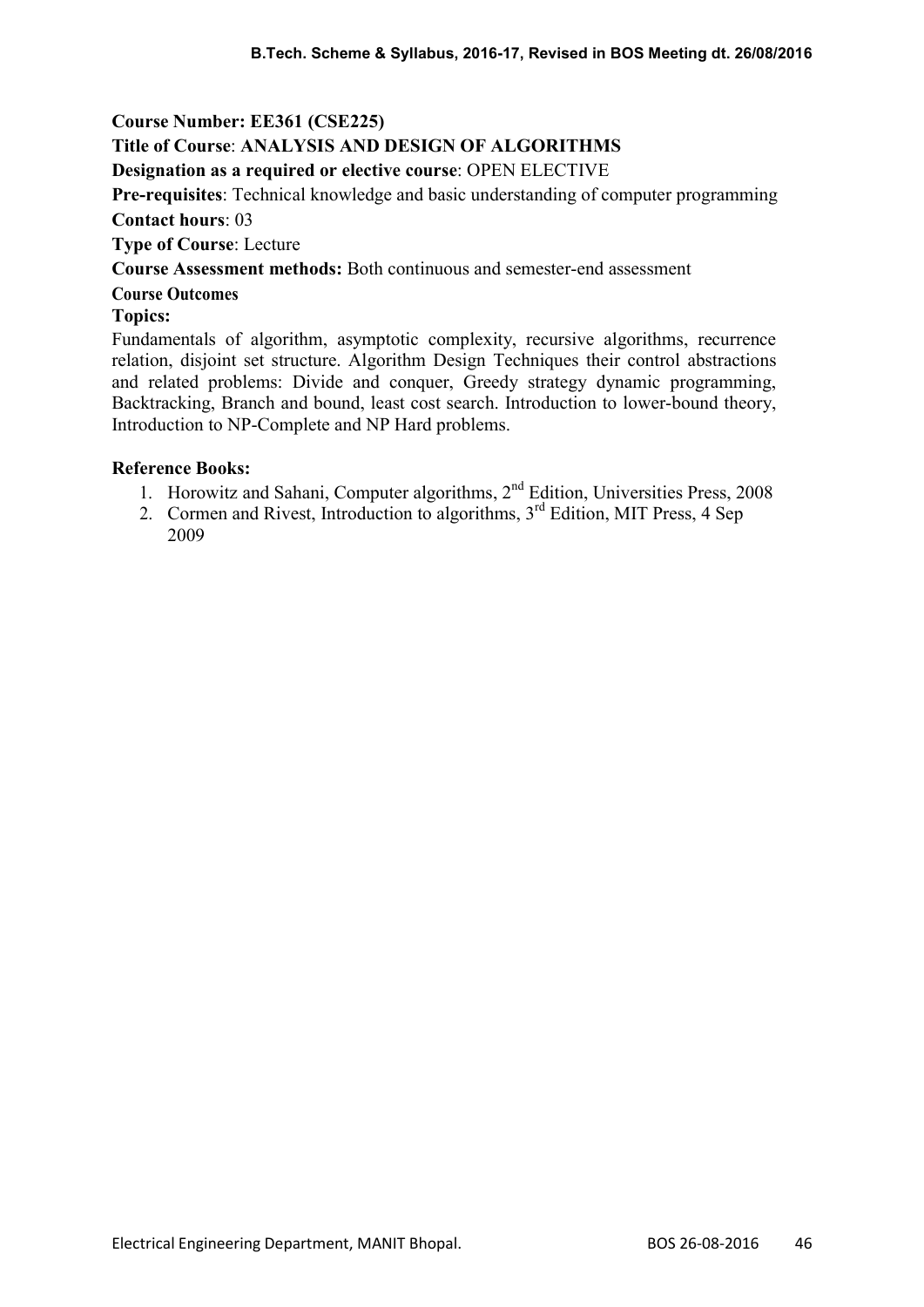## SEVENTH SEMESTER

Course Number: EE411 Title of Course: MODERN CONTROL SYSTEM

Designation as a required or elective course: Required

Pre-requisites: Linear control system

Contact hours: 03

Type of Course: Lecture

Course Assessment methods: Both continuous and semester-end assessment

Course Outcomes: To acquire the knowledge of Advance control system.

# Topics:

State space representation of systems, solving time invariant state equation, State Transition Matrix, Zero input and state response, Relationship between state equation and transfer function, eigen values, eigen vectors. Canonical forms, controllability and observability, pole placement, Z transform, Pulse transfer function, Data re-construction, Sampling Theorem, zero and first order hold, Time response of sampled data system, Bilinear transformation and Jury's stability criterion, stability analysis using Nyquist, Bode and root locus. Non linear systems, common physical non linearity, phase plane method, describing function method, stability analysis by describing function method, limit cycles, Liapunov and Popov's stability criterion.

Design and implementation of Modern controllers for digital and analogue systems

- 1. K.Ogata, Discrete Time control system, 2nd Edition, Pearson Education India, 2015
- 2. B.C.Kuo, Automatic control system, 2<sup>nd</sup> Edition, Pearson Education India, 2015
- 3. Nagrath Gopal, Control system Engineering, New Age International, 2009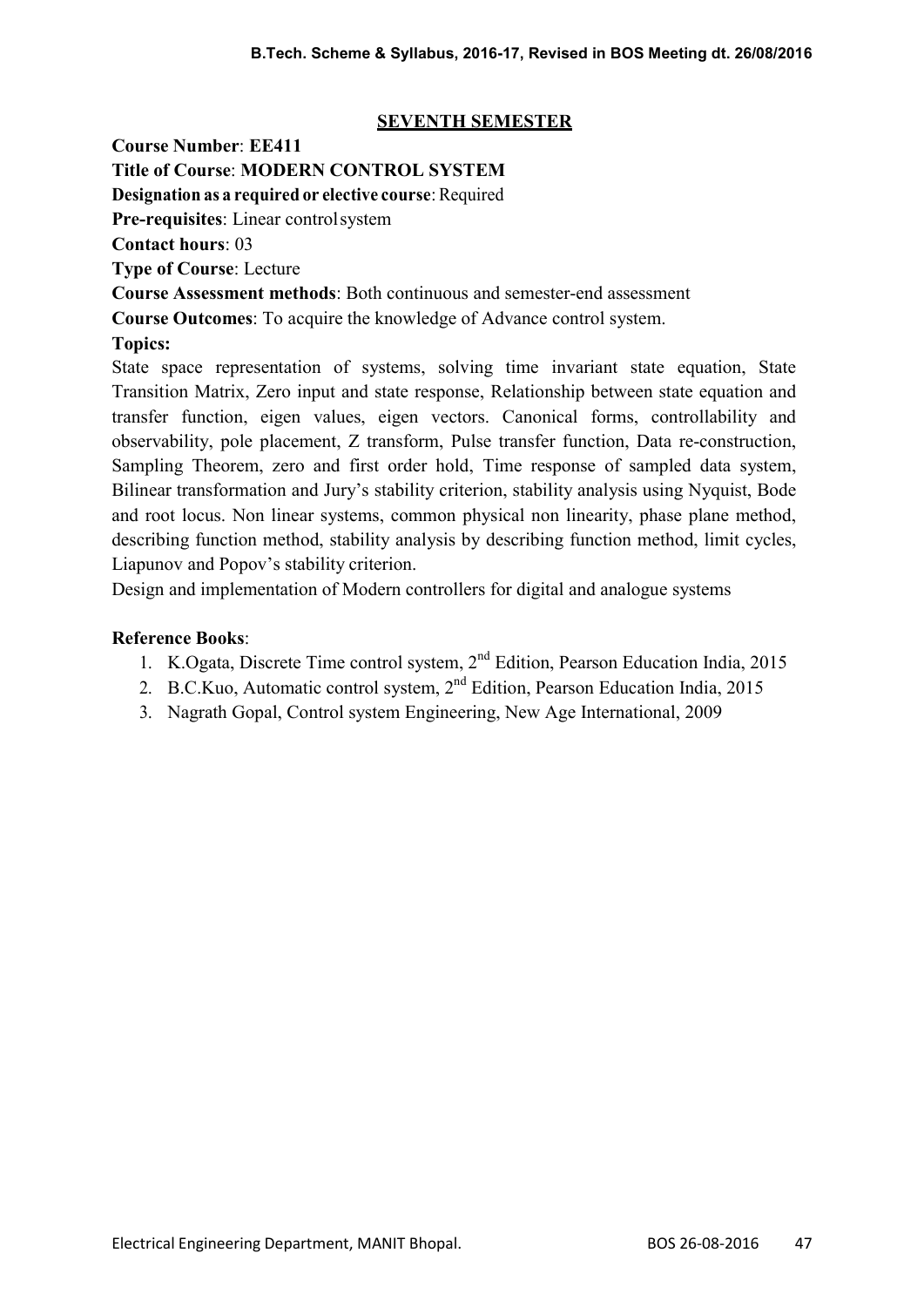# EIGHTH SEMESTER

Course Number: EE421

Title of Course: POWER SYSTEM STABILITY & CONTROL

Designation as a required or elective course: Required

Pre-requisites: power system

Contact hours: 03

Type of Course: Lecture

Course Assessment methods: Both continuous and semester-end assessment

Course Outcomes: The student will have knowledge how to control the power system in normal operating condition of power system.

# Topics:

Excitation system and their comparison, Basic concept of Governor Mechanism and their performance in steady state, Turbine and Generator model and their transfer function, Division of load between Generators, Generation and absorption of reactive power, relation between voltage, power and reactive power at a node, methods of voltage control, use of tap changing transformers, power angle curve, transfer reactance, swing equations, steady state stability, transient stability using equal area criterion and step by step method, Methods of improving stability using traditional techniques and new approaches, reduction of transmission system reactance, regulated shunt compensation.

Load frequency control at power generating station, Economic load dispatch.

- 1. Nagarath & Kothari, Power system engineering,  $2<sup>nd</sup>$  edition, mcgraw hill education, 2007
- 2. B.M. Weedy, Electric Power System, 5<sup>th</sup> edition, wiley india pvt ltd, 2013
- 3. P.Kundur, Power System Stability & Control,  $1<sup>ST</sup>$  edition, mcgraw hill education, 2006
- 4.C.L.Wadhwa, Power System Stability & Control, New Age International Private Limited, 2007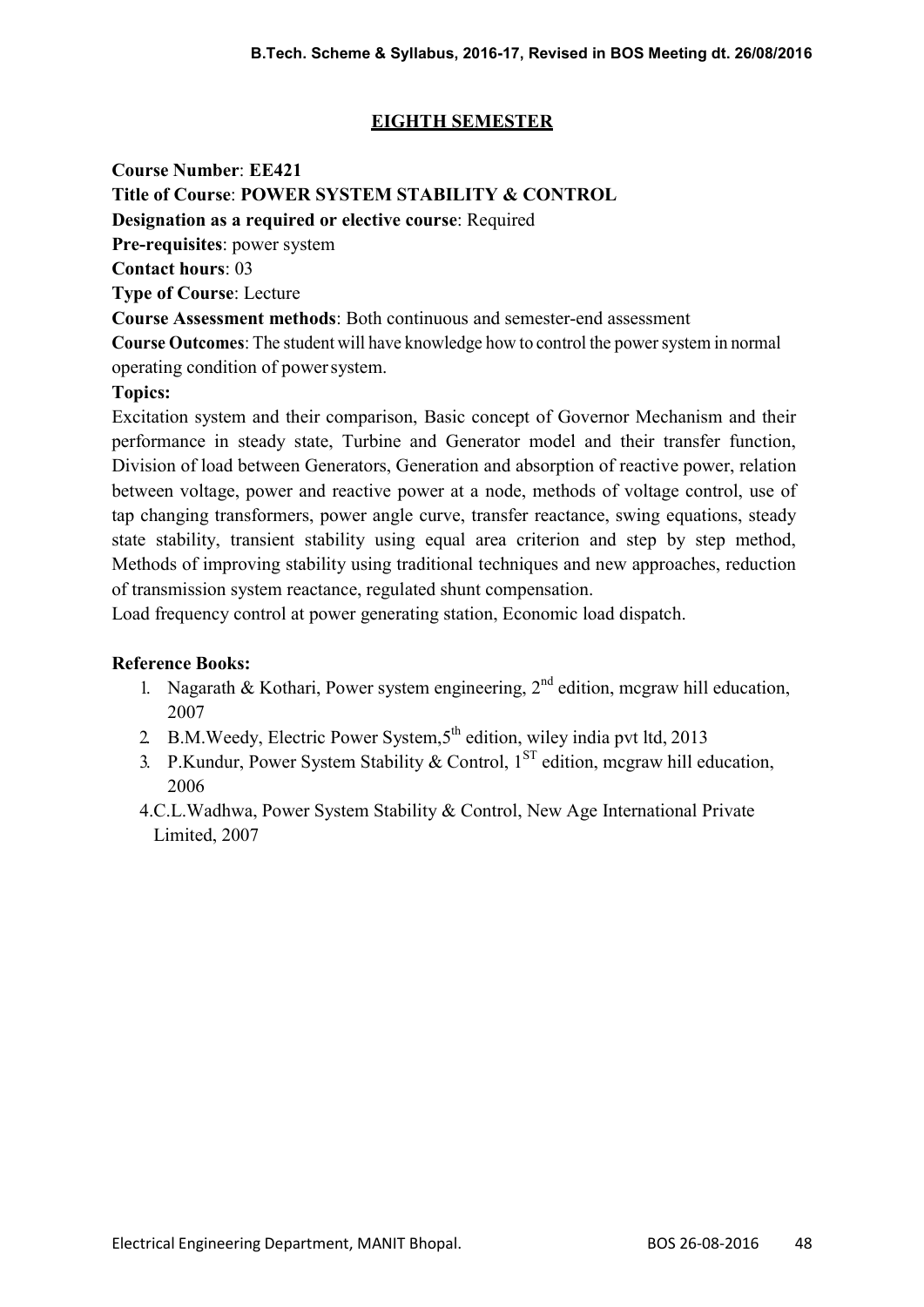## LIST OF ELECTIVES FINAL YEAR (VII & VIII Semester)

### List of Departmental Electives

EE431 Reactive Power Control & FACTS EE432 Power Quality EE433 Energy Conservation EE434 Entrepreneurship Development EE435 Demand Side Management EE436 Solar PV Applications EE437 Special Machines EE438 Advanced Microprocessor EE439 Power System Deregulation EE441 Digital Signal Processing EE442 Electronics Instrumentation EE443 High Voltage Engg.

## List of Open Electives

EE451 Artificial Neural Network EE452 Microcontroller & its Applications EE453 Operating System EE454 Digital Signal Processor (TMS28XX Series) EE455 Power Controller EE456 Fuzzy Logic System EE457 System Engg. EE458 VLSI Design EE459 Robotics EE461 Industrial Electronics EE462 Communication Engg EE463 Digital Image Processing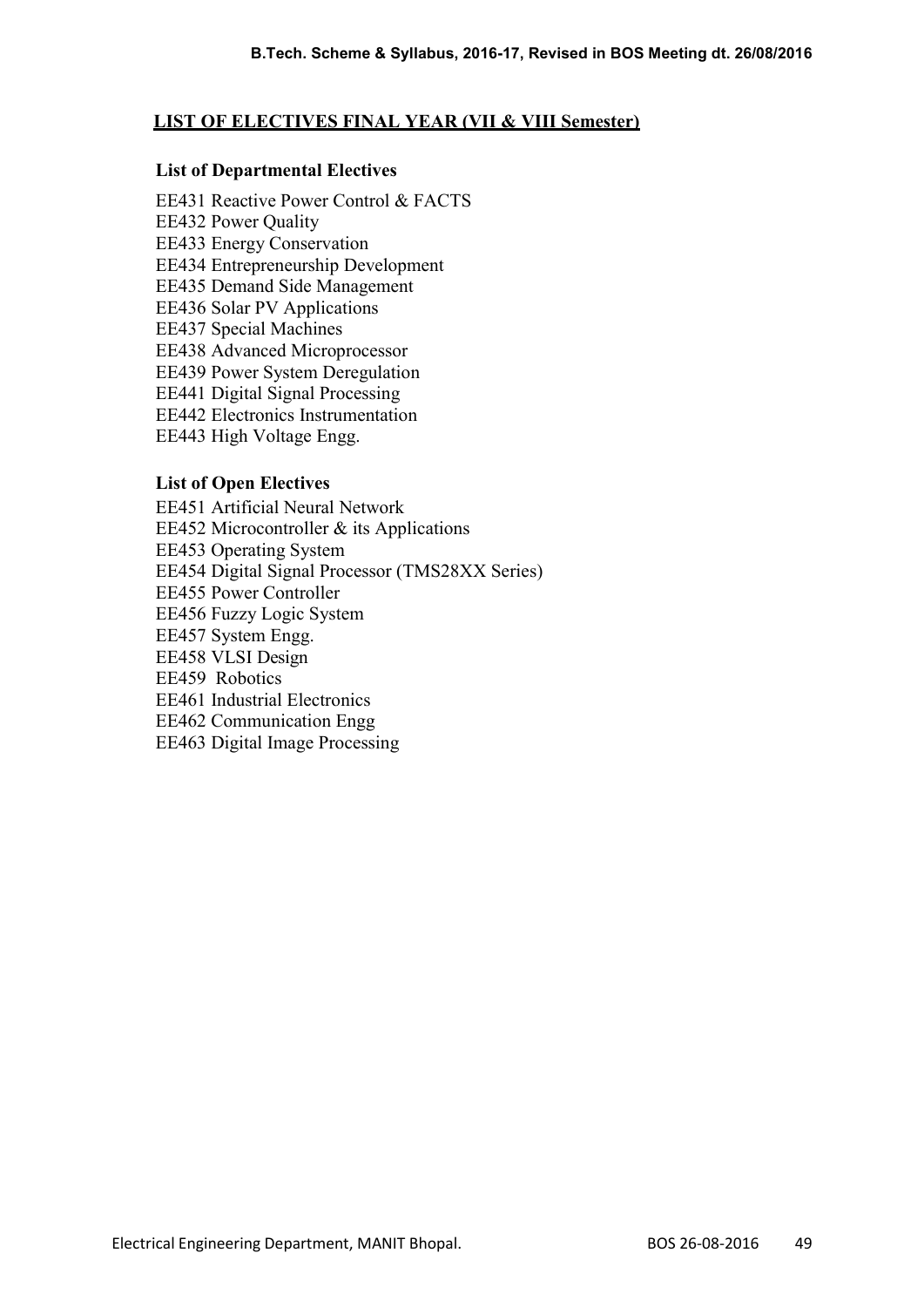## DEPARTMENTAL ELECTIVES FINAL YEAR (VII & VIII Semester)

### Course Number: EE431

## Title of Course: REACTIVE POWER CONTROL AND FACTS

Designation as a required or elective course: DEPARTMENTAL ELECTIVE

Pre-requisites: Fundamental knowledge of Power System and Power Electronics

Contact hours: 03

Type of Course: Lecture

Course Assessment methods: Both continuous and semester-end assessment

Course Outcomes: Knowledge of Modern power controllers to enhance the stability and capability of existing network.

## Topics:

Reactive Power Requirement and necessity of Compensation, Objectives in Load Compensation, Dynamic Power Compensation, Passive Compensation: SVC, TCR, Classification of FACTS devices, Shunt Compensators: STATCOM- Characteristics and Device selection (GTO/SCR/IGBTs), STATCOM Control Strategies and applications. Series Compensation: SSSC - Compensator characteristics and control Strategies, SSC applications. TCSC- Compensator characteristics and control Strategies, TCSC applications Series-shunt Compensation: UPFC - Principle of operation, configuration and control, Simulation of UPFC, Steady State Model of UPFC.

Sub synchronous resonance and its mitigation with FACTS devices, Power system Control using FACTS devices.

- 1. T J E Miller, John Wiley, Reactive Power Control in Power Systems, Wiley India Pvt Ltd 28 January 2010
- 2. J Arriliga and N R Watson, Wiley, Computer modeling of Electrical Power Systems, Wiley India Pvt Ltd, 2009
- 3. N G Hingorani and L Gyugyi, Understanding FACTS, Wiley India Pvt Ltd, 18 March 2011
- 4. Y.H. Song and A.T. Johns, Flexible ac Transmission Systems (FACTS), IEEE Press, Institution of Engineering and Technology, June 1999
- 5. R Mohan Mathur and Rajiv K Varma, Thyristor based FACTS controller for electrical transmission system, Wiley-IEEE Press, 12 August 2011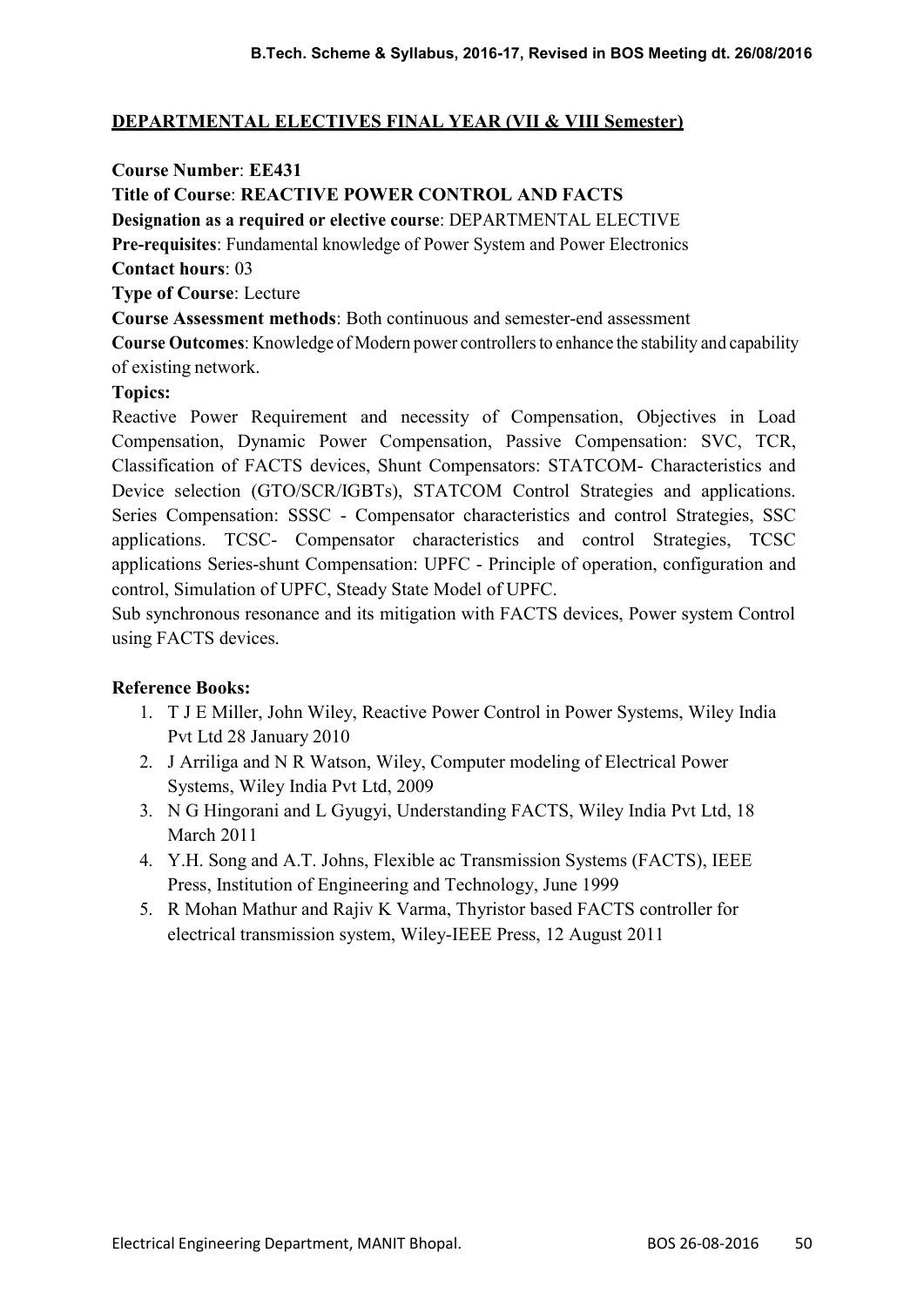Title of Course : POWER QUALITY

Designation as a required or elective course : ELECTIVE

Pre-requisites : Fundamental knowledge of Power System and Power Electronics

Contact hours : 03

Type of Course : Lecture

Course Assessment methods : Both continuous and semester-end assessment

Course Outcomes : Monitoring and improvement of Power Quality

## Topics:

Power Definition and Components with sinusoidal and non-sinusoidal voltage & current, Understanding Power quality, Causes and effects of power quality disturbances, Causes and effects of harmonics, converter configuration and their contribution to supply harmonics. Elimination/suppression of harmonics, classical solutions & their drawbacks, elimination/suppression of harmonics, passive and active solutions, topologies and their control methods, design of passive and active filters, EMI Issues, Wiring & Grounding, PQ standards, Power quality monitoring and analysis of utilities, distribution system and industrial customers, Power quality measuring instruments

- 1. R.C. Duggan, Mark F McGranaghan, H Wayne Beaty, Electrical Power System Quality, 3rd Edition, McGraw Hill Education, 7 June 2012
- 2. Derek A. Paice, Power Electronic Converter Harmonics, Wiley-Blackwell, 15 September 1999
- 3. Math H J Bollen, Understanding Power Quality Problems, Wiley India Pvt Ltd, 18 March 2011
- 4. J. Arrillga, Power system harmonics, Wiley India Exclusive, 2014
- 5. T J E Miller, Reactive Power Control in Electric Systems, Wiley India Pvt Ltd, 28 January 2010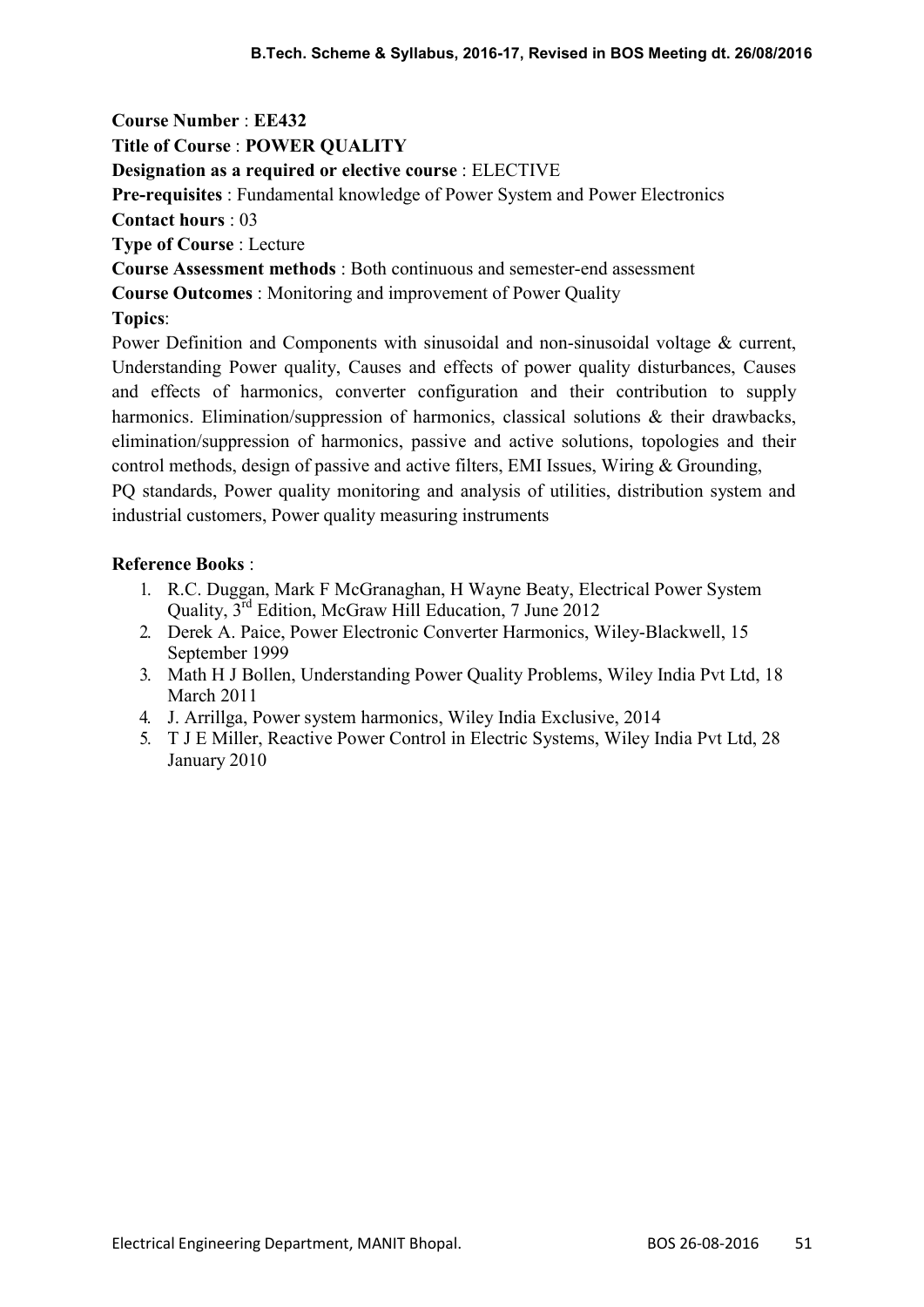Course Number: EE433 Title of Course: ENERGY CONSERVATION & MANAGEMENT Designation as a required or elective course: OPEN ELECTIVE Pre-requisites: Basic courses of power system and Electrical Machines

Contact hours: 03

Type of Course: Lecture

Course Assessment methods: Both continuous and semester-end assessment

Course Outcomes: The course is designed to expose the students to the energy conservation and management options available in the electricity sector.

## Topics:

Global and National Energy Scenario, Challenges and Future Options. Energy use patterns. Energy conservation methods in various sectors like residential, commercial, transportation, energy intensive industries, Co-Generation: Benefits, types of cogeneration. Energy conservation in power sector, Measures for Reduction of losses in Transmission and distribution systems, Power factor improvement, Load curve analysis and load managements, Demand side management –Benefits, Demand side management Techniques, implementation of Demand side management programme, Tariff options of Demand side management. Energy efficient motor and drives-Motor efficiency, use of variable speed drives, Economics techniques, Discount rate, payback period, internal rate of returns, Risk analysis.

- 1. L.C.Witte, P.S.Schmidt, D.R.Brown , Industrial Energy Management and Utilisation, Hemisphere Publ, Washington
- 2. Industrial Energy Conservation Manuals, MIT Press, Mass
- 3. I.G.C.Dryden, The Efficient Use of Energy, Butterworths, London
- 4. W.C.Turner, Energy Management Handbook, Wiley, New York
- 5. Technology Menu for Efficient energy use- Motor drive systems, Prepared by National Productivity Council and Center for & Environmental Studies- Princeton **Univ**
- 6. Dr. S.C.Tripathi, Electrical Energy Utilization & Conservation
- 7. Thumman, Energy Conservation and Audit
- 8. Energy Audit and Conservation, TERI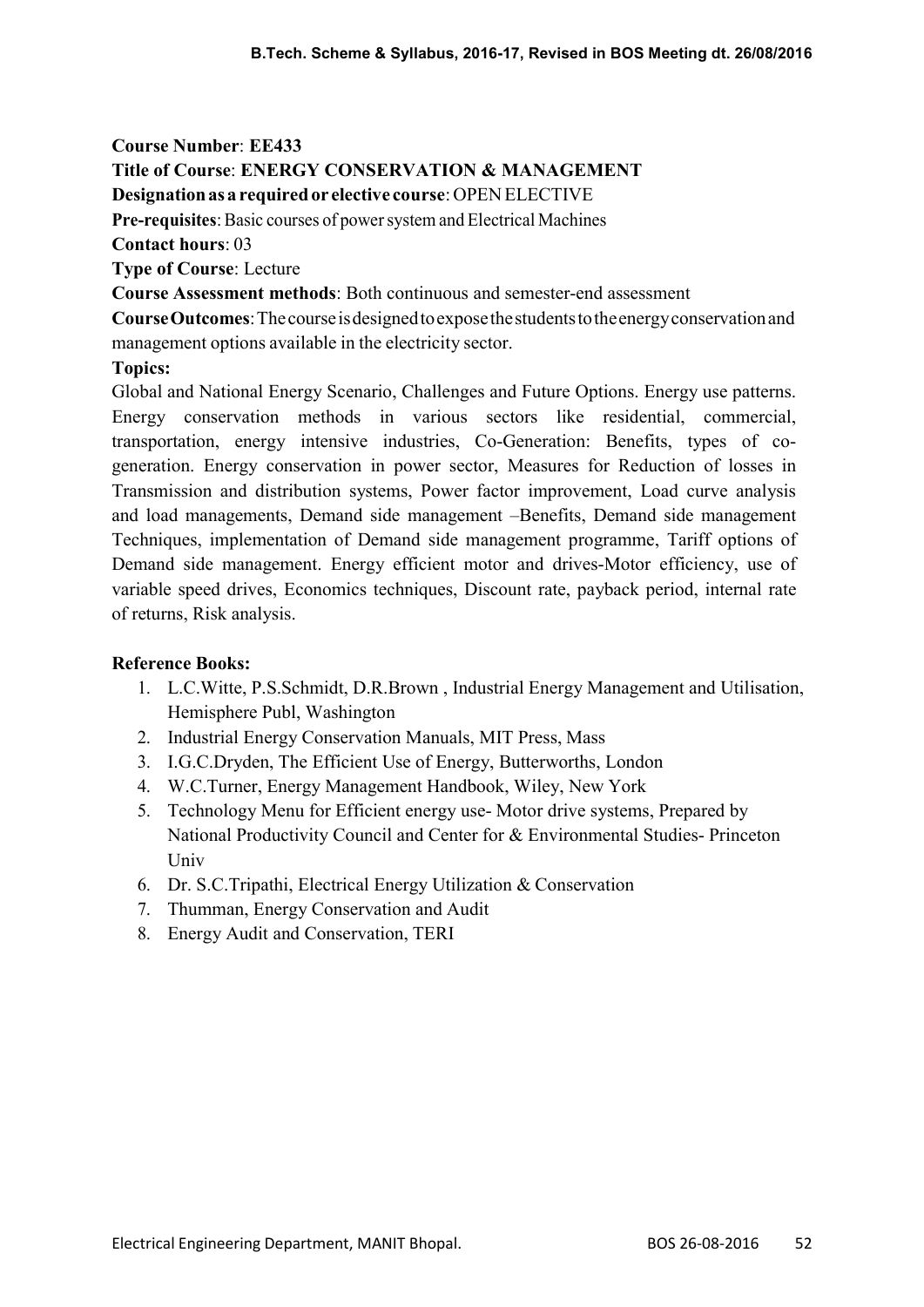# Title of Course: ENTREPRENEURSHIP DEVELOPMENT

### Designation as a required or elective course: DEPARTMENTAL ELECTIVE

Pre-requisites: basic understanding of socio-economic and political environment in the country and the world, if somebody has technical knowledge he/she is more beneficial from this subject (entrepreneurship).

Contact hours: 03

Type of Course: Lecture

#### Course Assessment methods: Both continuous and semester-end assessment

Course Outcomes: it leads to innovation and new ideas among the youth, to start a new business, retain the talent inside the country, boost up leadership qualities, growth of employment and provide opportunities to the youth.

### Topics:

The Entrepreneurship revolution, equity creation, The Timmons model, The Opportunity-Creation, Shaping, Recognizing and Seizing, Entrepreneurship and the internet, Creation of New Business, Entrepreneurial Thinking, Leadership and human behavior, manager, Principal and theories, management competencies, Team building, Issues of Integrity, Entrepreneurial approaches, business Plan, market surveys, preparation and planning, the business plan process and strategies, Developing a business plan, business borrowing, banking, legal issues and taxes, Entrepreneurial finance, cash flow, financial strategy framework, financial life cycle, Valuation, structure and negotiation of venture creation skills and deals. Venture growth and management, organizational paradigms, importance of Culture and organizational climate, new developments in entrepreneurial management, gestation period crisis, threats diagnosis, intervention, the turnaround plan, ESOP, Merger, Acquisition and Strategic Alliance.

- 1. S.Anil, & K.Jayashree, Entrepreneurship Development, New Age International Publication, April 2009
- 2. Robert, D.Hisrich & Michel P.Peters, Entrepreneurship, 8<sup>th</sup> Edition, McGraw Hill-Higher Education, 2009
- 3. Harold P. Welsch, Rutledge, Entrepreneurship: The Way Ahead, 1<sup>st</sup> Edition, Routledge, 2003
- 4. Alison, J.Morrison, Butterworth-Heinemann, Entrepreneurship: An International Perspective, Butterworth-Heinemann, 22 July 1998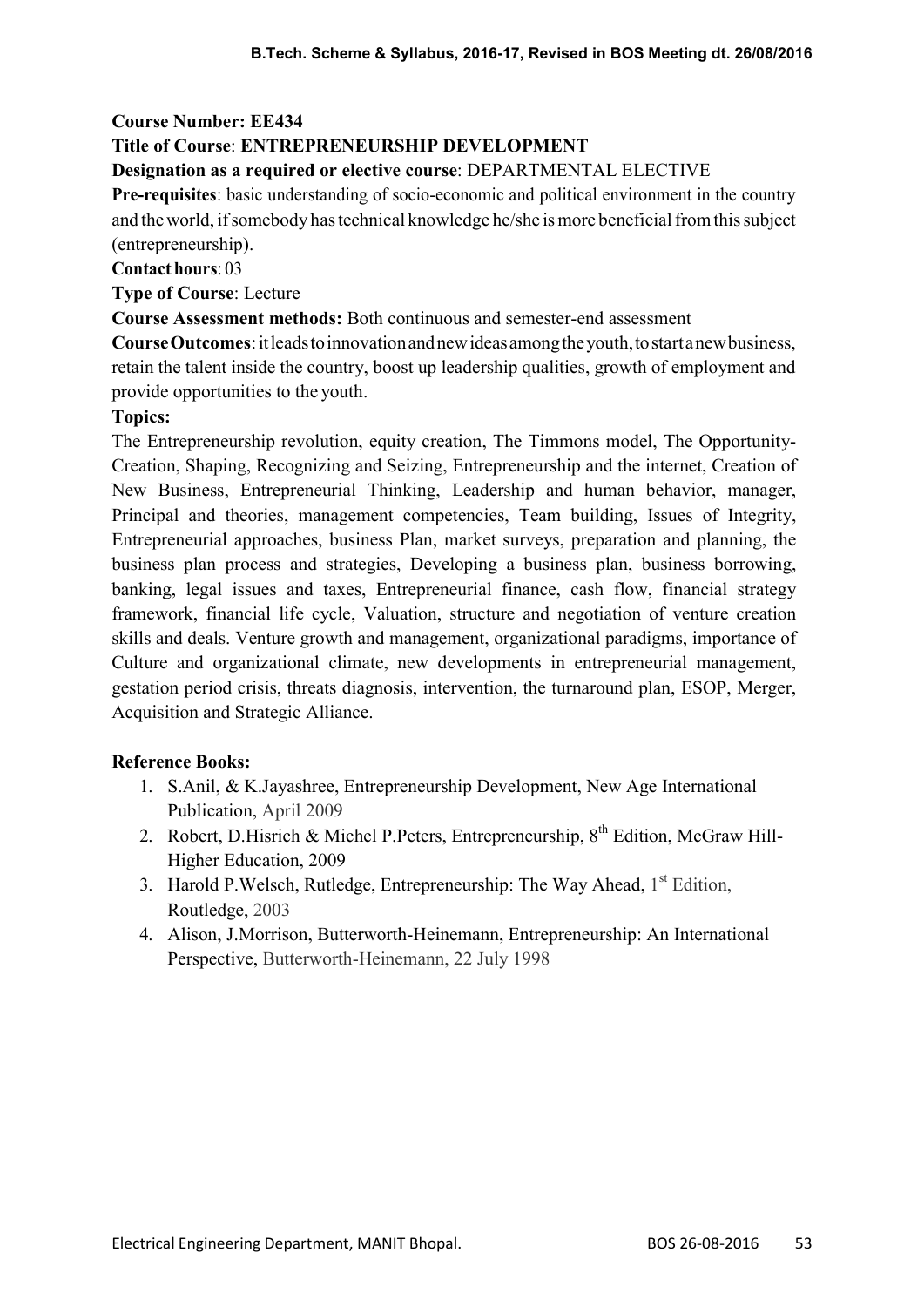#### Title of Course: DEMAND SIDE MANAGEMENT

#### Designation as a required or elective course: DEPARTMENTAL ELECTIVE

Pre-requisites: Course in generation and power system operation

Contact hours: 03

Type of Course: Lecture

Course Assessment methods: Both continuous and semester-end assessment

Course Outcomes: To learn importance of load curve flattening through various demand side management technologies with cost/benefit analysis.

Topics:

Concepts and Methods of DSM, DSM Planning, Designing DSM programs, Marketing, Impact Planning, Customer Load control: Direct, Distributed and local control, Interruptible load, Assessment of Impact on load shape, Strategic conservation and Load management technologies, Improving Building envelope, Air-conditioning and CCL calculations, Lighting, Energy efficient motors and other Industrial processes and equipments, Customer Incentives, Program Marketing Design and Assessment of Program Penetration, Hierarchical process for assessment of customer acceptance and program penetration, Impact of DSM Programs on load shapes.

Load management technologies and their Cost/Benefit analysis, Assessing feasibility of DSM programs, Demand management and Integrated Electric Utility Service under deregulated situation.

- 1. Clark W. Gellings, John H. Chamberlin, Demand-side management : concepts and methods, 2<sup>nd</sup> Edition, Prentice Hall, 1 May 1993
- 2. Aníbal T. de Almeida, Arthur H. Rosenfeld, Demand-side management and electricity end use efficiency,  $1<sup>st</sup>$  Edition, Springer, Softcover reprint of the original, 28 October 2011
- 3. R. K. Pachauri & P. Mehrotra , India Vision 2020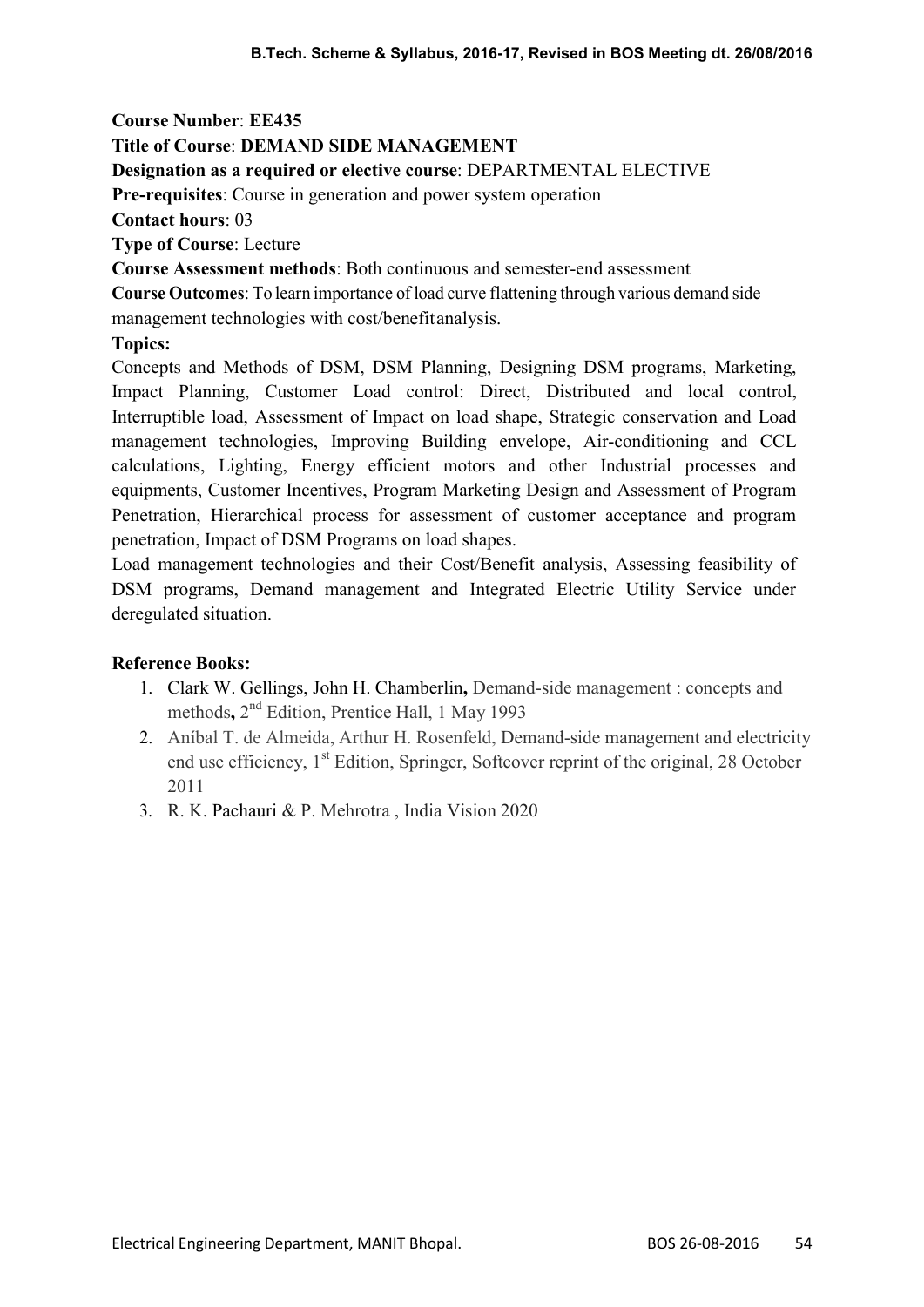# Title of Course: SOLAR PV APPLICATIONS

Designation as a required or elective course: DEPARTMENTAL ELECTIVE

Pre-requisites: Knowledge of semiconductor physics and power electronics

Contact hours: 03

Type of Course: Lecture

Course Assessment methods: Both continuous and semester-end assessment

Course Outcomes: solar PV technologies and its application.

# Topics:

Review of Renewable energy sources, Introduction of solar cell, Optimum design of solar cells, Solar cell and its I-V characteristics, fill factor, Solar cell Technologies: thin film, Group III-V cells, Quantum well solar cells, PV string, PV module, PV array, Balance of PV systems components, Types of PV system, design of a solar PV systems. PV cell modeling and model parameters assessment.

DC-DC Converter, Maximum Power Point Tracking Schemes, Solar PV Inverter, Solar PV system design and Applications.

- 1. Chetan Singh Solanki, Solar Photovoltaic's: Fundamental Technologies and applications,  $2<sup>nd</sup>$  Edition, Prentice Hall India Learning Private Limited, 2011
- 2. H.P. Garg & Prakash, Solar Energy-Fundamentals and applications, TMH Publication, 2000
- 3. Tomas Markvart Solar Electricity,  $2<sup>nd</sup>$  Edition, John Wiley Publication, 12 May 2000
- 4. Michael boxwell, The Solar Electricity Handbook, Greenstream publishing, 2013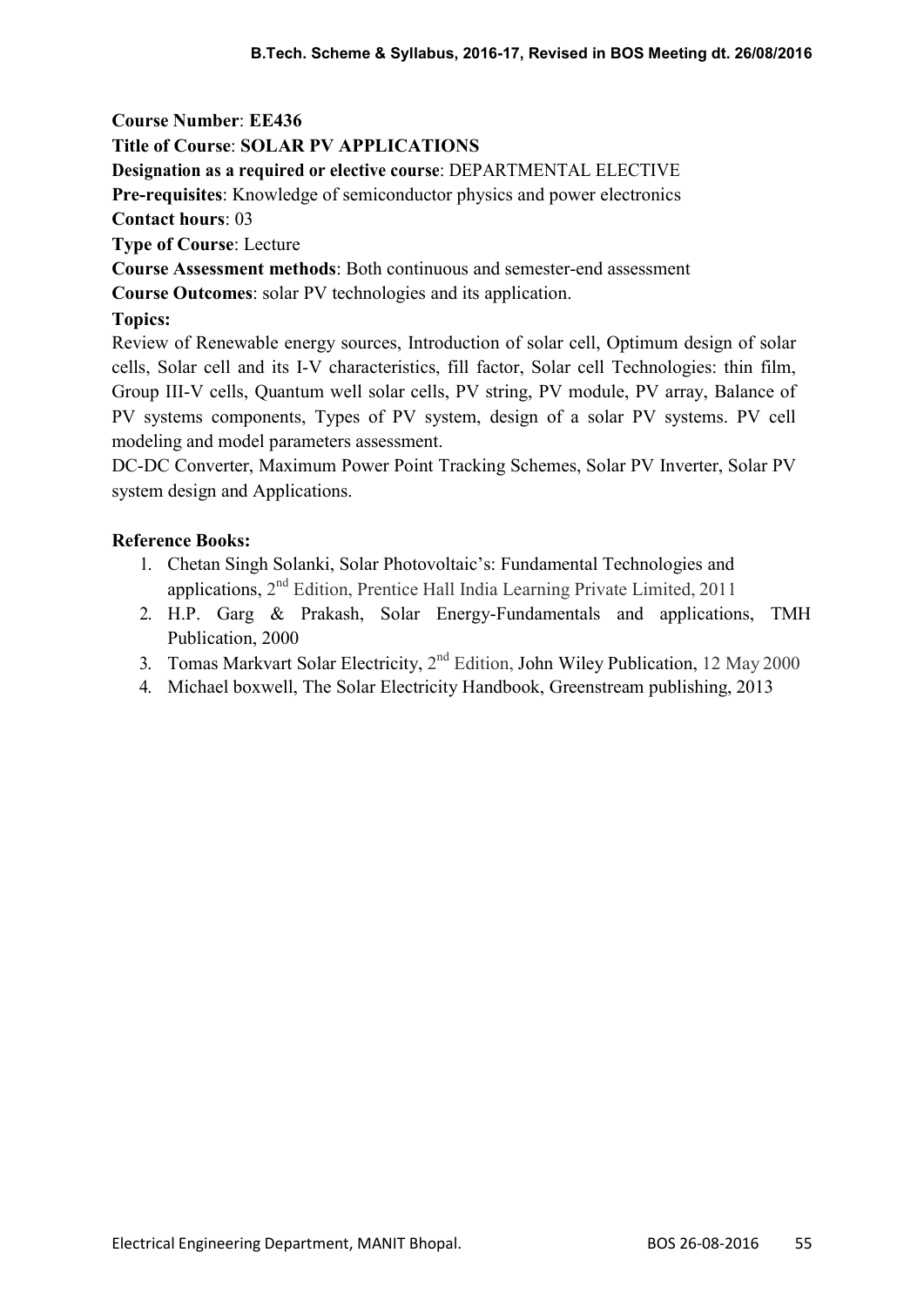### Title of Course: SPECIAL MACHINES

Designation as a required or elective course: DEPARTMENTAL ELECTIVE

Pre-requisites: Knowledge of conventional electrical machine and their operation.

Contact hours: 03

Type of Course: Lecture

Course Assessment methods: Both continuous and semester-end assessment

Course Outcomes: Knowledge of special machines: Constructional, operational and control features.

## Topics:

Review of drives: Principle, construction, operation & control of special machines: switch reluctance motor, brushless DC motor, stepper motor, linear induction motor, hysteresis motor, Energy efficient motors.

Control and applications of special machines.

- 1. T.J.E. Miller, Brushless magnet and Reluctance motor drives, Oxford University Press, 1989
- 2. R.Krishnan, Switched Reluctance motor drives, 1<sup>st</sup> Edition, CRC Press, 28 June 2001
- 3. T.Kenjo, Stepping motors and their microprocessor controls, Clarendon Press, 19 January 1995
- 4. K. Venkataratnam, Special Electric Machines, 1<sup>st</sup> Edition, CRC Press, 22 May 2009
- 5. B.K Bose, Modern Power electronics and AC drives, Prentice Hall, 12 October 2001
- 6. N.Mohan, Power Electronics, 3<sup>rd</sup> Revised Edition, Wiley, 8 November 2002
- 7. E.G.Janardanan, Special Electric Machines, Prentice Hall India Learning Private Limited, 2014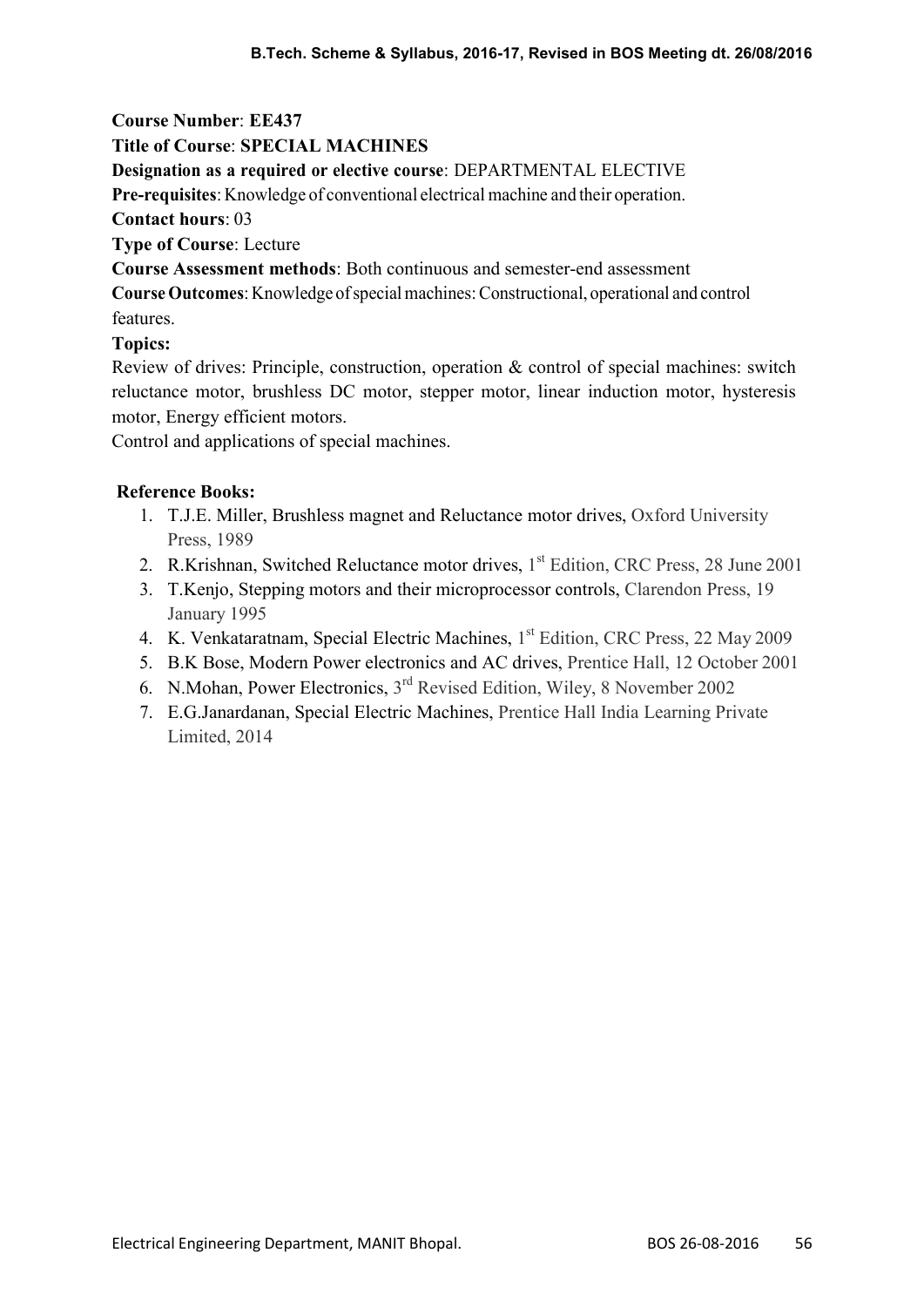### Title of Course: ADVANCED MICROPROCESSORS

#### Designation as a required or elective course: DEPARTMENTAL ELECTIVE

Pre-requisites: Knowledge of intel 8085 microprocessor.

Contact hours: 03

Type of Course: Lecture

Course Assessment methods: Both continuous and semester-end assessment

Course Outcomes: Knowledge of 8086 programming and peripherals programming used for electrical industries and power system relays.

### Topics:

Introduction to 16-bit microprocessors, internal architecture of 8086, various types of segments used like CS, DS, ES & SS, study of various registers used in 8086, various types of addressing modes like immediate addressing, register addressing, direct addressing mode & indirect addressing modes. Instruction set of 8086, conversion of high level statements like assignment statement, if statements, for loops, while loops, procedures, functions etc. to 8086 statements, programming using 8086. Interrupts in 8086, maskable & non-maskable interrupts, hardware & software interrupts, conditional interrupts, type 0, type 1, type 2 and other such types of interrupts, timing diagrams for interrupts, steps for interrupt handling. Introduction to microcontroller 8051, architecture, instruction set, assembly language programming and applications. Introduction to PLC, architecture, programming & applications.

Application of 16-bit microprocessor to process & drives.

- 1. R.Gaonkar, Microprocessor architecture, programming & applications with 8085,  $6<sup>th</sup>$ Edition, Penram International Publishing, 1 October 2013
- 2. D.V.Hall, Microprocessors & interphasing, 2<sup>nd</sup> Revised Edition, McGraw-Hill Inc.,US, 1 September 1990
- 3. K.J. Ayala, Microcontroller, 3rd Edition, Cengage Learning, June 2004
- 4. A.Triebel, Avtar Singh, The 8088 & 8086 Microprocessor-W, 4<sup>th</sup> Edition, Pearson, 8 September 2002
- 5. Peter Abbel, IBMPC & Intel processor
- 6. Badri Ram, Advanced Microprocessors & Interfacing, Tata Mcgraw Hill, 2001
- 7. A.K.Ray, K.M.Bhurchandi, Advanced Microprocessors & Peripherals, Tata Mcgraw Hill, 2006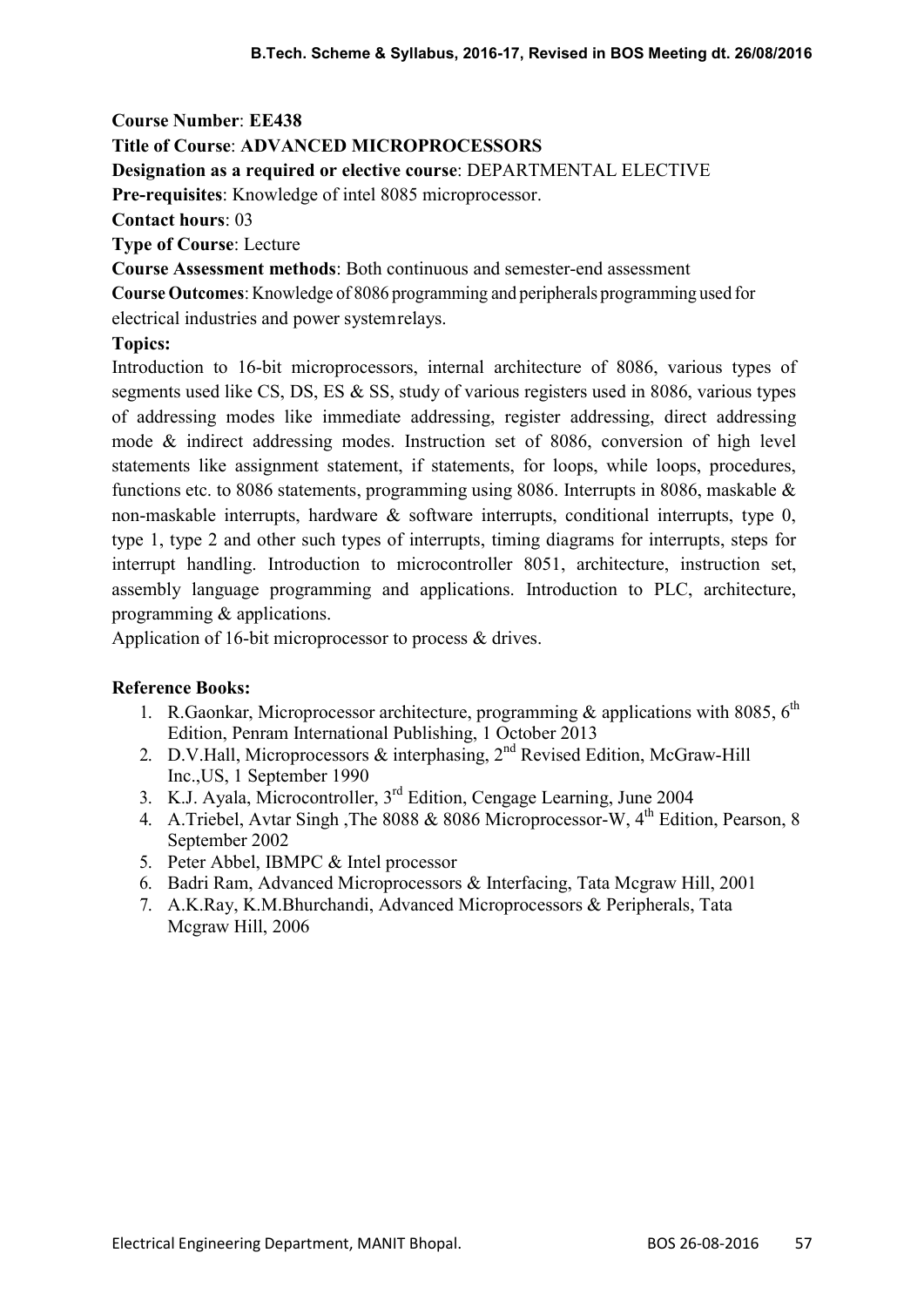#### Title of Course: POWER SYSTEM DEREGULATION

#### Designation as a required or elective course: DEPARTMENTAL ELECTIVE

Pre-requisites: Knowledge of Power System Generation, Transmission and Distribution Contact hours: 03

Type of Course: Lecture

Course Assessment methods: Both continuous and semester-end assessment

Course Outcomes: The course is designed to expose the students to the new era of power system deregulation and the new market based approach for the operation of power system.

Topics:

Introduction to Electric supply industry structure under Deregulation, Regulatory and policy Developments, Introduction of Market structure, Spot market, forward markets and settlements, Electricity sector structures and Ownership /management, the forms of Ownership and management, Monopoly model, Purchasing agency model, wholesale competition model, Retail competition model, Bilateral and pool markets, Transmission pricing, LMP based markets, Power wheeling transactions ,Congestion management methods, Ancillary Services and System Security in Deregulation. Classifications and definitions, Technical, economic, & Regulatory issues involved in the deregulation of the power industry, Competitive energy bidding and auction methods.

Transmission pricing, Technical & economic aspect, Competitive energy bidding and auction methods.

- 1. J. Wood and B. F. Wollenberg, Power generation, operation and control,  $3<sup>rd</sup>$  Revised Edition,WileyBlackwell, 24 December 2013
- 2. K. Bhattacharya, M.H.J. Bollen and J.E. Daalder, Operation of restructured power systems, 1<sup>st</sup> Edition, CRC Press, 6 June 2001
- 3. M. Shahidehpour, H. Yamin and Z. Li, Market operations in electric power systems,WileyIEEE Press, March 2002
- 4. N. S. Rau, Optimization principles: Practical Applications to the Operation and Markets of the Electric Power Industry, Wiley-IEEE Press, 22 September 2003
- 5. Sally Hunt and Graham Shuttleworth , Competition and Choice in Electricity, Wiley, May 1996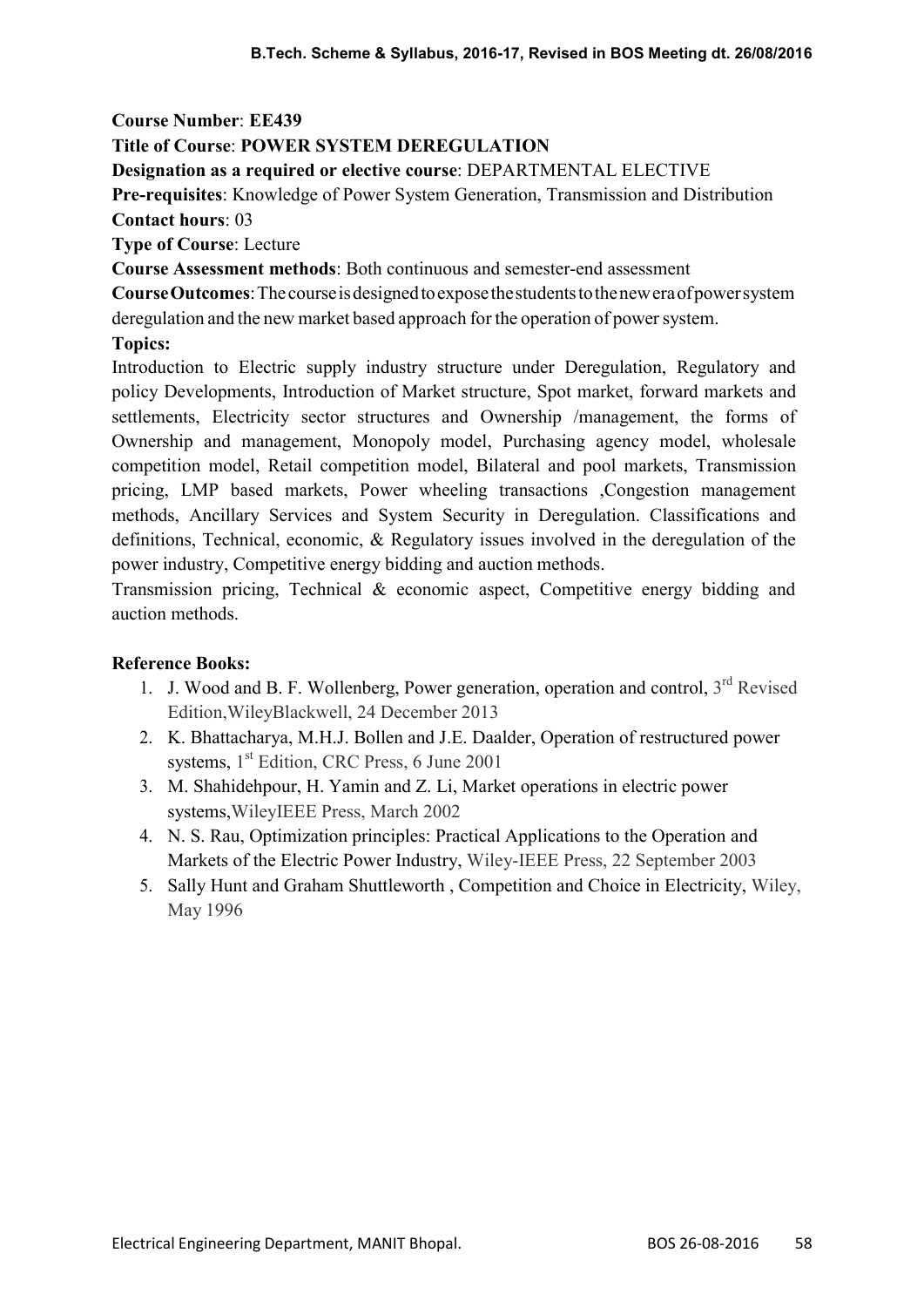## Title of Course: DIGITAL SIGNAL PROCESSING

#### Designation as a required or elective course: DEPARTMENTAL ELECTIVE

Pre-requisites: Knowledge of Network Analysis and Z transform.

Contact hours: 03

Type of Course: Lecture

Course Assessment methods: Both continuous and semester-end assessment

Course Outcomes: To acquire knowledge of processing of signals digitally and digital filters. Topics:

Discrete time systems, linear time invariant (LTI) systems and important properties, Fourier Transform and Laplace transform, Z-transform, Signal flow graphs and digital system representation Discrete Fourier transform (DFT) and its properties, Fast Fourier transforms, Introduction to transformation matrices in a general form, Digital filters, FIR and IIR, FIR filters, structure, designs, IIR filters, Applications of DSP.

- 1. S. Mitra, Digital Signal Processing, 4<sup>th</sup> Edition, McGraw-Hill Education, 13 September 2010
- 2. John C. Proakis & Dimities G. Manolakis, Digital Signal Processing, Algorithm and Applications,  $4<sup>th</sup>$  Edition, Pearson Education, 2014
- 3. Steven W.Smith, Scientist and engineers guide to digital signal processing, 1<sup>st</sup> Edition, California Technical Pub, 1997
- 4. S.Salivehanan, Digital Signal Processing, TMHI, 3<sup>rd</sup> Edition, California Technical Pub, 2014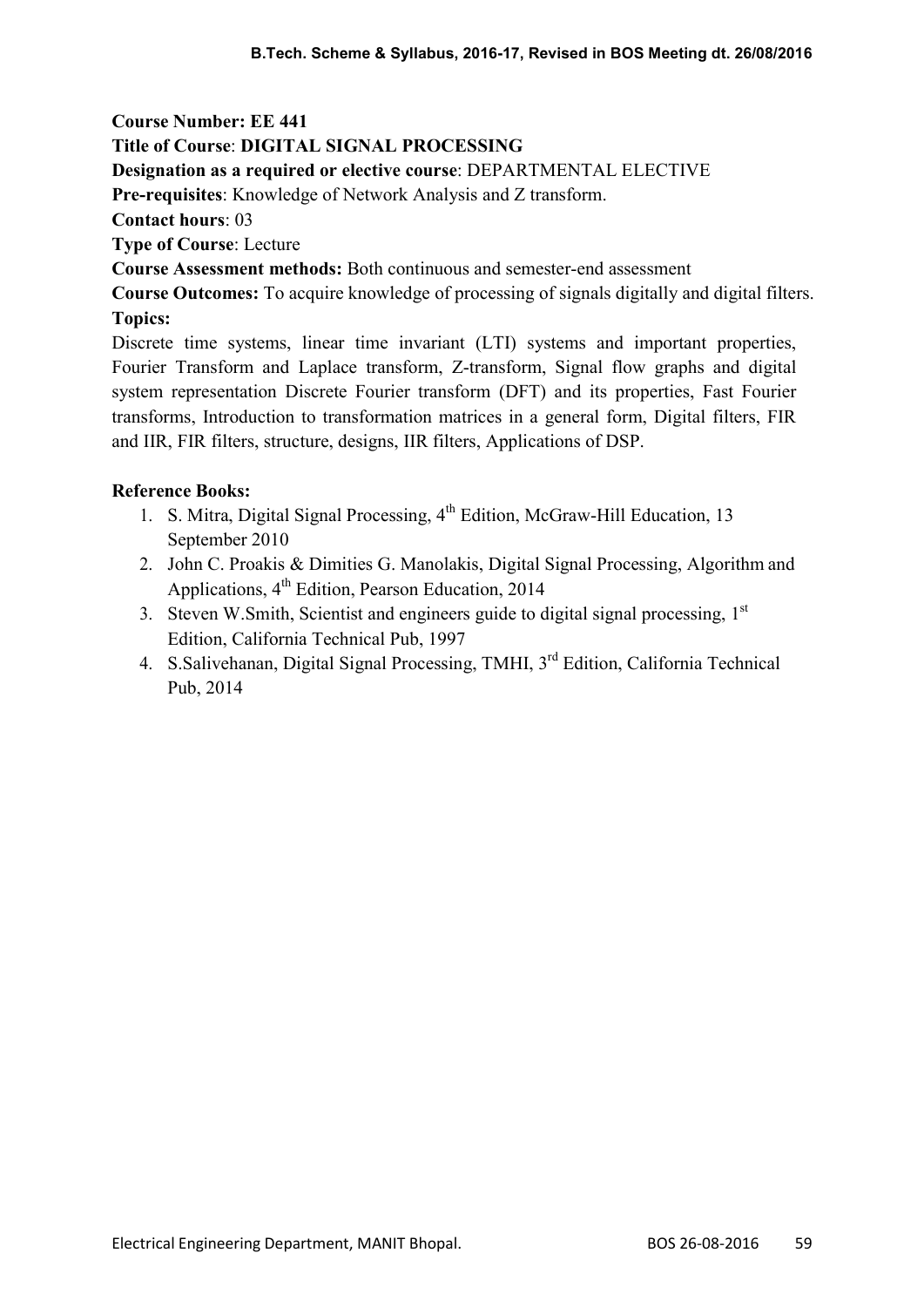Course Number: EE442 Title of Course: ELECTRONICS INSTRUMENTATION Designation as a required or elective course: DEPARTMENTAL ELECTIVE Pre-requisites: Knowledge of Analog and Digital Electronics. Contact Hours: 3. Type of Course: Lecture Course Assessment Methods: Both Continuous and End-Semester Examination Course Outcomes: Enhanced knowledge of Digital Instruments, Data Logging and Telemetry.

## Topics:

Rectifier Instruments, Electronic Voltmeter, Differential Voltmeters, Multimeters, Frequency Counter, D-A/A-D Conversion, Filers, Digital- Voltmeter, Frequency, Phase Meter, Period Measurement, Time Interval Measurement, Speedometer, Universal Counter, Measurement of Radio Frequency Power, Display devices, U-V and X-Y Recorders, Data Acquisition System (DAS), Data Logger, Methods of Data transmission, General telemetry systems, DC and AC telemetry system.

Data Acquisition System (DAS) and Data Logger.

- 1. A. K. Sawhney, Electrical and Electronic Measurements and Instrumentation, Dhanpat Rai & Company, 2014
- 2. A. D. Helfrick and W. D. Cooper, Modern Electronic Instrumentation and Measurement Techniques, Pearson Education India, 2015
- 3. H. S. Kalsi Electronic Instrumentation, 3<sup>rd</sup> Edition, McGraw Hill Education, 28 June 2010
- 4. E.W.Golding, Electrical Measurement & Measuring Instruments, Reem Publications Pvt. Ltd. 2011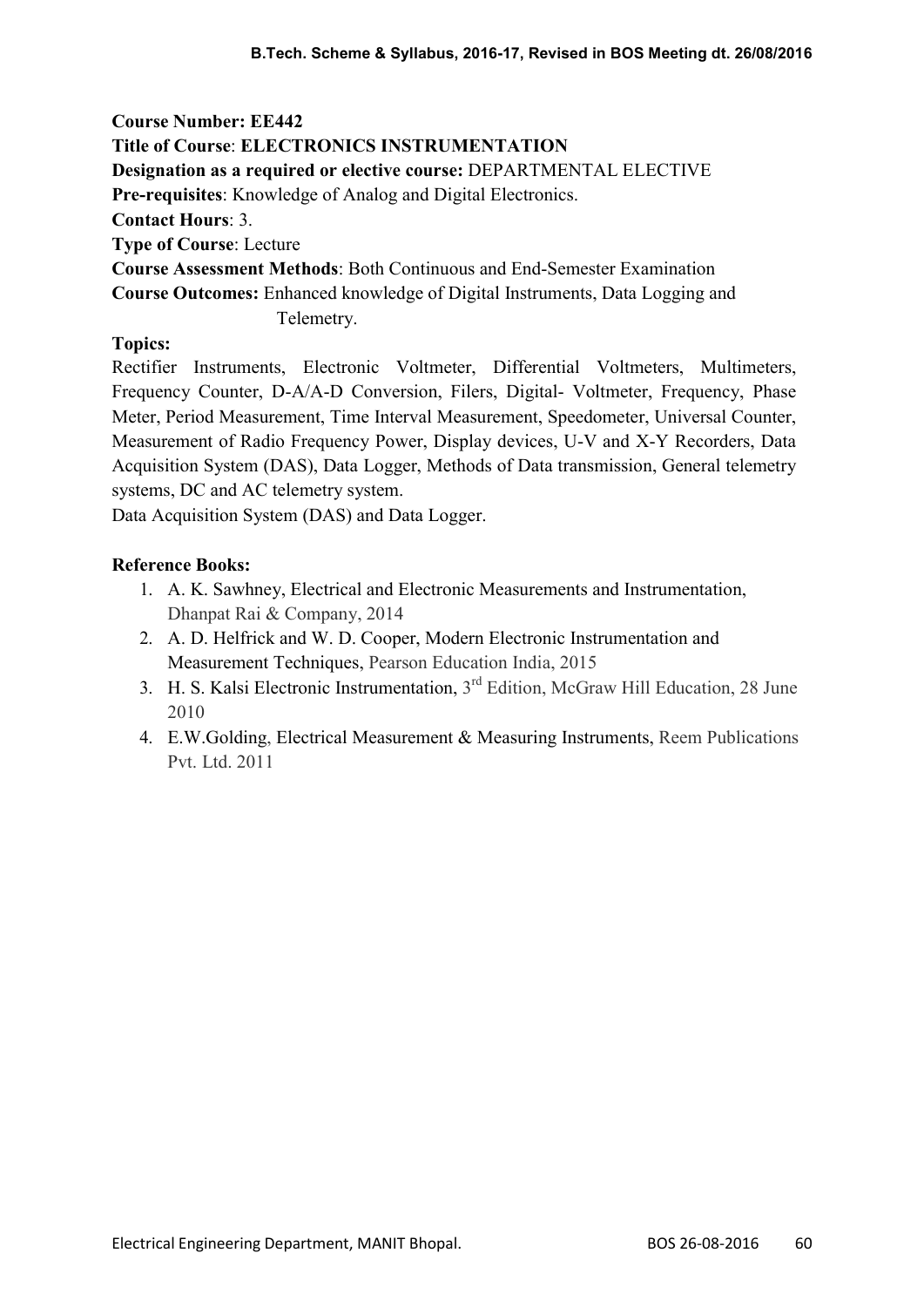## Title of Course: HIGH VOLTAGE ENGINEERING

#### Designation as a required or elective course: DEPARTMENTAL ELECTIVE

Pre-requisites: Knowledge of Power System and materials

Contact hours: 03

Type of Course: Lecture

Course Assessment methods: Both continuous and semester-end assessment

Course Outcomes: Application of high voltage for testing of electrical equipments.

Topics:

Causes of over voltages and their effects on power system, Lightning, switching and temporary over voltages, protection against over voltages, Insulation coordination, Gaseous breakdown in uniform and non-uniform fields, corona discharges, Vacuum breakdown, conduction and breakdown in pure and commercial liquids, breakdown mechanisms in solid and composite dielectrics, Generation of high DC, AC, impulse voltages and currents, tripping and control of impulse generators, Measurement of high voltages and high currents, digital techniques in high voltage measurement.

High voltage testing of electrical power apparatus, power frequency, impulse voltage and DC testing, International and Indian standards.

- 1. M. Naidu, High Voltage Engineering, Tata McGraw Hill Education,  $4<sup>th</sup>$  Edition, 10 November 2008
- 2. E.Kuffel and W.S. Zaengl, J.Kuffel, Newnes, High voltage Engineering fundamentals, Second Edition, ELSEVIER, 2008
- 3. C.L. Wadhwa, High Voltage Engineering, NEW AGE, 1 January 2010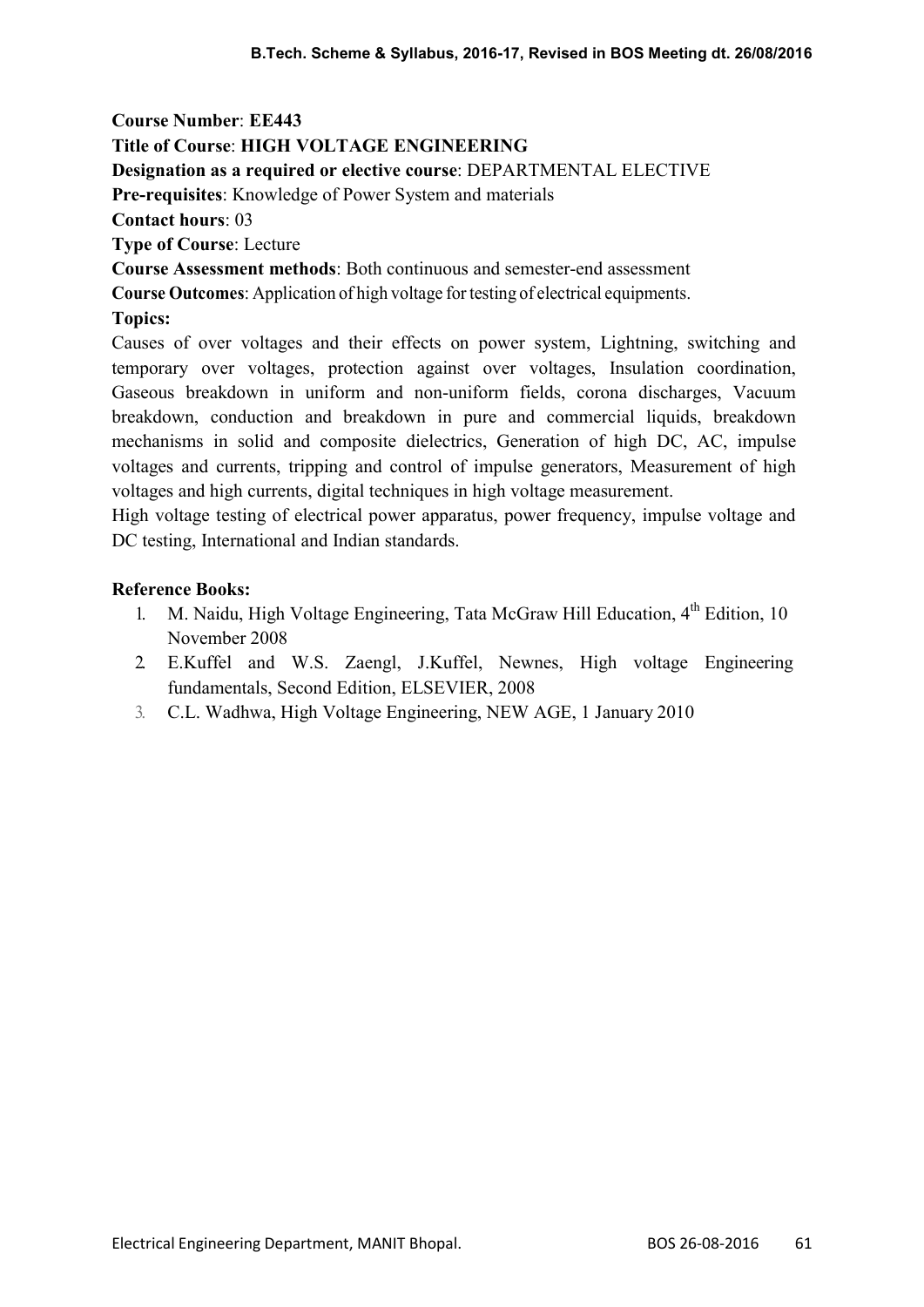## OPEN ELECTIVES FINAL YEAR (VII & VIII Semester)

Course Number: EE451 Title of Course: ARTIFICIAL NEURAL NETWORKS Designation as a required or elective course: OPEN ELECTIVE Pre-requisites: knowledge of engineering mathematics Contact hours: 03 Type of Course: Lecture Course Assessment methods: Both continuous and semester-end assessment Course Outcomes: Application of ANN in engineering research. Topics: Neuron models, Network architectures, Learning Processes. Single layer and Multi layer perceptrons, Backpropagation Algorithm, Generalization, Function Approximations,

Network pruning techniques. Radial Basis Function (RBF) Networks, Regular izat ion theory, Generalized RBF Networks, Estimation of the Regularization parameters, Approximation properties of RBF networks, Comparison of RBF and Multi layer perceptrons, Recur rent Neural Networks, Computational power of recurrent neural networks, learning algorithms, back propagation through time, Real time recurrent learning, Engineering applications of ANN, System identification, Adaptive filter design, solving interpolation and extrapolation problems using ANN, Classification, Function approximation and pat tern recognition problems.

- 1. Simon Haykin, Neural Networks and Learning Machines,  $3<sup>rd</sup>$  edition, pearson education, 2008
- 2. M.H. Hassoun, Fundamentals of artificial Neural Networks, PHI Learning, 2010
- 3. J.M. Zurada, Introduction to artificial Neural Networks, Jaico Publication House, 25 January 1994
- 4. Satish Kumar, Neural Networks, Tata McGraw Hill Education, 2009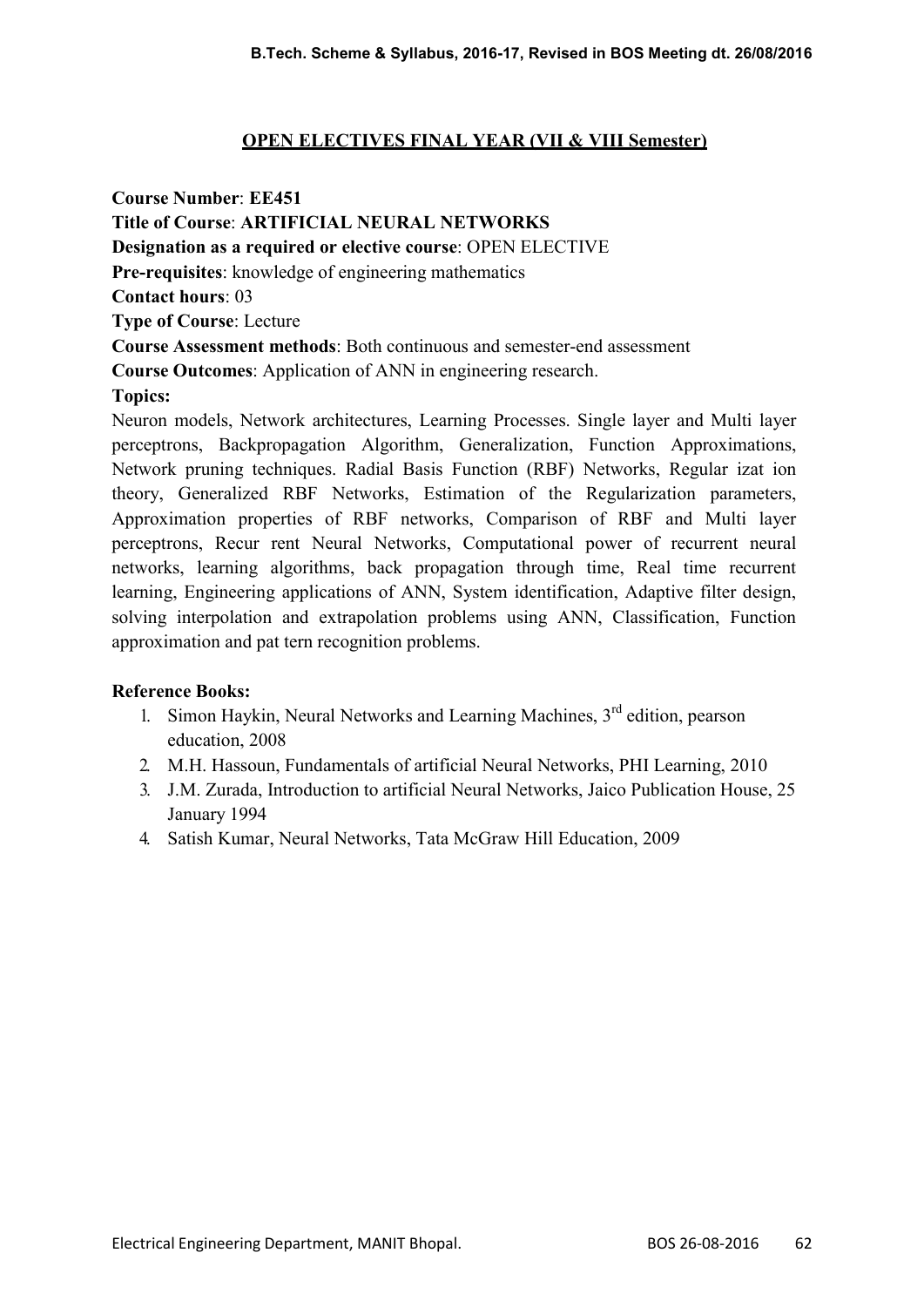# Title of Course: MICROCONTROLLER & ITS APPLICATIONS

Designation as a required or elective course: OPEN ELECTIVE

Pre-requisites: Knowledge of 8-bit intel processor.

Contact hours: 03

Type of Course: Lecture

Course Assessment methods: Both continuous and semester-end assessment

Course Outcomes: Knowledge of assembly level language programming for 8051 processor. Topics:

Comparison of Microprocessors and Microcontrollers, Architecture of 8-bit Microcontroller (viz Intel 8051 family), Basic Assembly Language Programming, Interfacing and Microcontroller Design, Applications, Architecture of Atmel Microcontrollers (89CXX), PIC Microcontroller.

Application of microcontrollers in process & drives.

- 1. K Ayala, The 8051 Microcontroller, 3<sup>rd</sup> Edition, Cenage Learning, 2007
- 2. Myke Predko, Programming and Customizing the 8051 Microcontroller, McGraw Hill Education, 20 October 2000
- 3. A V Deshmukh, Microcontrollers Theory and Applications, McGraw Hill Education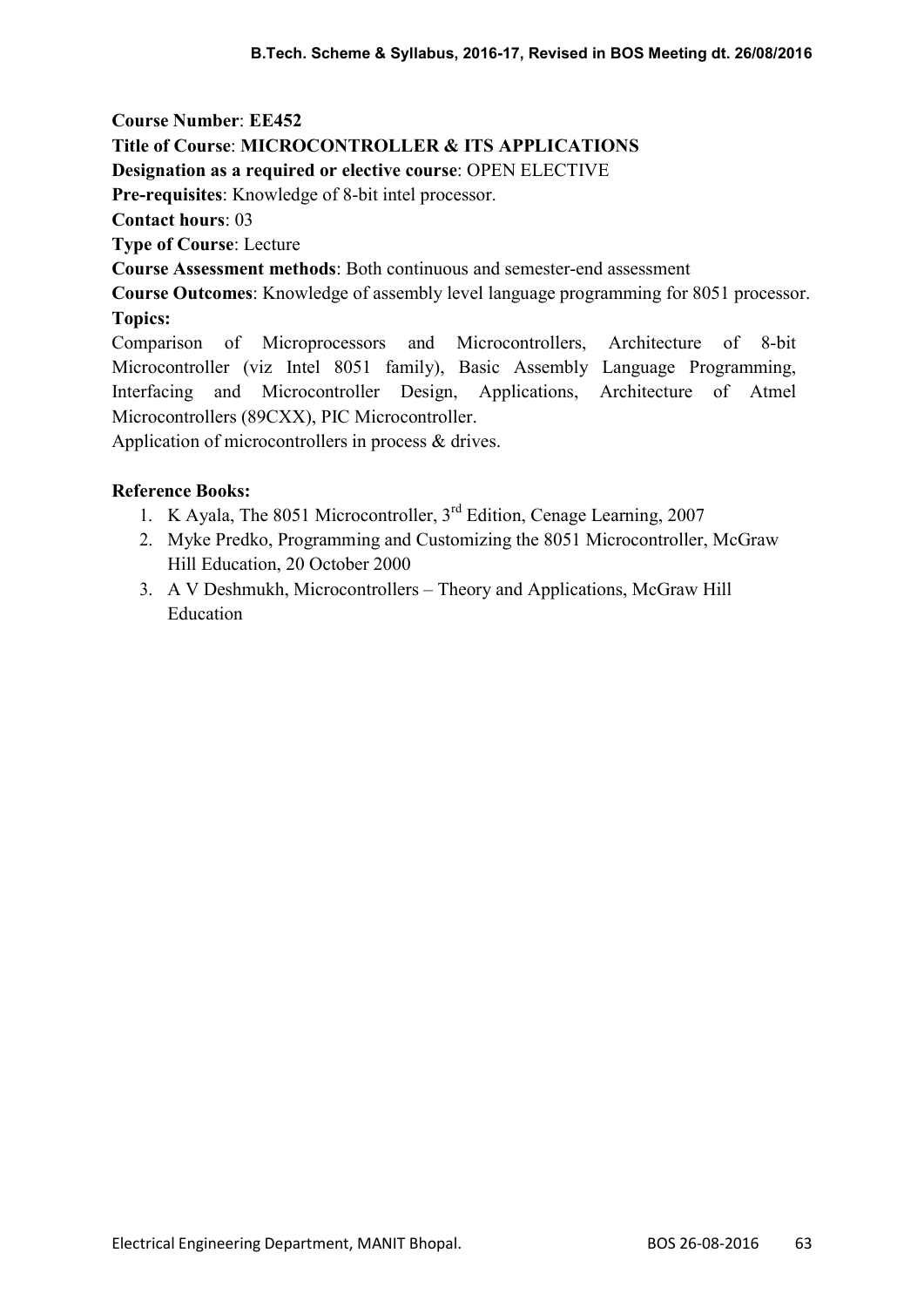Course Number: EE453 Title of Course: OPERATING SYSTEMS Designation as a required or elective course: OPEN ELECTIVE Pre-requisites: knowledge of computer architecture Contact hours: 03 Type of Course: Lecture Course Assessment methods: Both continuous and semester-end assessment Course Outcomes: Knowledge of operating system design & memory management. Topics: Introduction to System Programs & Operating Systems, Evolution of Operating System, Operating system services, Operating System Structure, System Call & System Boots, System Protection, Buffering & Spooling, Types of Operating Systems, CPU Scheduling, Basic Concepts – Scheduling Criteria, Scheduling Algorithms, System Model, Deadlock Characterization, Methods for handling Deadlocks ,Deadlock Prevention, Deadlock Avoidance, Storage Management, Virtual Memory, Demand Paging, Process creation, Page Replacement, Memory Hierarchy, Concepts of Memory Management, Directory Structure, File System Structure, Allocation Methods, Free-space Management.

- 1. Abraham Silberschatz, Peter Baer Galvin and Greg Gagne,Operating System Concepts,  $8^{th}$  Edition, John Wiley & Sons, 13 Feb 2009
- 2. Andrew S. Tanenbaum, Modern Operating Systems, 3<sup>rd</sup> Edition, Prentice Hall of India Pvt. Ltd., 2015
- 3. Harvey M. Deitel, Operating Systems, 3<sup>nd</sup> Edition, Pearson India, 2007
- 4. William Stallings, Operating System, 4<sup>th</sup> Edition, Prentice Hall of India, November 2000
- 5. Pramod Chandra, P. Bhatt, An Introduction to Operating Systems: Concepts and Practice, 4<sup>th</sup> Edition, PHI, 2013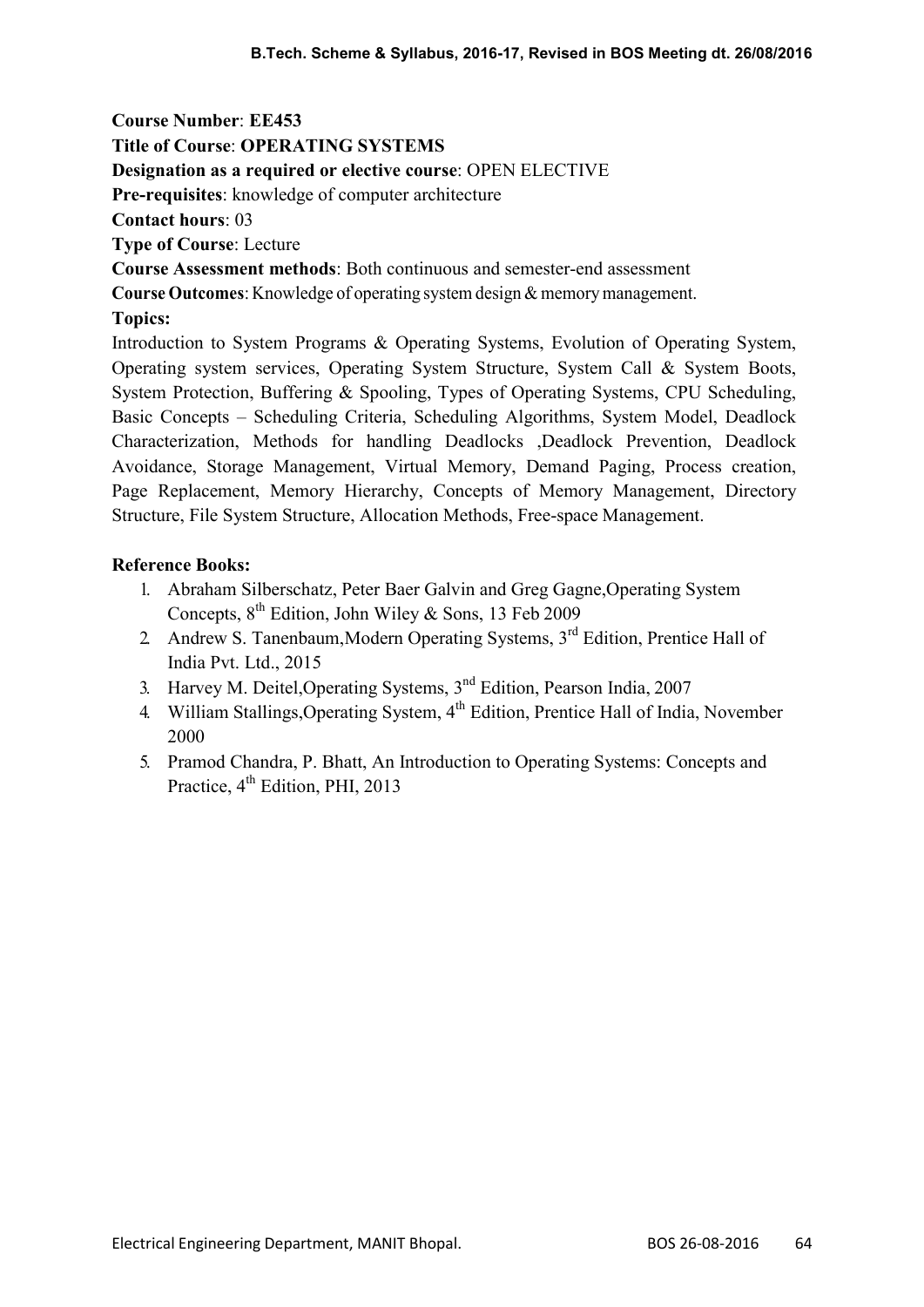# Title of Course: DIGITAL SIGNAL PROCESSOR (TMS28XX Series)

Designation as a required or elective course: OPEN ELECTIVE

Pre-requisites: Knowledge of Digital Electronics, microprocessor/microcontroller.

Contact hours: 03

Type of Course: Lecture

Course Assessment methods: Both continuous and end term assessment

Course Outcomes: To learn about architecture and programming aspects of modern digital processors and their applications as digital signal controller of drives and processes.

Topics:

Architectural overview, components of CPU and Emulation feature, Modified Harvard Architecture, Memory map, circular buffer, Memory interface, CPU Registers, Multiply and shift operations, CPU Interrupts and Reset, maskable & non-maskable interrupts, Concepts of Pipelining and pipeline protection, Different Addressing modes with examples, Types and alignment of 32 bit operations, Assembly language instructions, Clock prescalars, on-chip ADC with different modes of operation, Event manager, SCI & CAN.

Applications of Digital signal processor to control electric drives and processes.

- 1. W.D.Stanley, Digital Signal Processing, 2<sup>nd</sup> Edition, Reston Publoshing, 1 August 1983
- 2. Ashok Ambardar, Analog & Digital Signal Processing,  $2<sup>nd</sup>$  Edition, Nelson Engineering, 14 March 1999
- 3. System Control & Interrupts reference guide literature no. SPRU078 www.ti.com
- 4. Data Manual of TMS 320F2812 literature no. SPRS257 & SPRS1747 www.ti.com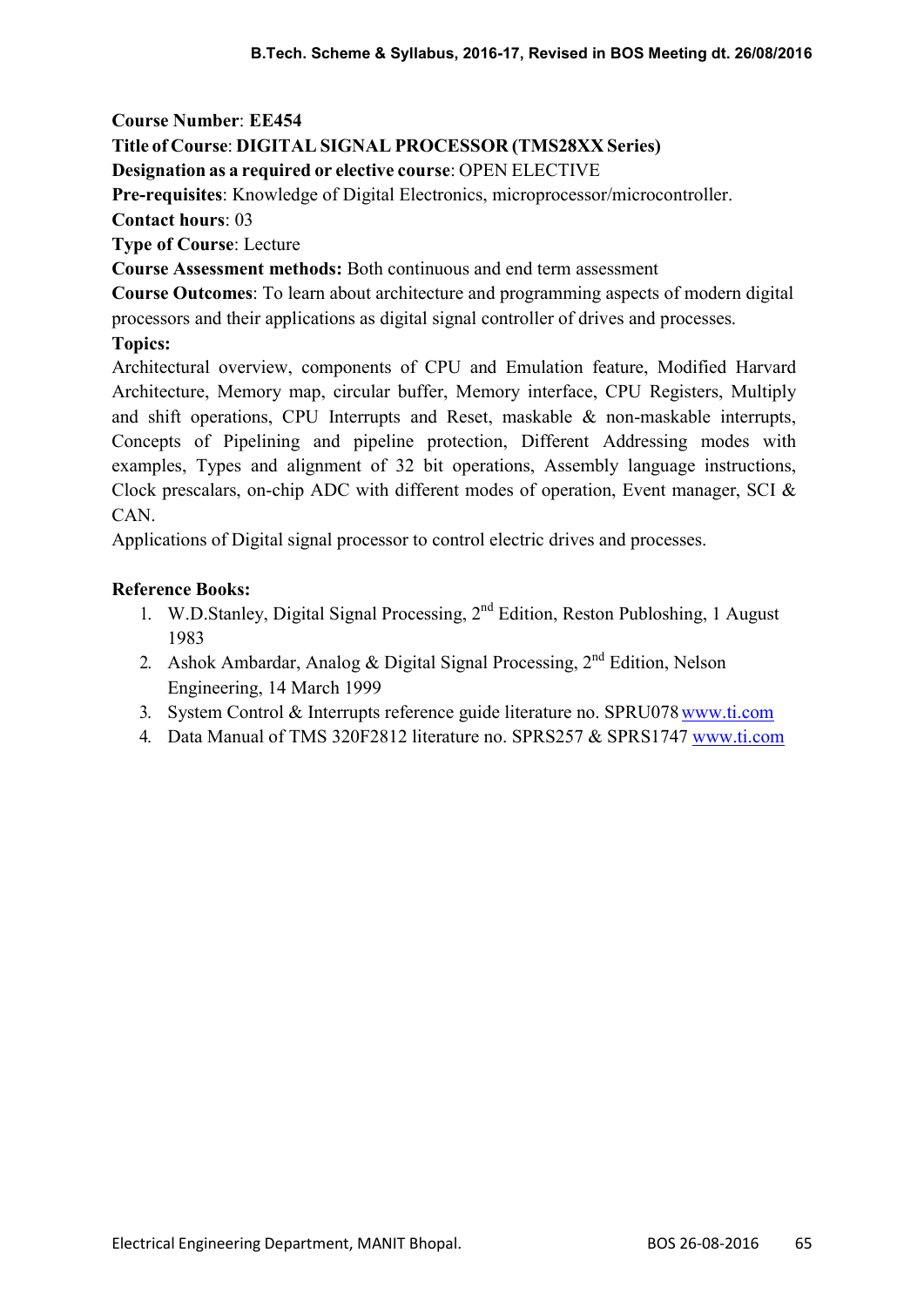Course Number: EE455 Title of Course: POWER CONTROLLER Designation as a required or elective course: OPEN ELECTIVE Pre-requisites: knowledge of power electronics Contact hours: 03 Type of Course: Lecture Course Assessment methods: Both continuous and semester-end assessment Course Outcomes: Application of power electronics in electrical engineering. Topics: Review of power semiconductor devices, series-parallel operation, various firing/driving circuit, Switching loss calculations, SOA and Heat Sink design, Analysis of  $1-\phi$  /  $3-\phi$ AC/DC bridge converter with and without freewheeling diode, Effect of source impedance,

Multi pulse (12,18,24) rectifier, PWM rectifier, Analysis of non-isolated Buck, Boost, Buck-boost, Sepic & Cuk Converter in CCM and DCM with ideal and non-ideal components, Analysis of Isolated flyback, forward, push-pull, full bridge, half-bridge, & current fed DC-DC converter with ideal components, Dynamic modelling of DC/DC converter and controller design. Analysis of 1- $\phi$  & 3- $\phi$  VSI (180° mode, 150° mode &  $120^{\circ}$  mode of conduction), Amplitude & harmonic control/reduction techniques, 1- $\phi$  and 3-CSI Inverter.

Analysis of various  $1-\phi/3-\phi$  ac-ac regulator circuit..

- 1. Dubey, Doradla, Joshi & Sinha, Power Controller,  $2<sup>nd</sup>$  Edition, New Age International Pvt Ltd, 14 June 2010
- 2. P.S. Bhimbra, Power Electronics, Khanna Publication, 1 January 2012
- 3. Rashid, Power Electronics, 3rd Edition, Pearson Education India, 2014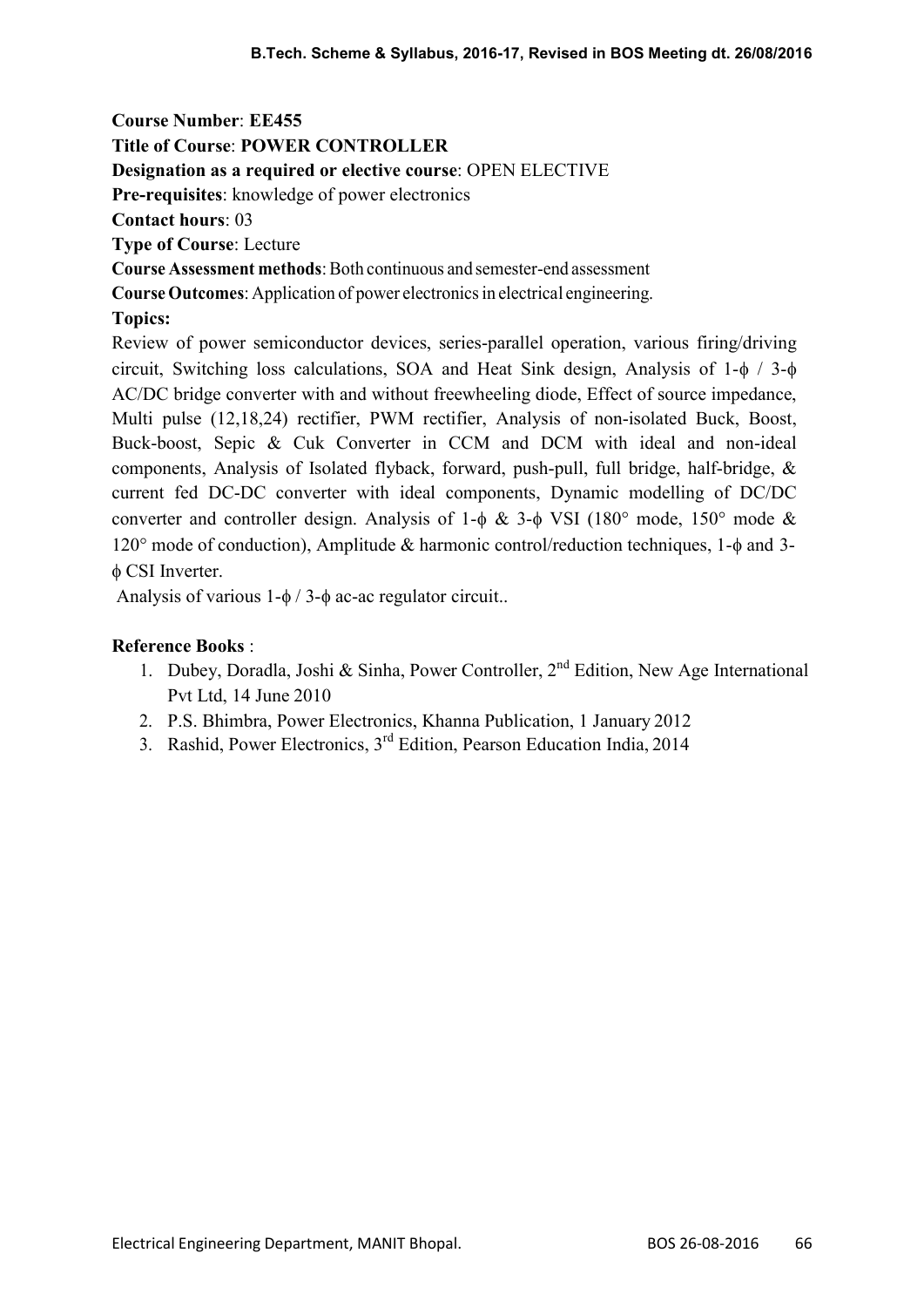Course Number: EE456 Title of Course: FUZZY LOGIC SYSTEM Designation as a required or elective course: OPEN ELECTIVE Pre-requisites: Knowledge of Basic Engineering & Control Contact hours: 03 Type of Course: Lecture Course Assessment methods: Both continuous and semester-end assessment Course Outcomes: Implementation of fuzzy decision making. Topics: Fuzzy Logic Introduction, Advantages, Examples, Areas and applications, Fuzzy sets, membership functions and their design, Fuzzy Logic Systems, Fuzzification, Implication, Aggregation, Deffuzification, Fuzzy inference system, Design of Fuzzy control rules, Fuzzy

controller design.

Implementation of Fuzzy Controllers for Industrial Applications.

- 1. Yang, Fuzzy logic system
- 2. Zdenko K., Stjepan Bogdan, Fuzzy Controller Design, CRC Press, 12 Dec 2005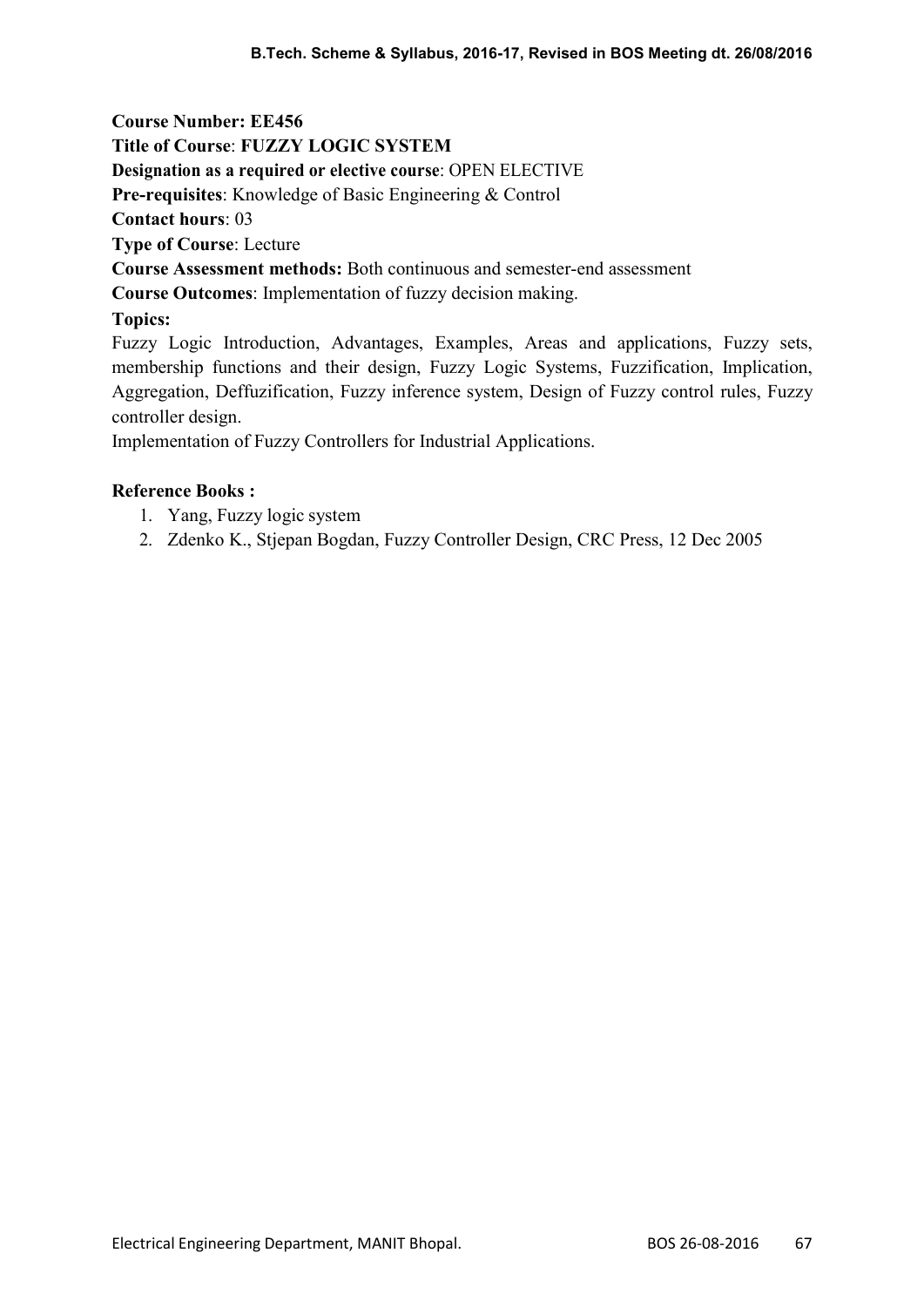### Title of Course: SYSTEM ENGINEERING

Designation as a required or elective course: DEPARTMENTAL ELECTIVE

Pre-requisites: Knowledge of network theory, control system and soft computing Techniques Contact hours: 03

Type of Course: Lecture

Course Assessment methods: Both continuous and semester-end assessment

Course Outcomes: Modelling of system components and Implementation of soft computing

techniques to real time system.

### Topics:

System modeling, analysis, classification, topological models, Analogy among different systems, linear graph theory, development of system model using branch formulation, interconnection equation and chord formulation and state space formulation, Modeling of systems with multi-terminal components, component graph, linear perfect couplers and Gyrators, model of two port components, system models using multi-terminal components using graph theoretic approval fuzzy logic, fuzzification, defuzzification, Applications of fuzzy logic control. Artificial Neural Network, Multilayer feed-forward networks, Applications & implementation of Neural Algorithms and systems, Stability, sensitivity, controllability, observability of the system, system optimization using linear and dynamic programming.

Load Forecasting Methods.

- 1. I.J. Nagrath & M.Gopal, Systems Modelling and Analysis, McGraw Hill Education, 1 Jan 1983
- 2. M Gopal, Modern control system theory, New Age International Pvt Ltd, 1 Oct 2015
- 3. Koenig and Tokad, Analysis of Discrete Physical System,
- 4. J.M.Zurada, Introduction to Artificial Neural Systems, Jaico Publishing House, 25 Jan 1994
- 5. Simon Haykin, Neural Networks, PHI Pvt Ltd, 2003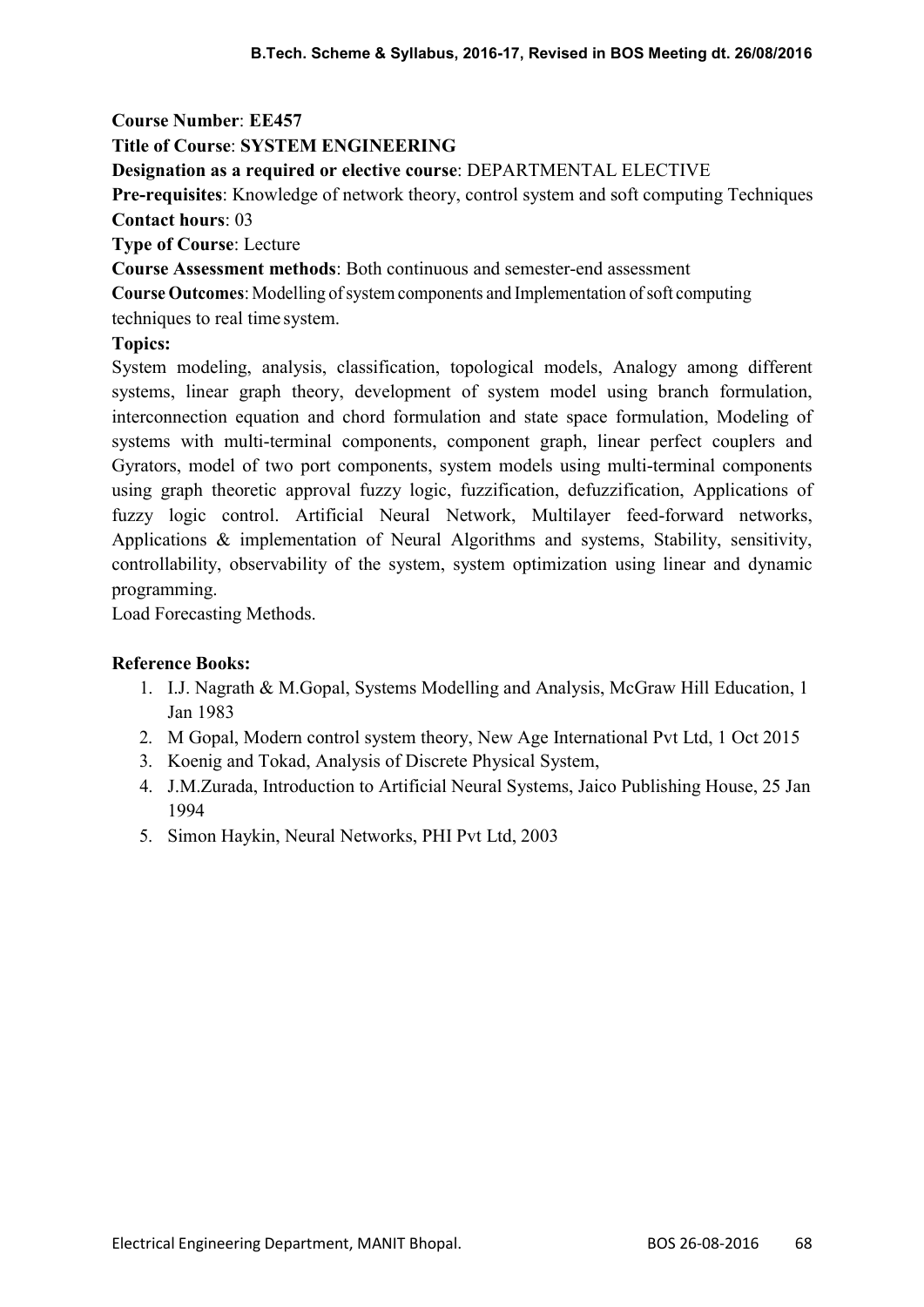Course Number: EE458 Title of Course: VLSI DESIGN Designation as a required or elective course: OPEN ELECTIVE Pre-requisites: knowledge of microprocessor Contact hours: 03 Type of Course: Lecture Course Assessment methods: Both continuous and semester-end assessment Course Outcomes: Application of VLSI for chip design. Topics: Review of IC manufacturing, Basics of CMOS technology, well and pwell process, twin tube process, ASIC's, PLA & PAL, MOS transistor theory, basic physical design of simple logic gates, CMOS logic structure, circuits and system representations, inverters, power dissipation in CMOS, Design strategies, CMOS Chip design opt ions, program logic, program logic

structure, Program interconnect, reprogrammable, gate arrays, Design Method behavioral synthesis, Flow diagram, clocked system, latches and registers, set-up and hold time, meta stability, clock skew, timing issues, constraints, static timing and dynamic timing analysis, FSM, Need of testing, manufacturing test principles, design strategies for test, chip level test techniques, system level test techniques.

- 1. Wyne wolf, VLSI Technology, 4<sup>th</sup> Edition, PHI Learning Pvt Ltd, 2009
- 2. Allen & Homberg, CMOS design, 3<sup>rd</sup> Edition, Oxford University Press, 3 Oct 2013
- 3. Neil H.E. Weste & Kamran Eharghian, Principles of CMOS VLSI design, 2<sup>nd</sup> Edition, 30 April 1993
- 4. J. baker, Harrywili , D. Boyce, CMOS Circuit design, Wiley India Pvt Ltd, 2009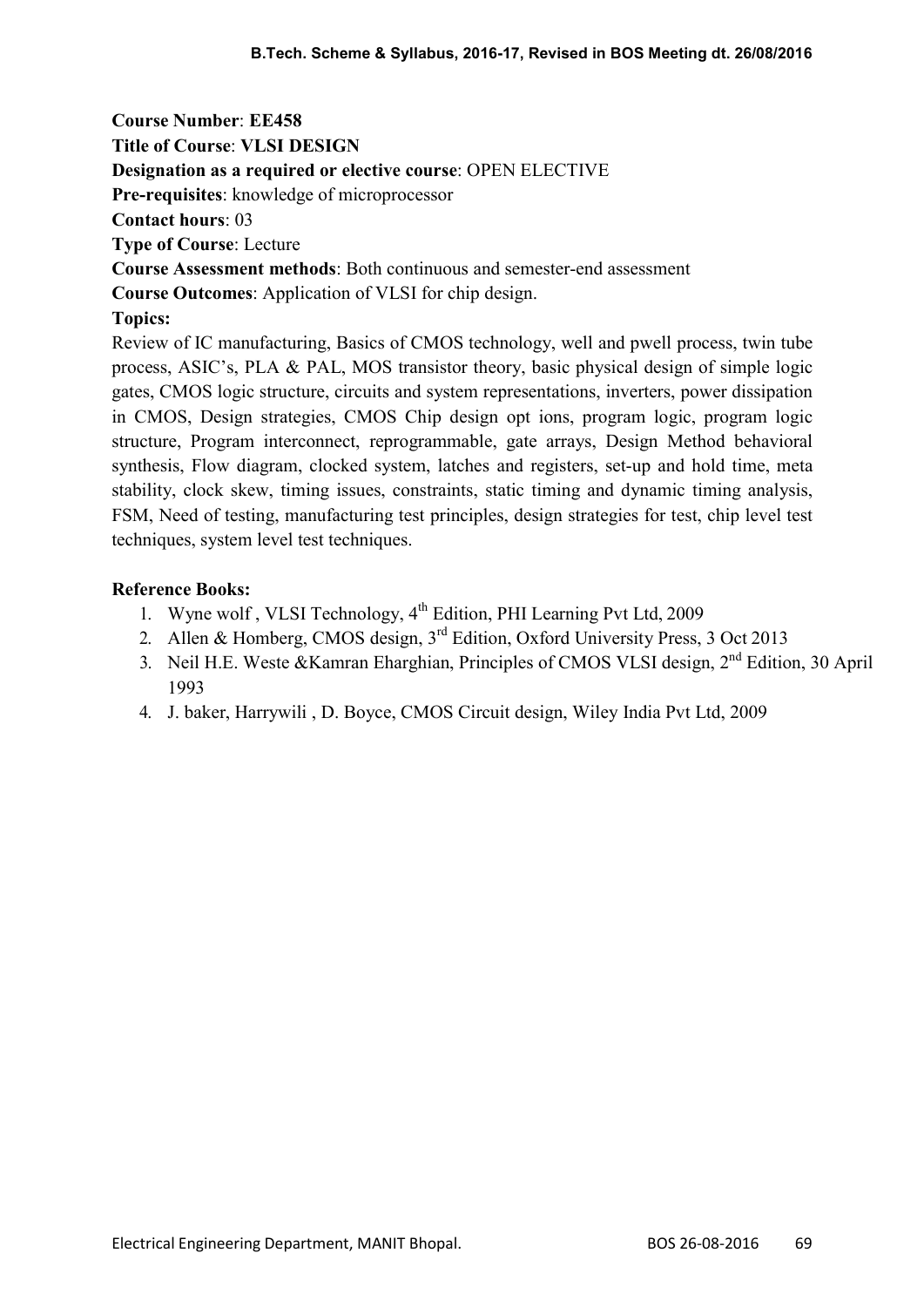Course Number: EE459 Title of Course: ROBOTICS Designation as a required or elective course: OPEN ELECTIVE Pre-requisites: knowledge of modern control system Contact hours: 03 Type of Course: Lecture Course Assessment methods: Both continuous and semester-end assessment Course Outcomes: Application of mechatronics and system automation. Topics: Introduction: Automation and Robotics, CAD/CAM and Robotics – An over view of Robotics – present and future applications, Components of the Industrial Robotics, Architecture, number of degrees of freedom – Requirements and challenges of end effectors, determination of the end effectors, comparison of Electric, Hydraulic and Pneumatic types of locomotion devices, Motion Analysis, Manipulator Kinematics, Differential transformation

#### Reference Books:

1. M P Groover,Industrial Robotics, International Edition,McGraw Hill Edu., 1 March 1987

and manipulators, Trajectory planning and avoidance of obstacles, Robot actuators and

- 2. R K Mittal & I J Nagrath, Robotics and Control, TMH Edu., 6 Feb 2003
- 3. K S Fu, Robotics, McGraw Hill, 26 Aug 2008

Feedback components, position sensors, Robot Application.

- 4. Richard D. Klafter, Robotic Engineering, Prentice Hall, 4<sup>th</sup> April 1989
- 5. Asada and Slotine,Robot Analysis and Intelligence, Wiley Inter-Science, 27 Feb 2013
- 6. John J Craig, Introduction to Robotics,  $3<sup>rd</sup>$  Edition, Pearson Edu., 2008
- 7. Mark W. Spong and M. Vidyasagar, Robot Dynamics & Control , John Wiley & Sons (ASIA), 4 Aug 2008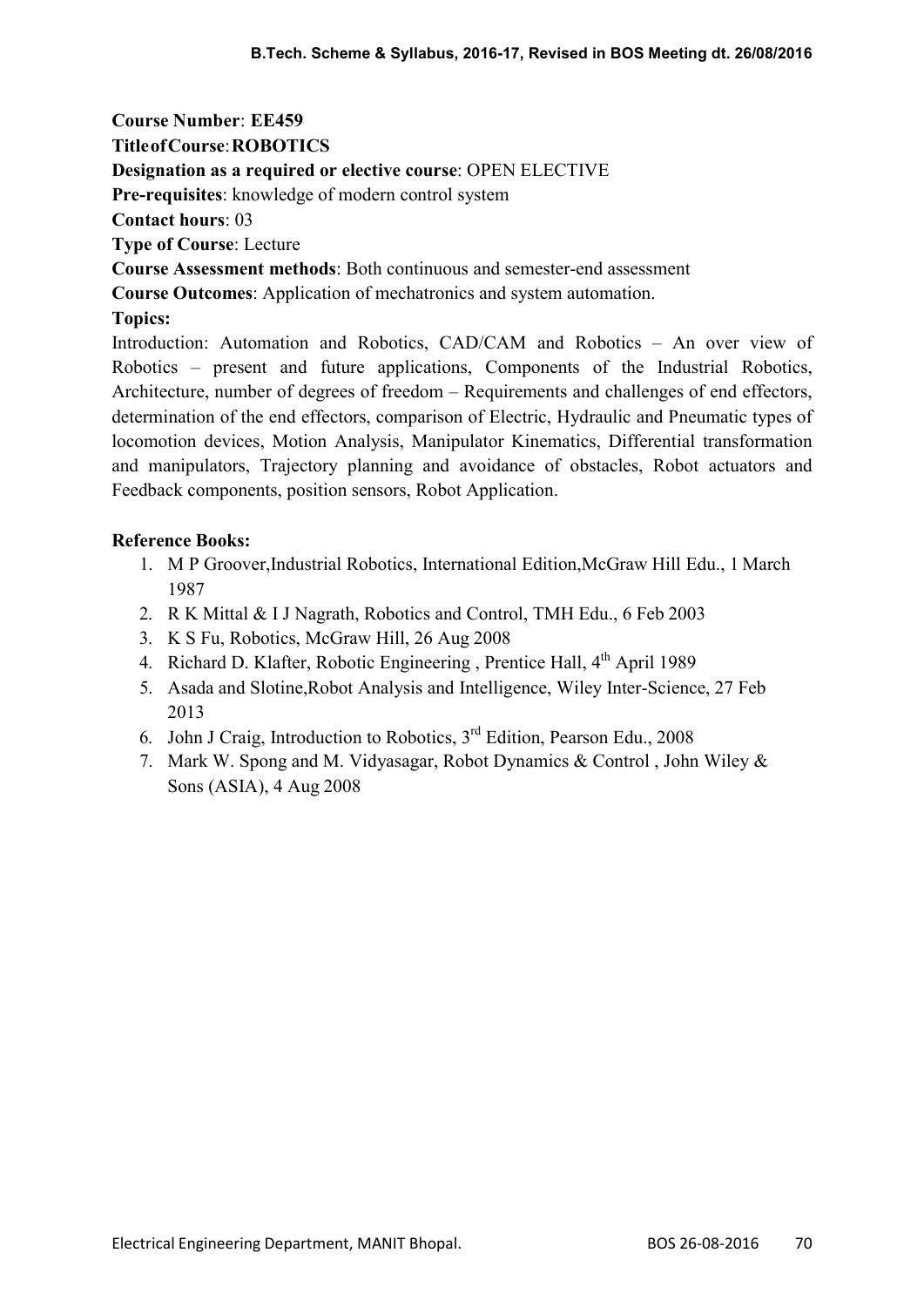### Title of Course: INDUSTRIAL ELECTRONICS

Designation as a required or elective course: OPEN ELECTIVE

Pre-requisites: Basic knowledge of Power Electronic Devices, basic electrical and circuit theory. Contact hours: 03

Type of Course: Lecture

Course Assessment methods: Both continuous and semester-end assessment

Course Outcomes: Practical application for power electronics converters in conditioning the power supply, welding and Heating circuit.

#### Topics:

Review of power devices with driver and protection circuits, Half controlled and fully controlled converters, Series and shunt Voltage regulators, Switched mode power supply, Online and offline UPS, Characteristics of AC and DC drives with their speed control  $\&$ braking, Closed loop control schemes, Static rotor resistance control and Slip power recovery scheme of induction motor, Self control of synchronous motor, Principle and application of induction and dielectric heating with their industrial controller. Resistance welding and Seam Welding with their industrial controller, Flasher circuits, Time delay circuits, Fan regulator using Electronic timers and Digital counters.

Static Contactors and circuit breaker, Industrial timers.

- 1. M. H. Rashid,Power Electronics Circuits, Devices and Application", 3rd edition, Pearson Edu. India, 2014
- 2. G. M. Chute and R. D. Chute, Electronics in Industry, 2<sup>nd</sup> Edition, McGraw Hill Ltd, 1 Jan 1979
- 3. F. D. Petruzulla, Industrial Electronics, McGraw Hill, 1<sup>st</sup> Feb 1995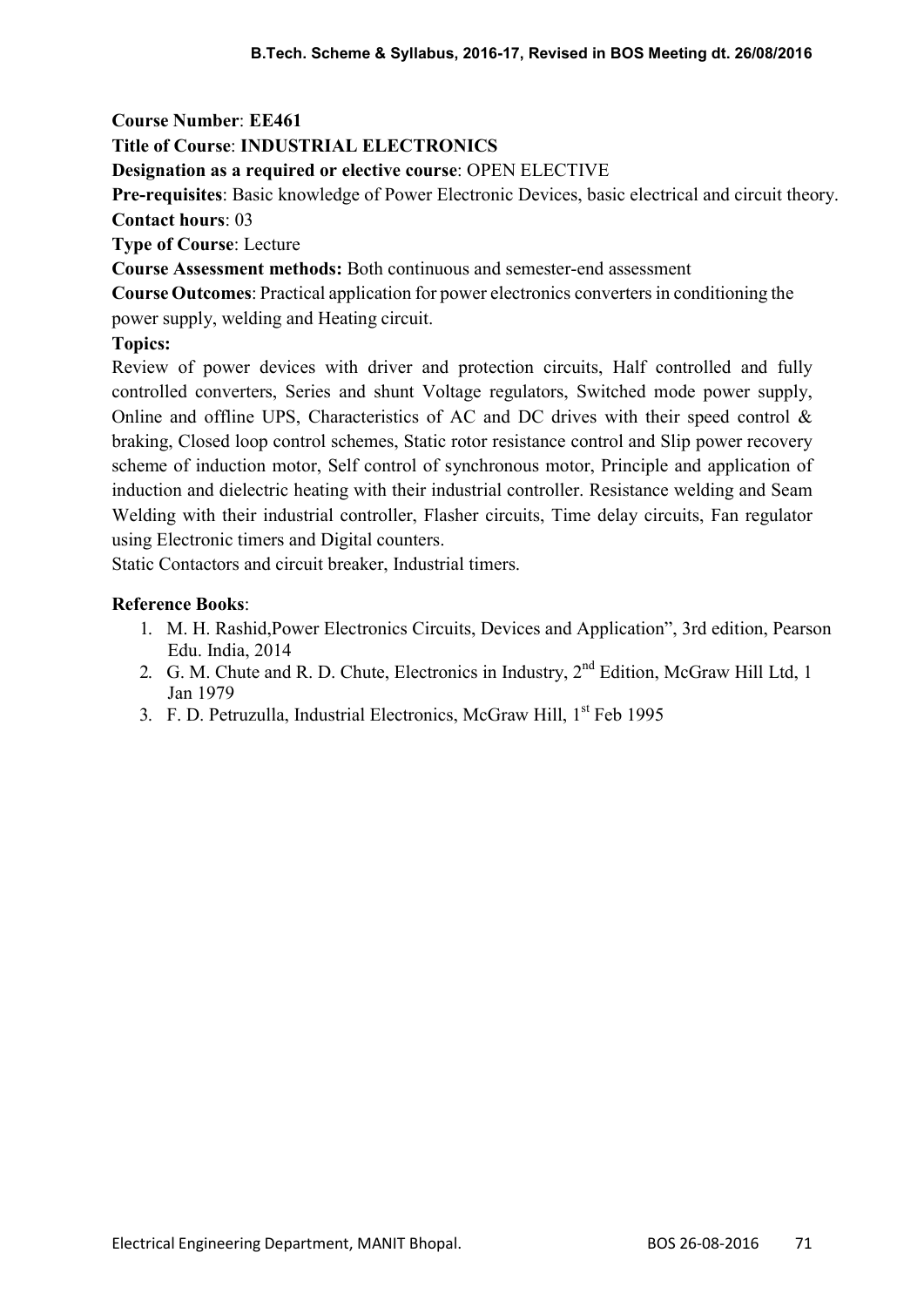# Title of Course: COMMUNICATION ENGINEERING

Designation as a required or elective course: OPEN ELECTIVE

Pre-requisites: Knowledge of Engineering Mathematics and Analog and Digital Electronics. Contact Hours: 3

Type of Course: Lecture

Course Assessment: Both Continuous and End-Semester Examination

Course Outcomes: To understand analog and digital communication techniques.

## Topic Covered:

Need of Modulation, Modulations Techniques-Amplitude modulation, Introduction to SSB and VSB Transmission, Frequency and Phase Modulation, NBFM and WBFM, Bandwidth comparison of Modulation Techniques, Sampling of Signal, Sampling Theorem, Pulse Amplitude Modulation (PAM), Time Division Multiplexing (TDM), Channel Bandwidth for PAM-TDM signal, Introduction to Pulse Position and Pulse Duration Modulations, Digital Signal, Pulse Code Modulation, Signal to Noise Ratio, Companding, Data rate, Baud rate and Bit rate, Differential PCM (DPCM), Delta Modulation (DM), Adaptive Delta Modulation (ADM), Comparison of Various Systems, Digital Modulations Techniques-Generation, Detection, Equation and Bandwidth of Amplitude Shift Keying (ASK), Binary Phase Shift Keying (BPSK), Differential Phase Shift Keying (DPSK), Offset and Non-Offset Quadrature Phase Shift Keying (QPSK), M-Ary PSK, Binary Frequency Shift Keying (BFSK), M-Ary FSK Quadrature Amplitude modulation (QAM), MODEM.

Use of communication in electrical industries.

- 1. Singh & Sapre, Communication System,  $3<sup>rd</sup>$  Edition, TMH Edu., 6 July 2012
- 2. Taub & shilling, Communication System,  $3<sup>rd</sup>$  Edition, TMH Edu., 5 Sep 2007
- 3. B.P. Lathi, Modern Digital and analog communication system,  $4<sup>th</sup>$  Edition, Oxford University Press, 23 Feb 2011
- 4. Simon Haykins, Communication System, 4<sup>th</sup> Edition, John Willy Publication, 5 Aug 2006